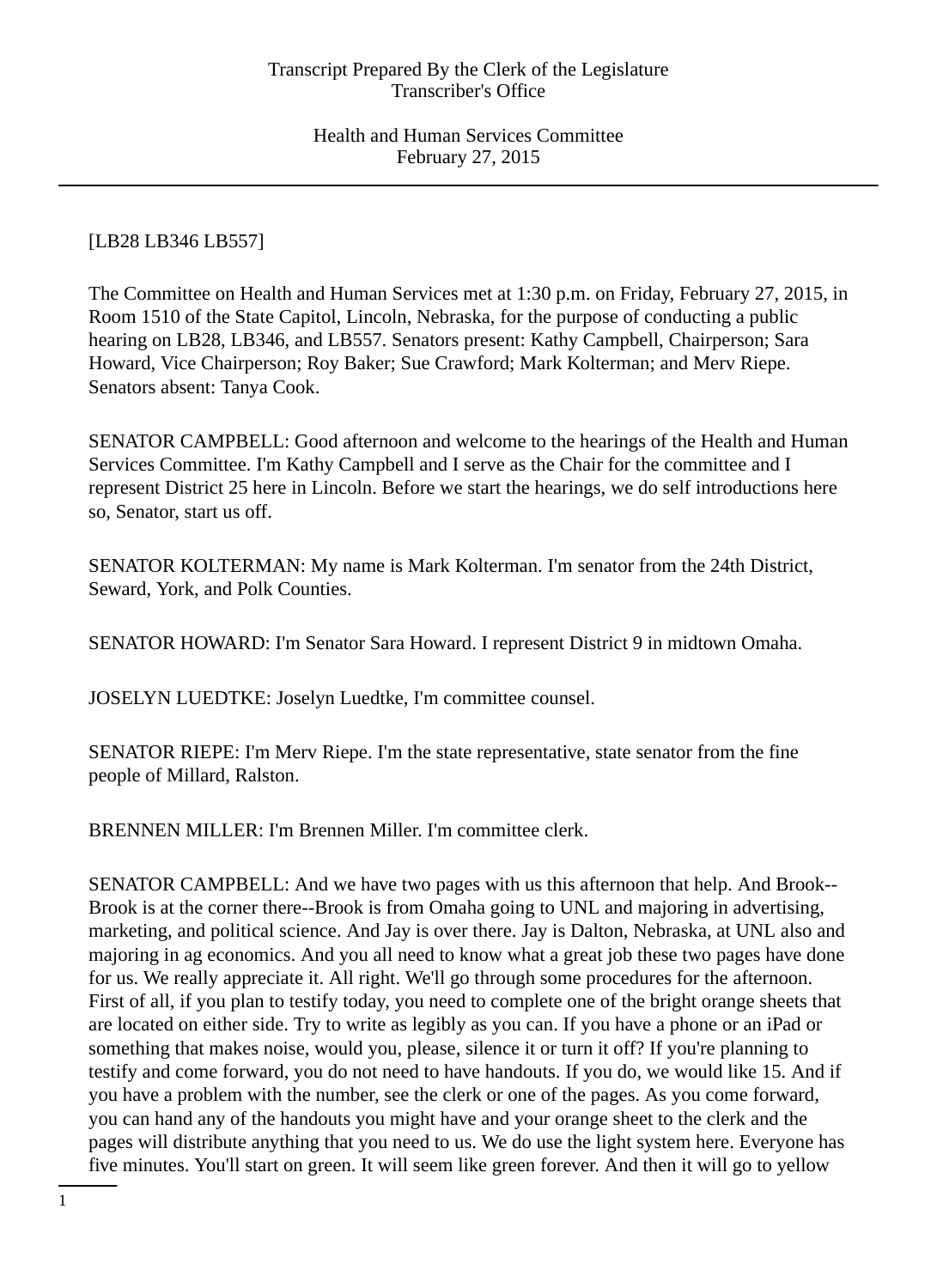and that means you have one minute. And then it will go to red and I'll be trying to get your attention. Did I forget anything? Do we have any letters for the record?

BRENNEN MILLER: (Exhibits 1, 2, 3, 4, 5, 6) Yes, Senator. On LB28, letters of support from the Nebraska State Education Association; Nebraska Medical Association; Nebraska Building Chapter, Associated General Contractors of America; Randall Jantzen; Nebraska Chapter of American Institute of Architects; and a neutral letter from the Department of Health and Human Services. Thank you, Senator. [LB28]

SENATOR CAMPBELL: Okay. All right. We will open the hearing on LB28, Senator Krist's bill to adopt the Radon Resistant New Construction Act. And we're always pleased to have Senator Krist who was a member of the Health and Human Services Committee and really kind of is an honorary member always. [LB28]

SENATOR KRIST: Thank you. [LB28]

SENATOR CAMPBELL: So welcome, Senator Krist, and feel free to start. [LB28]

SENATOR KRIST: (Exhibit 7) It's an honor to be an honor role member. Good afternoon, Senator Campbell and members of the Health and Human Services Committee. For the record, my name is Bob Krist, B-o-b K-r-i-s-t. I represent the 10th Legislative District in northwest Omaha along with north-central portions of Douglas County which includes the city of Bennington. I appear before you today in introduction and support of LB28. I want to make sure that I cover a few things in my opening today, specifically why LB28 is important as well as a little bit of history in the revisions and where we've come to today including an amendment that I'll discuss shortly. LB28 is important because it is a public health bill that moves Nebraska forward to address the dangers and health risks associated with the exposure to radon gas. Awareness of these dangers has increased over the past several years and in many ways reminds me of the concerns we saw that were raised a couple of decades ago regarding the exposure to asbestos. I have introduced LB28 because it is a policy measure that sets in motion a process that will allow us to help mitigate these costly and dangerous impacts of radon gas. Radon is an odorless, colorless, tasteless gas. It occurs naturally in...is radioactive and created by uranium decaying in the soil and it causes cancer. You'll hear debate on that today, I'm sure, but the Cancer Society is here. And I...from what I have read, I don't think that there's any doubt radon is the leading cause of lung cancer in nonsmokers and the second leading cause of lung cancer overall with smoking as the leading cause. This should be an even greater concern for families in Nebraska as our state has the third highest emission of radon gas in the country because of the concentration of uranium in our soil. You would be shocked at the concentrations around particularly the eastern side of the state. LB28 is a policy framework where over the next year we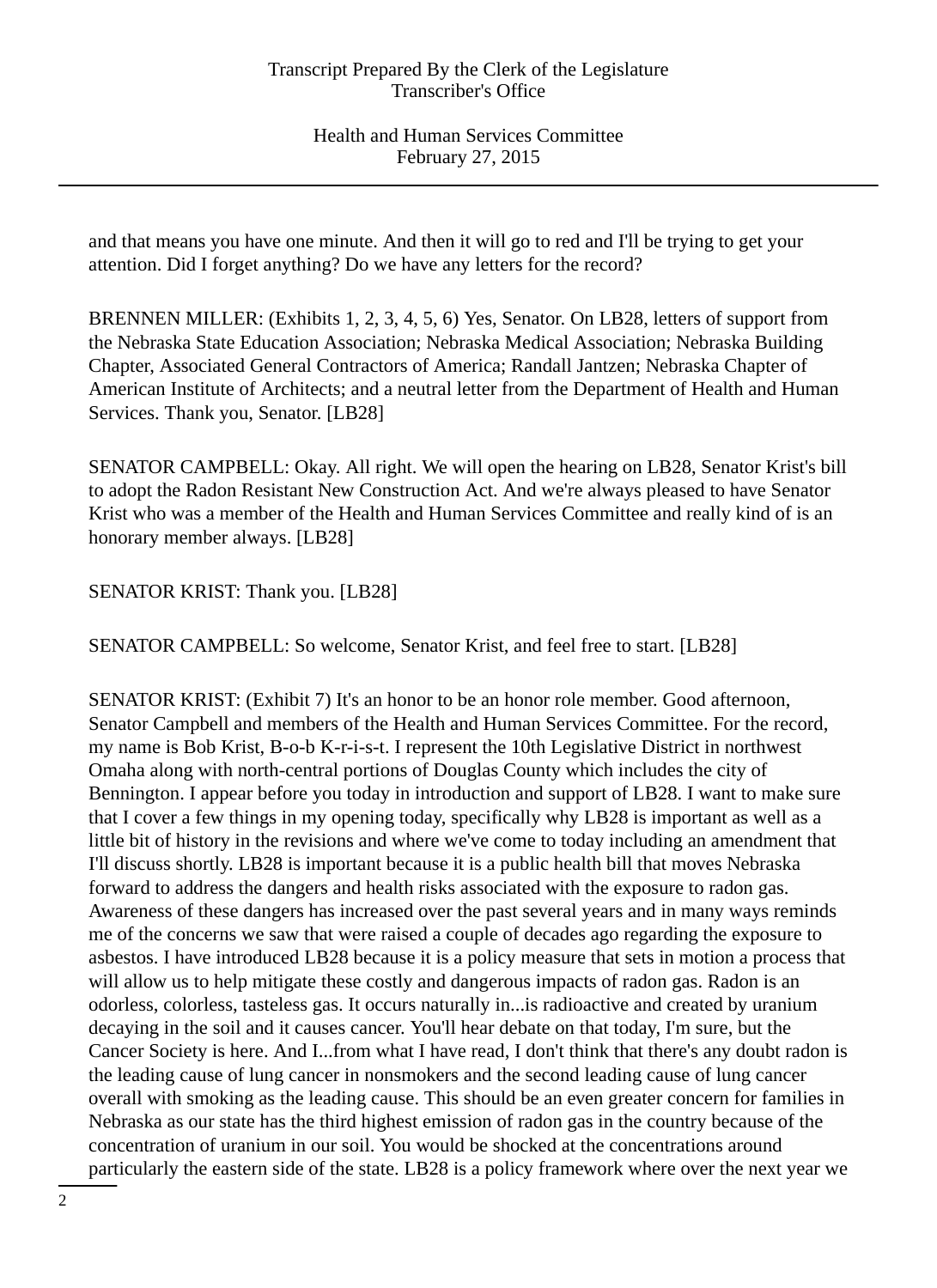Health and Human Services Committee February 27, 2015

will develop minimum standards for radon resistant construction so that new construction in Nebraska will incorporate radon reduction techniques so that we can save lives of Nebraskans and reduce health costs of this very real and preventable, dangerous health risk. I want to digress from the script for just a second to tell you that I believe it's very important, in some cases, that the Legislature act with oversight and move forward. I also believe that it's time that the other branches of government, particularly HHS, take an active role in identifying health risks and in mitigating those risks. So that's what this bill has evolved into. I introduced legislation similar to this two years ago and found that there were many parties interested in the bill. I've worked with the Department of Health and Human Services along with the interested parties over the past year to get to an amendment that I'll share with you today. I propose that this compromise amendment would become the bill, incorporating the changes that we have agreed to. The amendment version adopts the Radon Resistant New Construction Act. This sets up a task force which will work on the issue of radon resistant construction standards over the next year and then make recommendations back to us in the Legislature in December. These recommendations would then be used as a basis of statutory changes I would introduce to be taken up in the 2016 Legislative Session and would serve as the baseline for local radon resistant construction standards across the state. I did introduce this into...you should have it on your gadgets, but I do have copies if you have not seen this. Have you seen this amendment? Okay. So as it's being passed out, I'll just hit the highlights. Rather than saying we're going to do something, I am saying to our Chief Medical Officer, you need to put together a team and tell us what needs to be done to mitigate it. I think it's a much more reasonable approach. I think the fiscal note will reflect that it's not going to cost us that much. And the steps we will take will define clearly for all the builders and all the real estate folks and all the folks who would like to participate in this or should participate in this to reach a reasonable point of mitigation. You'll see that the Chief Medical Officer is the chair and that the...if you start on page 2, Section 4, line 26, actually: Radon Resistant New Construction Task Force is created. The task force shall consist of the Chief Medical Officer of the Division of Public Health of the Department of Health and Human Services who will serve as the chairperson of the task force, and the following individuals/ members to be appointed by the Governor. As you can expect with so much interest from so many different places, the task force is a bit large but it's the representation that we came to after two years of negotiation. Who needs to be there: Three representatives of home builders; a representative from the home inspectors; two representatives from commercial construction; a representative of Nebraska realtors; one representative of a respiratory disease organization; a representative from the cancer research and prevention organization; a rep from the League of Nebraska Municipalities; three community public health representatives, one from each district; a professional engineer as defined in Section 81-3422; an architect as defined in 81-3404. If they can't figure out what we need to do to mitigate the problem, we're in more trouble than we think we are. And I would leave that at my introduction and take any questions that you might have. [LB28]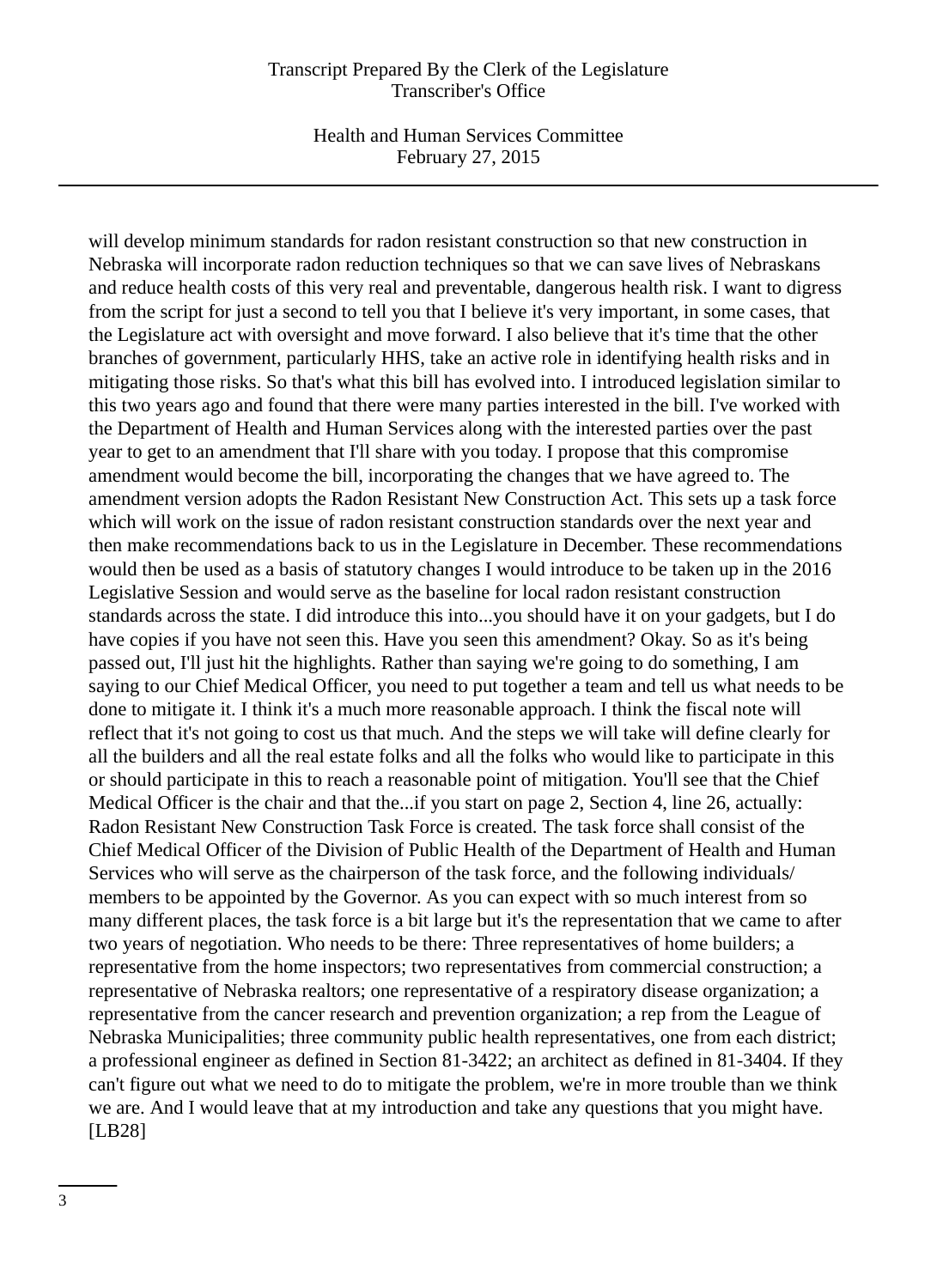SENATOR CAMPBELL: Okay. Thank you, Senator Krist. Senator Kolterman. [LB28]

SENATOR KOLTERMAN: Thank you, Senator Campbell. Senator Krist, I appreciate you bringing this bill. I have a couple of questions. I understand the amendment but under the general bill itself, there was a...so if I understand this, if this gets passed, they come up with ideas, all new construction going forward. If you sell a house right now, it has to be tested for radon. [LB28]

SENATOR KRIST: Correct. [LB28]

SENATOR KOLTERMAN: So that's not an issue anyway. [LB28]

SENATOR KRIST: Right. [LB28]

SENATOR KOLTERMAN: But my question really deals with the second part of your bill which kind of alludes to the fact that it could cost us several million dollars more for the property that we're building out in--what is it?--Kearney? Is that correct? [LB28]

SENATOR KRIST: The veterans' home? [LB28]

SENATOR KOLTERMAN: Yeah, is that correct or am I reading that wrong? [LB28]

SENATOR KRIST: Yeah. The fiscal note that we were given by the Department of Administrative Services is being reworked. [LB28]

SENATOR KOLTERMAN: Okay. [LB28]

SENATOR KRIST: My question to them was, where did those figures come from? And the question comes legitimately from someone who, in residential construction, has just put in the top-of-the-line radon mitigation system. And for a 4,500 square foot home, it's less than \$800. Understanding that the VA hospital is going to be much bigger, \$2.5 million to me...I just wanted a reasonable estimate from a commercial installer to make sure that we had the right number on that. But at the same time I will say, if you're building a school, you're building a church, you're building a veterans' home--which is near and dear to my heart--we should be protecting the people that are in there if we have the capability of doing that. And there's several different kinds of construction that are in a passive nature and an active nature. So...and that's, I think, what these experts are going to tell us. This is the minimum standard available, so... [LB28]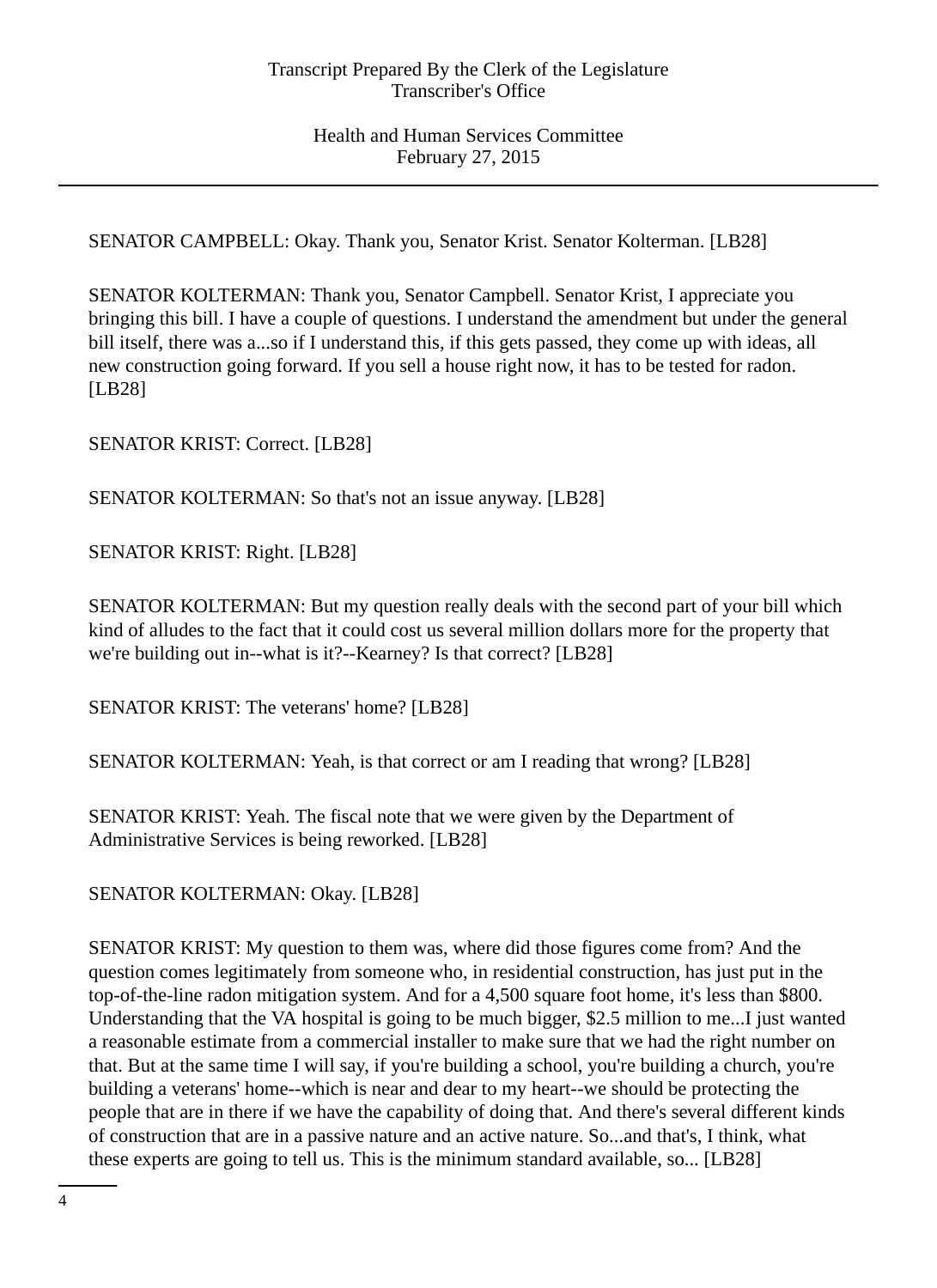SENATOR KOLTERMAN: Well, I appreciate that. I just, it's not...it's a lot cheaper to do it up front, through, than it is to come back in and retrofit... [LB28]

SENATOR KRIST: Absolutely. [LB28]

SENATOR KOLTERMAN: ...or try and fix the problem after it already exists. [LB28]

SENATOR KRIST: Absolutely. [LB28]

SENATOR KOLTERMAN: So thank you. [LB28]

SENATOR KRIST: Thank you. [LB28]

SENATOR CAMPBELL: Okay. Senators, what the whispering up here is about is the fact that we don't have the fourth page. [LB28]

SENATOR HOWARD: Second or fourth. [LB28]

SENATOR CAMPBELL: Second or fourth. So it is on...it has been put on... [LB28]

SENATOR KRIST: It's on the gadget. [LB28]

SENATOR CAMPBELL: ...by the legal counsel, yes. [LB28]

SENATOR KRIST: And I apologize. They probably just didn't flip flop. I'm sorry. [LB28]

SENATOR HOWARD: Yeah, it's the flip flop. (Laugh) [LB28]

SENATOR CAMPBELL: That's okay. That's okay. [LB28]

SENATOR KRIST: My fault. [LB28]

SENATOR CAMPBELL: So, Senator Krist, we're basically to the development of this group of folks who will bring forth recommendations. [LB28]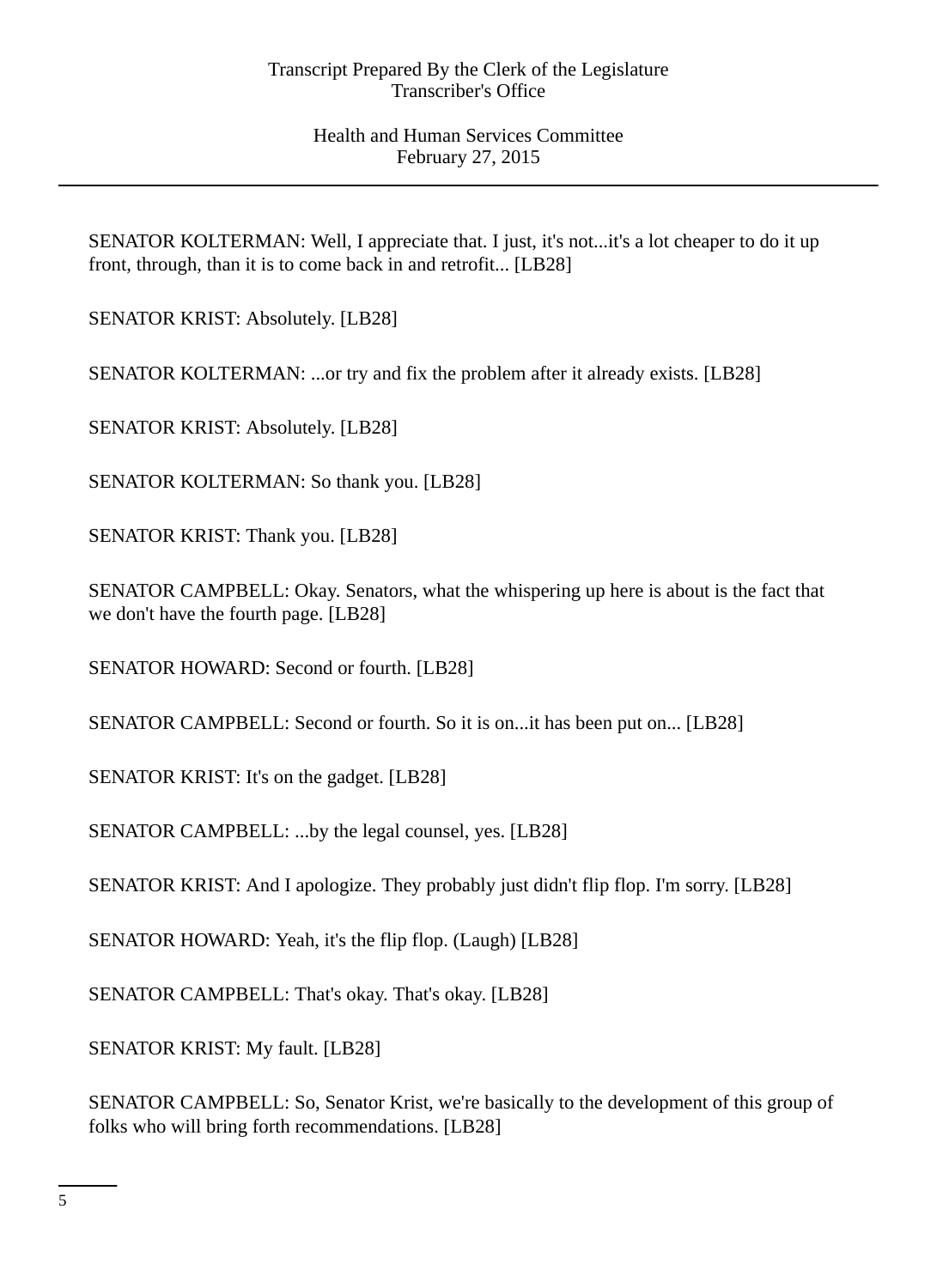SENATOR KRIST: That's it. The action for this year is just to empower a group of those individuals that I read that will study it and give us those standards to put into legislation. And the discussion over the last couple of years has been, why does the Department of Health and Human Services tell people how to build houses? That should be a building code issue and we deal with that in Urban Affairs all the time. The reason is, if it's a demonstrated health risk then it falls back to policies/procedures that are promulgated by the department. So they would need, I would think, a change of statute and help...maybe they don't. Maybe at the end of this whole thing they say, here's the new standard and they issue their own, which is probably another way to approach this. [LB28]

SENATOR CAMPBELL: Okay. Any other questions, Senators? Senator Riepe. [LB28]

SENATOR RIEPE: Senator Krist, thank you very much. I notice in your remarks here it says that Nebraska is the third highest emission in the United States and also talks about the number one cause of lung cancer in nonsmokers. Within Nebraska--and you said it's more focused on the east side of Nebraska as opposed--is there any breakdown further within that eastern? Is it more what we would call near the river or is it just sort of randomly... [LB28]

SENATOR KRIST: (Exhibit 8) Thank you for the question. And last year, I had...I gave...two years ago, I gave out a map. I will get that map to the committee legal counsel so you can see it. I can tell you that in the looser soil parts of Nebraska, the Sandhills of Nebraska, etcetera, there is less concentration. And in the harder packed on the eastern side and across our interstate are the more compacted and there's a greater chance there. So the metropolitan area, for example, has a large concentration. And the real problem with this gas is that, you know, the question has been asked several times, I'll just go out and test the property I'm going to build my house on and make a decision whether or not to put a mitigation system in. And you just...until you put a structure up and capture the gas within the structure, you can't really tell if radon is going to be a factor. So as in my case, I bring a personal note to it, top of the line active system was less than \$900, \$800 and some odd change during construction. If I went back and did that same thing afterwards, you can pretty much double that price. [LB28]

SENATOR RIEPE: May I ask, too, with the density of the urban, it's...would it be logical to assume that it's going to have less opportunity to escape? You talked about the Sandhills with loose soil. You know, if everything is concrete and roads and that it... [LB28]

SENATOR KRIST: Sure. I think the bigger dynamic involved here is, how airtight is your home? And we all try to insulate our properties to make sure that we're saving our air conditioning and our heat. And the tighter that is and the less air that is exchanged, the tighter the concentration.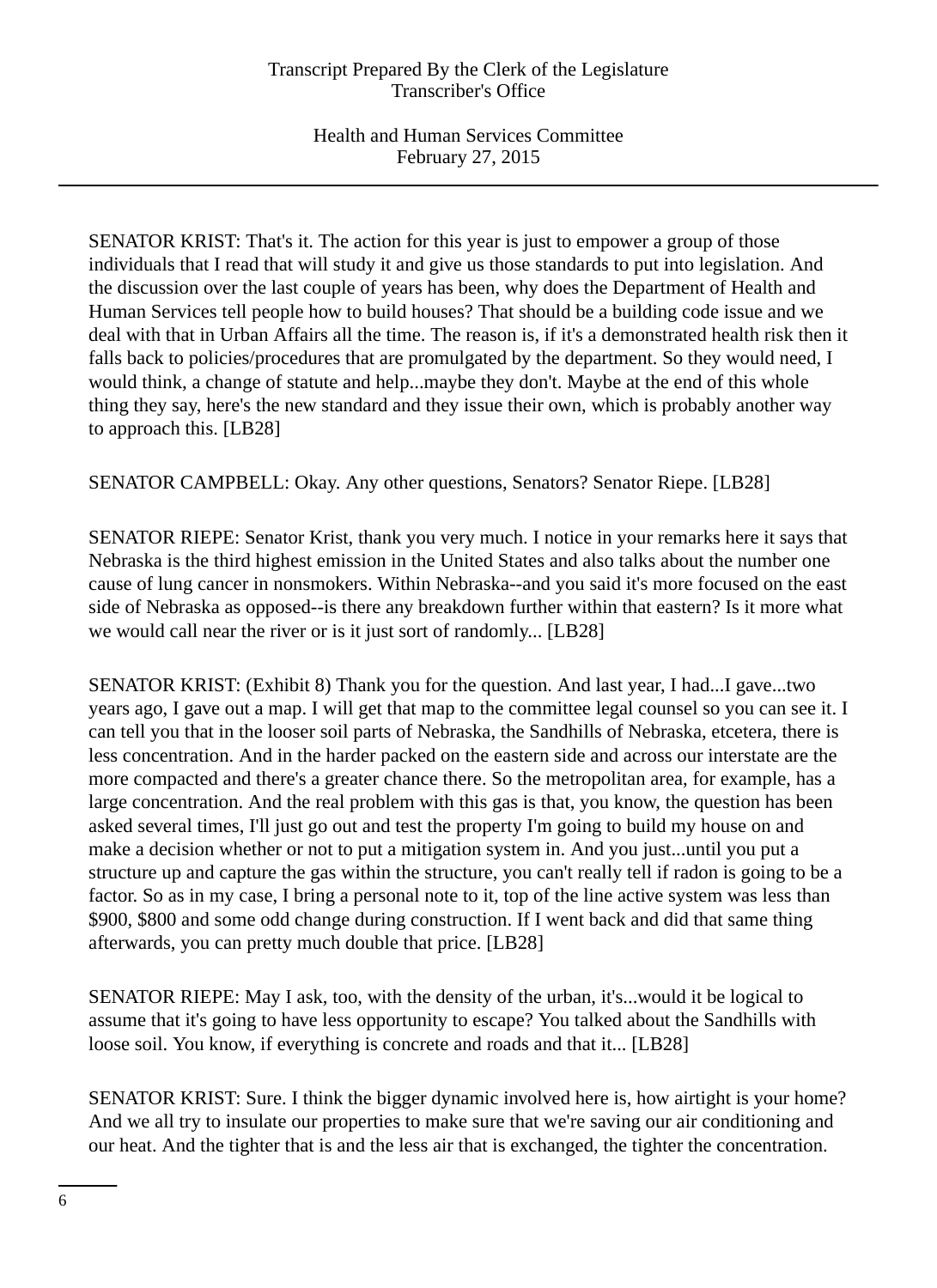And so the active mitigation continually circulates the air and exhausts the air which keeps any concentration down at its lowest level. [LB28]

SENATOR RIEPE: Yeah. Thank you. [LB28]

SENATOR KRIST: Yep. [LB28]

SENATOR CAMPBELL: Any other questions? Thank you, Senator Krist. Will you be staying? Yes, you have the second bill. [LB28]

SENATOR KRIST: Absolutely. [LB28]

SENATOR CAMPBELL: All right. Our first proponent. Good afternoon. [LB28]

DAVID HOLMQUIST: (Exhibit 9) Good afternoon, Senator Campbell. And good afternoon, members of the Health and Human Services Committee. It's a pleasure to have the opportunity to appear before you today. My name is David Holmquist, D-a-v-i-d H-o-l-m-q-u-i-s-t, and I am a registered lobbyist representing the American Cancer Society Cancer Action Network. I appear before you today in support of LB28. We first brought the issue of radon exposure and lung cancer to the attention of Senator Krist in 2012 and he introduced a bill in 2013 that addressed radon abatement in new residential construction. During the intervening time, Senator Krist has worked with us, with builders and contractors, and with radon specialists to draft the bill and amendments which he has presented today. The reason we support this bill is very clear. Nebraska has the third highest levels of radon incidence in the United States after Iowa and North Dakota. Radon is the second leading cause of lung cancer after primary and secondhand tobacco smoke. And radon exposure is the leading cause of lung cancer in nonsmokers. Looking at state-specific data on the presence and dangers of this naturally occurring, odorless, and tasteless gas, it's clear that we should not ignore this issue. High levels of radon occurrence are not limited to small areas of Nebraska. Seventy-two of our 93 counties have radon concentrations in excess of the recommended 4.0 picocuries per liter action level stated by the Environmental Protection Agency. And the findings in Nebraska were done by a random test in each of the 97 counties conducted a number of years ago to determine what the levels were. And that's how they came up with 72 of the 93 counties having a high level of radon exposure potential. The information I've provided details the recorded levels in each county. That's not here. I apologize. We will get you a map with recorded levels for each county. But each of the counties you represent has high, elevated levels of radon. These high levels of radon could be a time bomb of sorts ticking away and exposing our citizens and your constituents to high levels of radon in homes, schools, businesses, and other public buildings. Recent numbers from the American Cancer Society's 2015 "Cancer Facts and Figures" show our growing need as a state to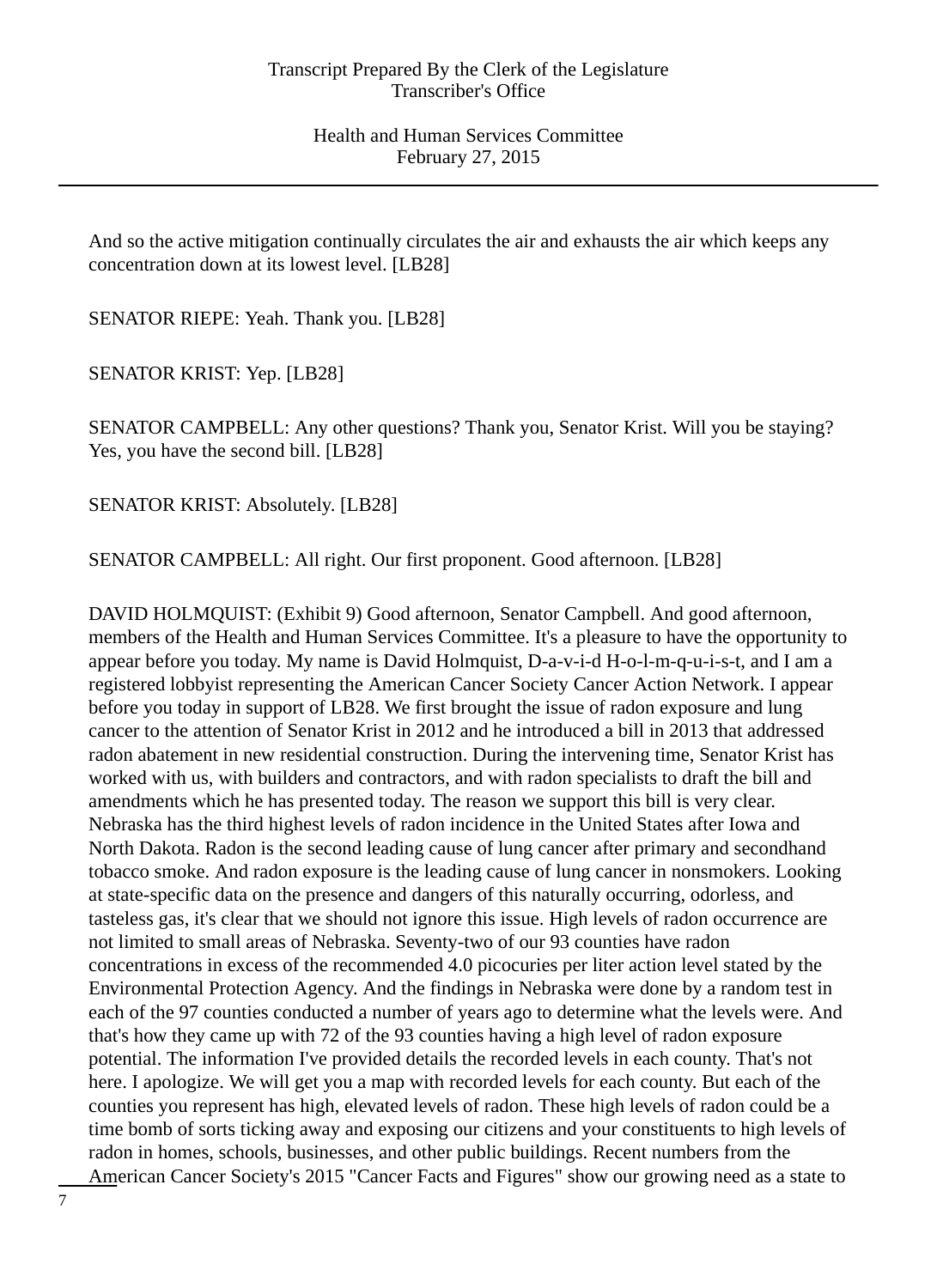Health and Human Services Committee February 27, 2015

act on preventing lung cancer. Data from "Cancer Facts and Figures" projects that lung cancer will be the deadliest type of cancer in Nebraska this year with 890 deaths likely to occur. While the leading cause, as I mentioned before, is still smoking and exposure to secondhand smoke, you have the ability to make great strides in reducing lung cancer due to radon exposure. Implementation of reasonable actions like the creation of the task force included in LB28 and the adoption of the recommendations will go a long way in protecting Nebraskans from high levels of radon exposure both in their own homes and in public buildings. Children can be exposed to radon in schools; doctors, nurses, patients in hospitals...the list goes on and on and we need to do something about it. And when I think about education on the dangers of radon exposure, I'm reminded of TV commercials that we see, I think fairly frequently now, seeking individuals and family members of those who were exposed to asbestos in the past. There have been large class action lawsuits and, you know, sort of, dial 1-800 and get your piece of the pie. And my concern is that absolutely we need to save people from downstream effects of radon as we have done from asbestos, but we also need to protect ourselves, government entities, and individual builders and so forth from the potential of exposure legally down the road, I think. I think it's just a sensible way to go. And as you know, asbestos exposure has created an enormous number of deaths from mesothelioma, a form of lung cancer, and so we...I...it just underscores the necessity to address the issue head on early. While continued public education about the dangers of radon exposure is important, a more proactive approach can help prevent cancer and improve long-term health outcomes. This proactive approach is a commonsense solution to a growing problem. Each year that we fail to act on the dangers of radon exposure, we simply put more of our citizens at risk. So I ask you to advance LB28 as amended to General File and ask for your support on passage of the bill. I'd be happy to take any questions that you might have. I handed out a sheet that gives you some of the details about studies that have been done and so forth by the American Cancer Society. This is an emerging issue, I will tell you. If we adopt these kinds of things in Nebraska, we will be leading the nation. And given the fact that we're third highest in the nation, I think we need to lead the nation in addressing the issue. [LB28]

SENATOR CAMPBELL: Thank you, Mr. Holmquist. Questions from the senators? Senator Riepe. [LB28]

SENATOR RIEPE: Senator Campbell, thank you. Mine is, I'm trying to determine how onerous this task is. Is this simply a matter of soil testing, of taking tabs down and... [LB28]

DAVID HOLMQUIST: No. [LB28]

SENATOR RIEPE: No. [LB28]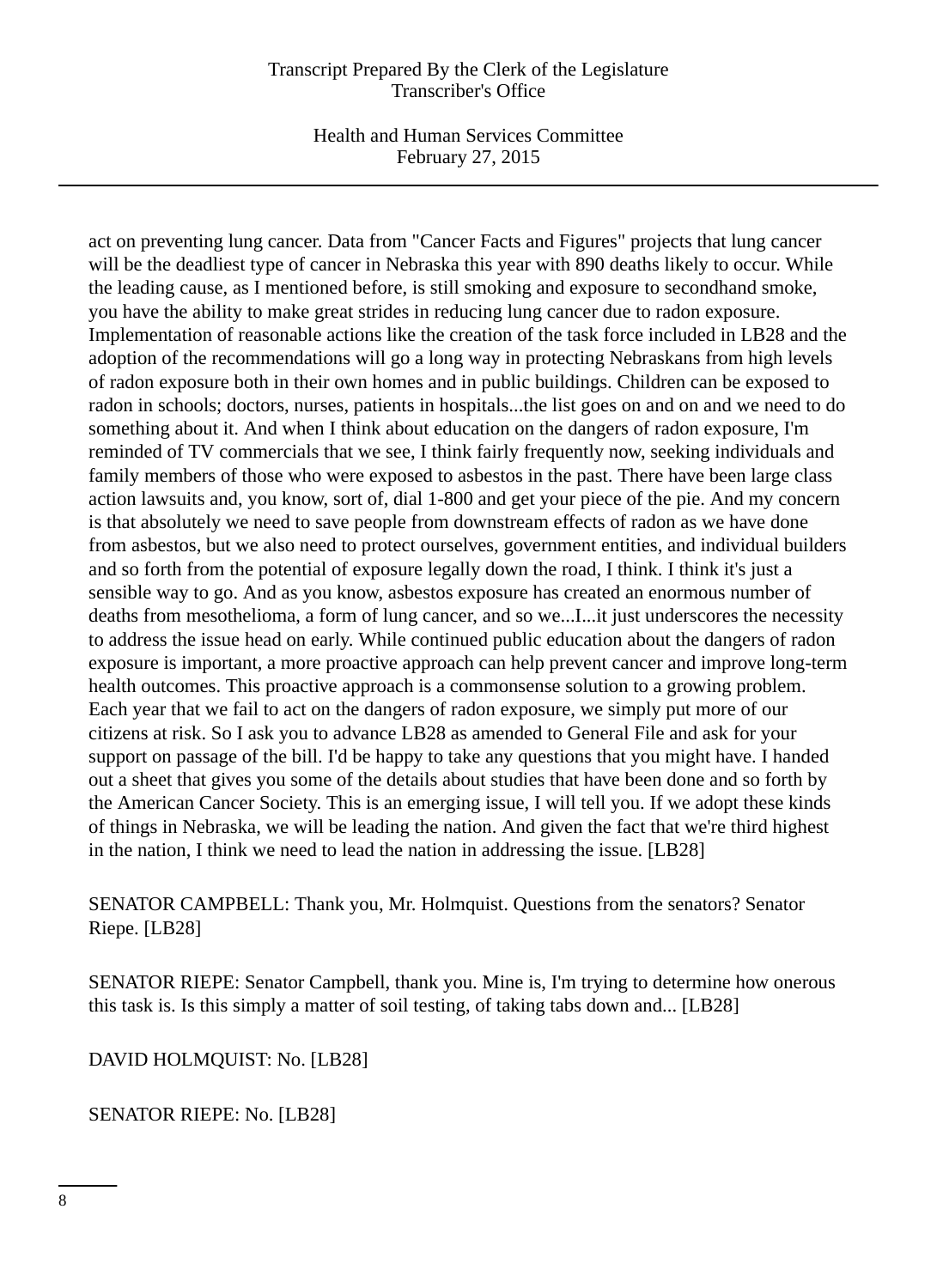Health and Human Services Committee February 27, 2015

DAVID HOLMQUIST: What happens is, if you own a home, you get a test kit. They're about \$25. There are two kinds of test kits. There's a short term and a long term. Start with the shortterm test kit. You put it in your basement at a place where it's most likely to be able to show what the radon levels might be. So if you have a sump pump it would be near the sump pump opening because the gases can come up through that opening. If you look in your basement and there are cracks in the basement floor, that is a place for the radon gases to come up through from the soil into the house. So you do the test kit and if the test kit comes back showing radon levels in excess of 4.0 picocuries per liter--and don't ask me to explain that, I'm not a scientist (laugh)- then it demonstrates a need to do one more test just to be sure that you didn't have a false positive test. If we find, if the test finds that you have a high level of radon--and there's somebody behind me who is a radon abatement specialist--then they go in and they determine a way to mitigate the radon in your home. And what generally happens is they have to drill down. If it hasn't had preparation previously, they have to drill down below the slab in the basement--or on the slab, if you have a grade-on-slab (sic) home--and put in piping. And then that pipe runs up through your house somewhere, usually through the walls, goes into the attic in many cases, and in the attic they can install a fan that will pull that gas out of the soil up through the pipe and then out into the air. And once it's in the air, it's...you know, there's parts per million in science, that reduces the exposure greatly so that we aren't all harmed by it. You know, I live in Omaha and if you drive through a neighborhood near me, it looks like about every other house has a radon fan hanging on the outside. And in those instances, what they've done is they've run the piping through an exterior basement wall and up the side. And you'll see the fan is about this big and this big around and then there's a pipe that goes on up from there. And then they're plugged into an exterior...in that instance an exterior plug. If you put one inside the home and you put it in your attic, the fan runs up in the attic. It's quiet. And when you build the home, you have to make sure that there's an electrical outlet in the attic far enough away from the eave fall that in order to be able to get to the...get the plug and the fan in there. So it's not rocket science but it is science. It is architectural and engineering to make sure that it's done. How it works in commercial buildings, I've never seen pictures of that. I'm sure that that's...there, you know, there are people with a lot more expertise than me that know how it's done with a commercial building. There are things that can be done, however, to the soil before a foundation is put down that will help mitigate the radon. [LB28]

SENATOR RIEPE: Thank you. [LB28]

SENATOR CAMPBELL: Any other follow-up questions? Thank you, Mr. Holmquist. [LB28]

DAVID HOLMQUIST: Thank you so much. [LB28]

SENATOR CAMPBELL: Our next proponent? Good afternoon. [LB28]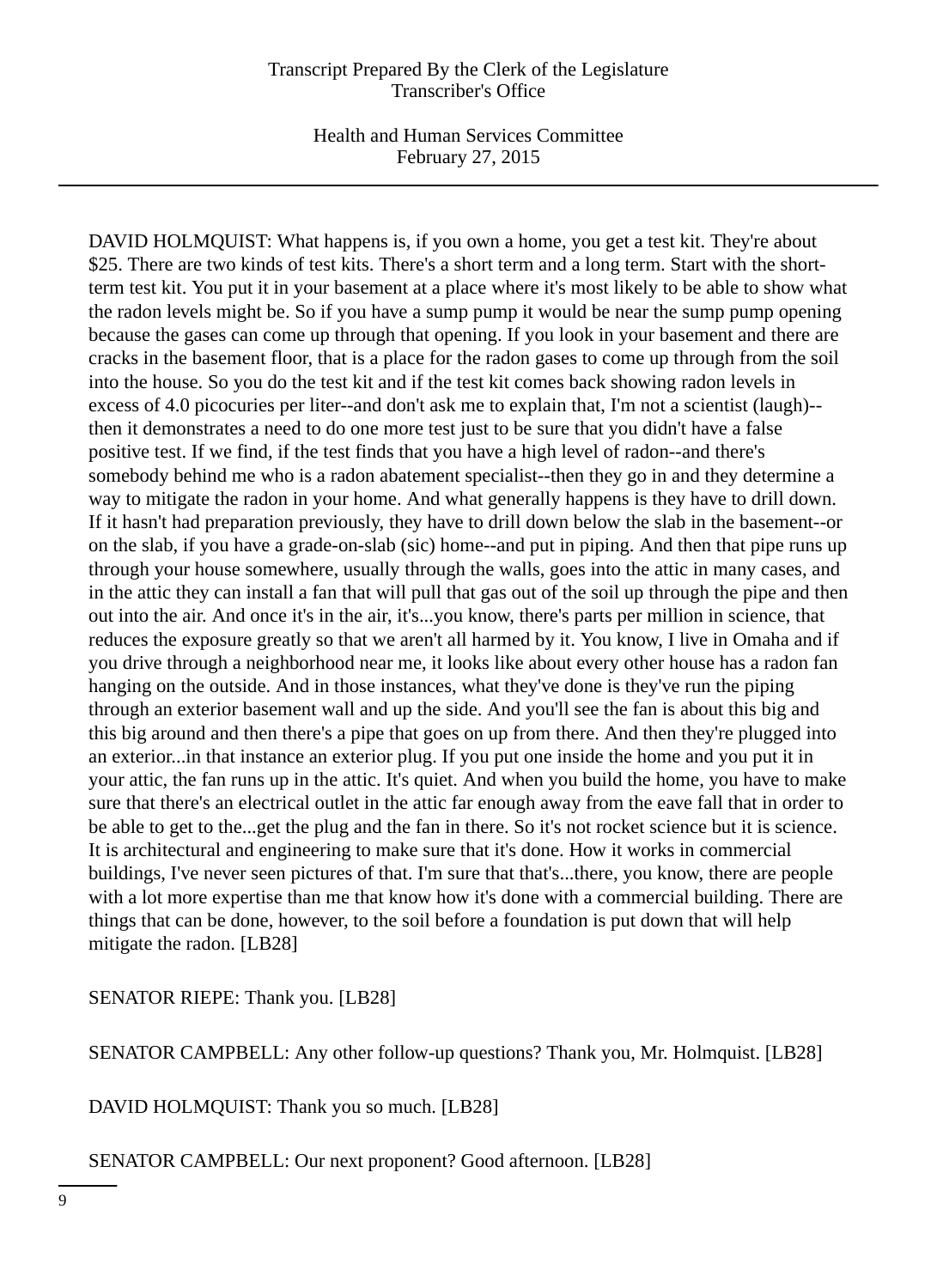Health and Human Services Committee February 27, 2015

CURTIS DREW: Good afternoon. I'm Curtis Drew, C-u-r-t-i-s D-r-e-w. I am from Omaha, Nebraska. I am the president and founder of National Radon Defense. We are a company based in Omaha and we are a network of radon testing and mitigation companies across the country and also in Canada. And so what we do is we are basically the contractors that do the testing and mitigation work. So a couple of points I'd like to make before questions: First off, just trends across the country. There's several states that already have legislation such as this in place and have for many years. Just to read off a few of those: Illinois, Michigan, Pennsylvania, Maine, Minnesota, Washington, Ohio all have radon resistant new construction requirements in building new residential properties. And Iowa is at a similar stage as Nebraska right now with legislation being put forward to require radon resistant new construction in Iowa. So there's a few states that have had activity. Quite frankly, you know, radon was discovered in the United States as a health risk. And it was discovered in Pennsylvania. And so they're one of the most advanced states in the U.S. around radon and so they've been requiring radon resistant new construction for years in Pennsylvania. And then, you know, it...you know, from Pennsylvania, and now we know about radon and we've learned about it in the early '80s. And so about 35 years, you know, we've known that radon is a health risk across the world. You know, in 2009, the World Health Organization did a study. And these are health professionals and scientists from around the world that...the outcome of that study came out in 2009 that concluded that radon causes lung cancer. And so this is a world problem, not just in the U.S., and it's a product of our soil. And so they estimated on their study that between 11 and 15 percent of all of the world's lung cancers are caused by radon. So that was a significant move in the trends around radon. It's a...you know, gave it a lot more credibility. And the more, you know, studies and science that's gone on to prove that radon causes lung cancer then now you see the trends around legislation to prevent exposure. In 2014, so January of last year, the Department of Housing and Urban Development passed a requirement for anything...so HUD is the acronym. They are, in essence, a department of the government that backs loans for developers building apartment complexes, multifamily structures most of the time. And they require radon resistant new construction now in those buildings in areas where there's a propensity for radon. So what that means is, it's a Zone 1 area and Zone 2 area which is what Nebraska is. Anytime an apartment building is being built now or refinanced, bought and sold with HUD financing, they are required to test for radon. And if it's being built, it's required to be built radon resistant new construction. So that's a really positive trend and legislation that's been put forward. So we're excited about that. And so we're seeing a lot of activity around the country in fixing apartment complexes for radon in larger buildings and as well as homes. So that's been real good. And then I can also talk about the techniques a little bit around fixing homes and how radon resistant new construction works. You know, houses naturally draw in this gas because in the lower areas of a home, there's negative air pressure. And so there's a natural phenomenon called the stack effect that basically draws air from the lower levels of the home up through the home. And so a house actually draws air in the lower levels and then up through it. And that's what's pulling radon into a house, okay? So if you ever opened a window in your basement, you can feel the air blowing in from the basement. And up on the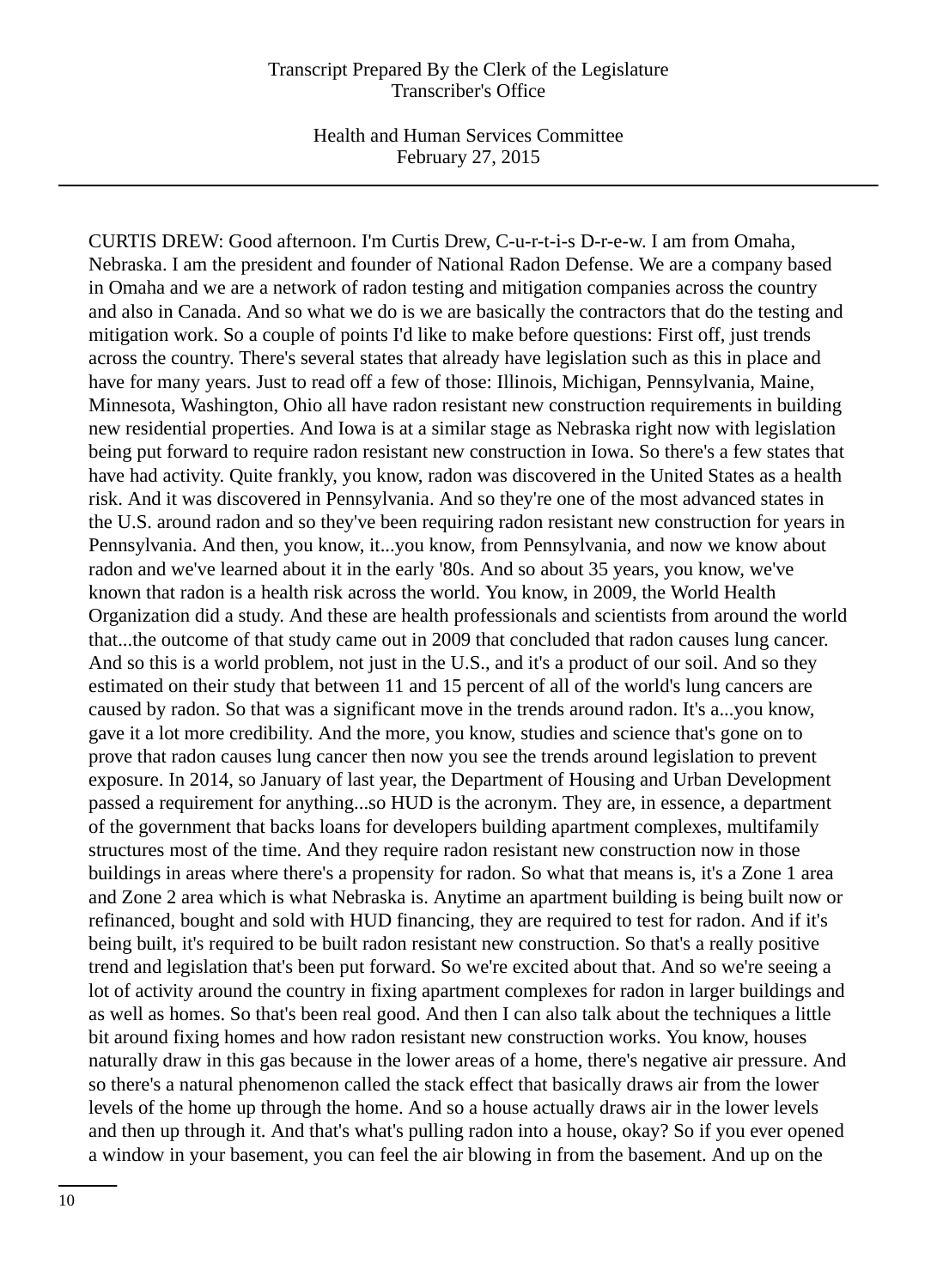upper levels of the house, if you opened a window the air actually flows out. And this is just a natural flow. And that's why radon is higher in homes versus outdoors, because it's actually getting pulled in that way. So the radon resistant new construction we build in into the homes and try to prevent that stack effect as much as we can and create a path for the gas to travel versus it being sucked up into the home. So in a nutshell, that's the technique that we're talking about here. [LB28]

SENATOR CAMPBELL: Okay. Questions? Senator Kolterman. [LB28]

SENATOR KOLTERMAN: Thank you, Senator Campbell. I'm curious when you put it in new...do you do new construction as well? [LB28]

CURTIS DREW: I personally do not. I'm more of a consultant... [LB28]

SENATOR KOLTERMAN: Okay. [LB28]

CURTIS DREW: ...and our network of companies does. [LB28]

SENATOR KOLTERMAN: Do you know...well you've probably seen it though. [LB28]

CURTIS DREW: Sure. [LB28]

SENATOR KOLTERMAN: When you put it in new construction, do they put piping under the floor or, like...and then bring it to this fan that sucks it out into the... [LB28]

CURTIS DREW: Yeah, so the technique is, you want to first off have a permeable layer underneath the concrete slab so air can travel underneath the concrete. And what I mean by permeable layer, like, a layer of gravel, crushed gravel. And then you put a layer of plastic above that and then concrete is poured. And in doing so, you're putting a pipe down through the plastic into that gravel bed. And that pipe is a PVC pipe, like a three- or four-inch PVC pipe, that would run directly then from that slab all the way through the roof. [LB28]

SENATOR KOLTERMAN: So is it like a...it's like a drain tile? [LB28]

CURTIS DREW: It's...well, I guess it's similar to that but it's really just a gas...an area for the gas to travel out of there, a path of least resistance versus...you know, otherwise it will get sucked through the concrete like through cracks, maybe through a sump pit. If you create a path like a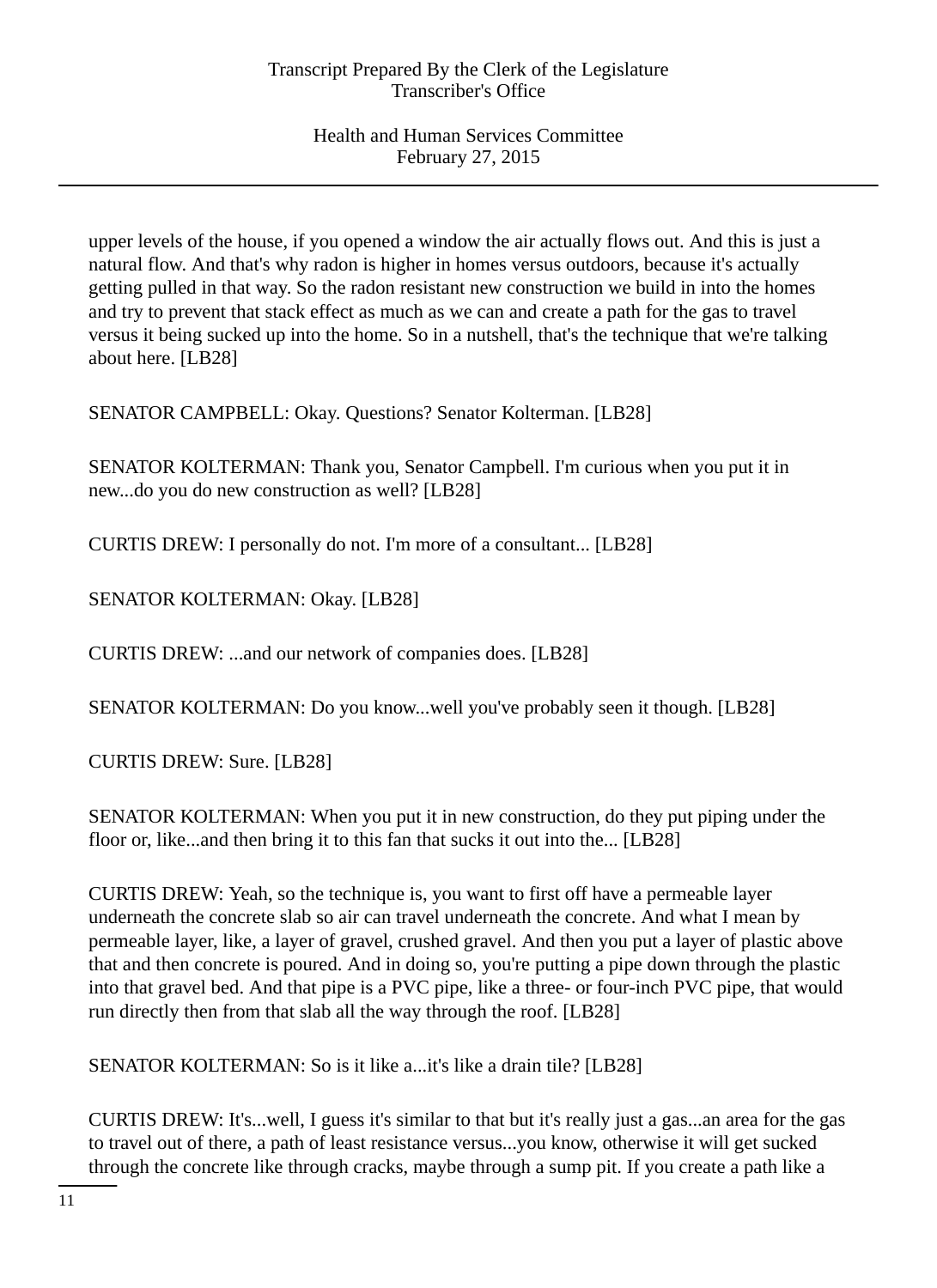pipe that's...runs straight up and down out of that plastic, the air will travel naturally to that versus coming through the concrete. Now, I will tell you that that's a passive format. So it's effective but not as effective as an active system where you actually have a fan on that like a radon mitigation system that was described earlier where it's actually sucking towards that suction point. Now, that's going to reduce the levels significantly versus a radon resistant type of strategy. [LB28]

SENATOR KOLTERMAN: So then...I assume then once you get that barrier set up and you draw it up through a flue type of an arrangement just like you would through a... [LB28]

CURTIS DREW: Yeah, just like you see a plumbing pipe... [LB28]

SENATOR KOLTERMAN: Right. [LB28]

CURTIS DREW: ...through your roof, you'd see another pipe through your roof. You wouldn't know what it is. It's a radon pipe. And it's...basically has radon going up through the...to the atmosphere. [LB28]

SENATOR KOLTERMAN: And where I'm going with this is, the additional cost associated--we talked a little bit about that--on an average home is about \$1,000, \$900 to \$1,000. [LB28]

CURTIS DREW: I think that's fair. I think that's fair. Now, one of the things to consider in Nebraska, and this is where the, I'm sure, the committee will come up with ideas around...many states in the country, their building codes require crushed gravel before you pour concrete. That is not a requirement currently in Nebraska. And it would be an additional cost probably that might elevate the number above that. So I'm sure that's going to be considered when they're doing this bill. Now also, in Nebraska our water table is kind of high. So we require sump pits now with drain tile in new construction. So that might be the best path to do this type of system where you actually require the lid on that sump pit to be sealed and attach a pipe to that. And that strategy, I think, will be really effective and very cost effective as well. [LB28]

SENATOR KOLTERMAN: All right. Thank you very much. [LB28]

CURTIS DREW: Sure. [LB28]

SENATOR CAMPBELL: Any other questions? Senator Riepe. [LB28]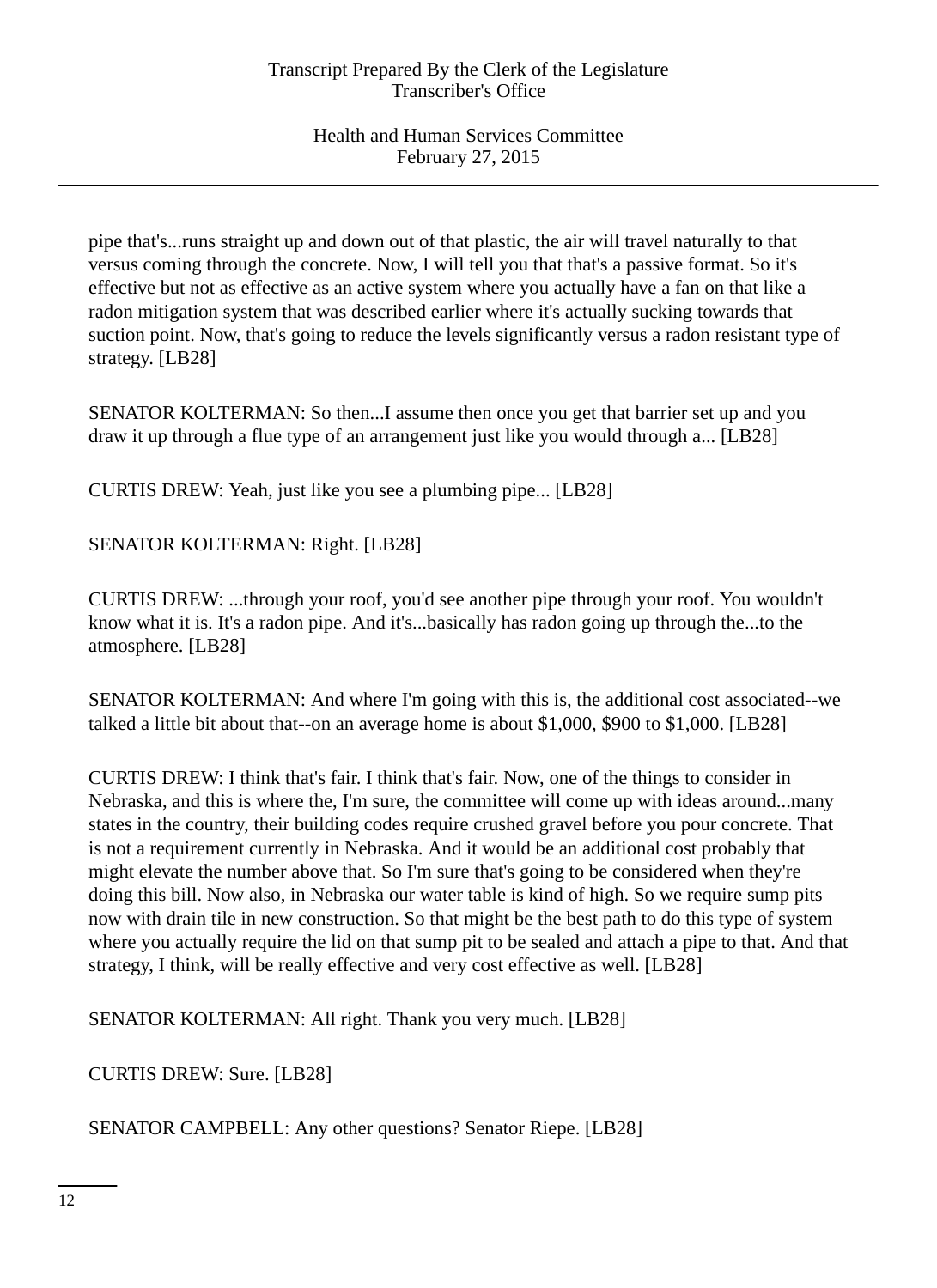SENATOR RIEPE: Thank you. I have a quick question in the sense that you said it was about \$1,000 a home. And where I'm trying to run to is say, okay, once we're aware that there is the existence of radon, you know, do we run into a state policy then of...I'm thinking of, you know, low-income people who aren't able to retrofit their houses and then do...you know, where does the state play into this? And then maybe that's something that's going to have to be looked at down the road or never. But, you know, we're almost going to invent a social problem of, how do we take care of those individuals? Can we just sit there and let them live in a radon "infested" area? I don't know. That's...I'm not saying that we should be blind to it. [LB28]

CURTIS DREW: Right. [LB28]

SENATOR RIEPE: I still...you know, it's just a conundrum that we're going to have to face, I think. That wasn't really a good question. It was just kind of a brain dump. [LB28]

CURTIS DREW: I...and this may be a different point to interject, though. A lot of responsible homebuilders in Nebraska are already doing this, by the way. I mean, radon resistant construction is an option for everybody buying a house pretty much. And a lot of these builders are running into this problem. They're building homes and then people are testing high and they come back to them and say, hey, I have high radon in my house and you built this house for me. So that's been going on for years. So many builders already do this technique. And so I think this bill would actually level the playing field for homebuilders and require all of them then to do that same responsible type of construction, so. [LB28]

SENATOR RIEPE: Hmm. Okay. [LB28]

SENATOR CAMPBELL: Any other questions? Thank you, Mr. Drew, very much for your testimony today. [LB28]

CURTIS DREW: Sure. [LB28]

SENATOR CAMPBELL: Our next proponent. Good afternoon. [LB28]

CAROL O'NEILL: Good afternoon. Senator Campbell and members of the Health and Human Services Committee, my name is Carol O'Neill, C-a-r-o-l O-N-e-i-l-l. I'm representing myself today as a concerned citizen and speaking in support of the radon resistant new construction, LB28. I've worked as a registered nurse for 32 years, currently in a cancer center facilitating survivorship programs for cancer survivors and conducting education on cancer prevention and early detection. I've learned a lot in three decades of nursing, certainly that we live in an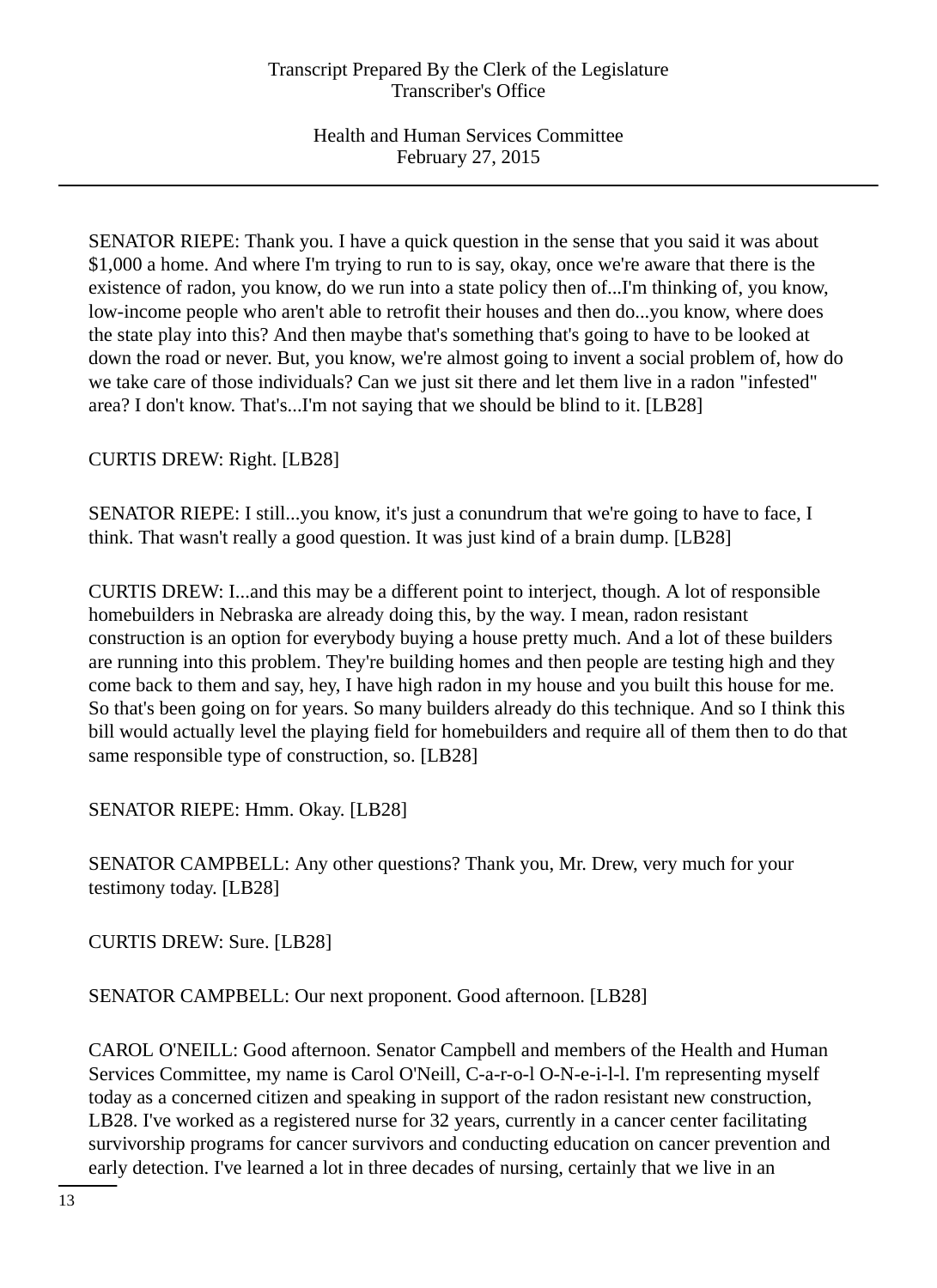Health and Human Services Committee February 27, 2015

imperfect world but also that resiliency, adaptability, and tenacity often trump vulnerability. I've also learned that, just as our mothers preached, an ounce of prevention truly is better than a pound of cure. Experts tell us one-half of American men and one-third of women will hear the words, it's cancer, during their lifetime. These are sobering predictions. While you and I were inconvenienced by a slow line at the coffee shop this morning, others were inconvenienced by hastily made doctors appointments that culminated with conversations about cancer. By day's end, the following proverb will be unexpectedly irrelevant to them: Those with health have a thousand wishes, those without have but one. Cancer survivors often ask, why did I get cancer? It's a reasonable question. Ninety (percent) to ninety-five percent of cancers arise sporadically, not due to genetic mutations inherited from a parent, but from mutations that occur during normal cell division or after exposure to a carcinogen either known or unknown. Back in the mid-1800s, a London physician noted an alarmingly high incidence of scrotal cancer in young male chimney sweeps. His investigation revealed an intriguing commonality: soot embedded in their skin. And his recognition of soot as a carcinogen played a part in the enactment of child labor laws. While the current list of known carcinogens is long and ever growing, it is still incomplete. And it's hard to evade danger when we don't know what it looks like. But information on some carcinogens is clear and compelling. We know radon causes cancer. We know it seeps into closed spaces. We know it accumulates. We know it releases radioactive energy deep into our lungs when we inhale. We know radon causes lung cancer. Lung cancer for me is personal. When I was 46 I went to the Mayo Clinic for tests to donate a kidney. I was the picture of health, a never-smoker with a healthy body, a healthy mind, and a healthy spirit. But instead of receiving a green light to donate, I received a diagnosis of lung cancer: non-small cell adnocarcinoma the size of a key lime. I had surgery to remove the tumor along with the lower lobe of my left lung and received chemotherapy. Nine years later, I am well and fully cognizant that I dodged a bullet. Christy (phonetic), the woman who needed my kidney, never received another transplant opportunity and she died four years later at 33. Christy's death is not reflected in the Nebraska cancer mortality statistics. Perhaps it should be. Unlike my coveted early diagnosis, most lung cancer is found late in the game after a nagging cough and insidious symptoms of fatigue and weight loss can no longer be ignored or blamed on this or that or everything else. For nonsmokers who have no reason to suspect serious lung disease, symptoms are often ignored while the disease progresses. Lung cancer diagnosed at a late stage is devastating and its place atop the cancer mortality charts for both men and women is no fluke. After my diagnosis, doctors quizzed me repeatedly about possible radon exposure, but I barely knew the term back then and I had no idea if I'd been exposed. Fortunately for our family, our current home and our previous one tested below that action level. While I cannot assume radon caused my lung cancer, 20,000 Americans die each year because radon caused theirs. I am here today because they cannot be. I am speaking on their behalf. We live in an imperfect world. But what we cannot change or control, we can surely influence. Please support LB28. [LB28]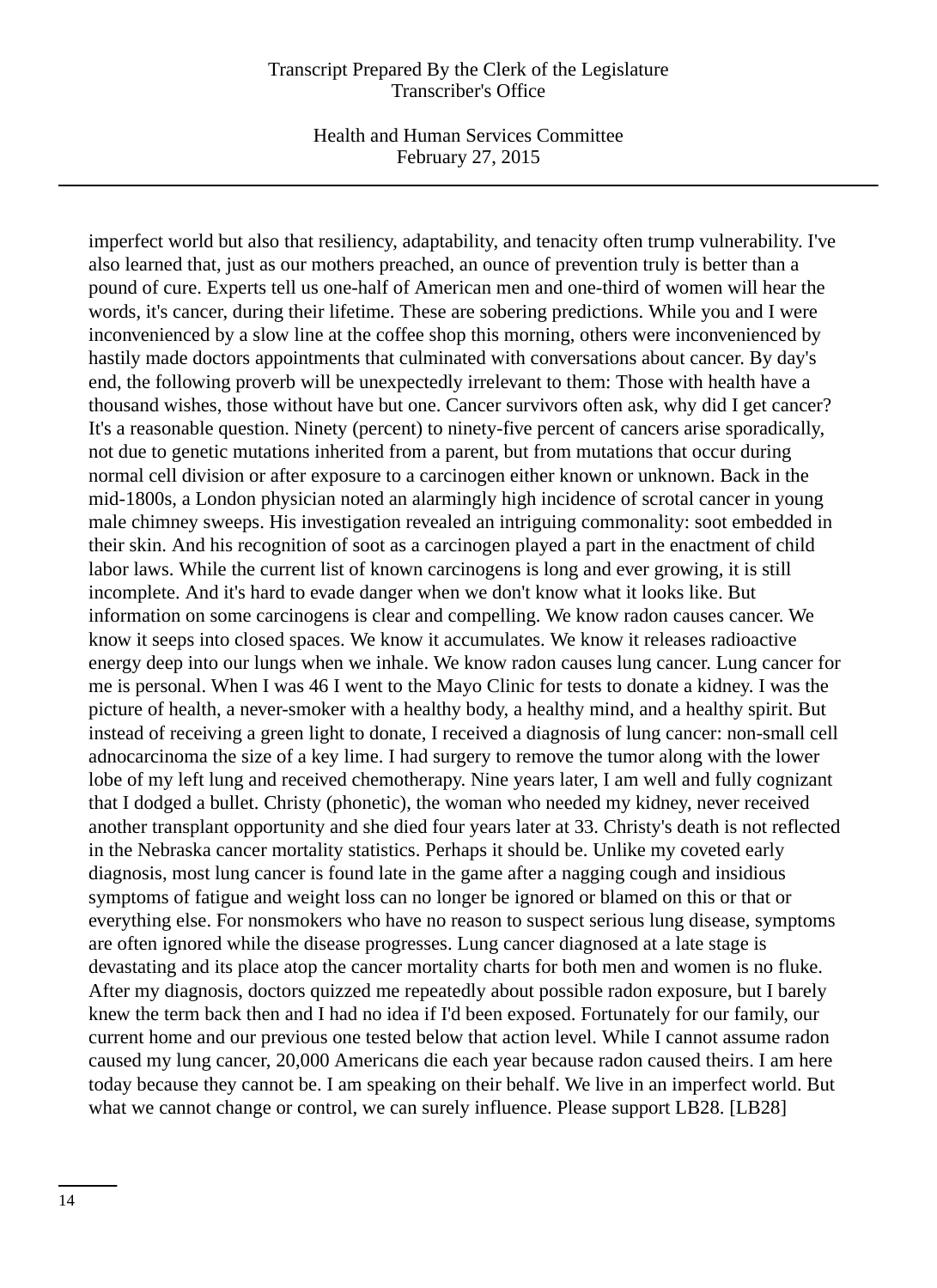SENATOR CAMPBELL: Thank you, Ms. O'Neill. Questions from the senators? Okay. Thank you very much for your testimony. Our next proponent. Good afternoon. [LB28]

DON WISNIESKI: Good afternoon, Senators and staff. My name is Don Wisnieski, W-i-s-n-i-es-k-i. I'm the president of the Nebraska State Home Builders Association representing associations across the state of Nebraska here to reaffirm our support for this bill as amended. We feel this is going to be a very workable bill to work with. The bill will be a very important and positive step to lower the risks associated with radon. And the Nebraska State Home Builders Association has always been a proponent for safe and affordable housing. I would like to address one issue on the amendment. Now, some of you may not have it in front of you because you said page 4 was missing, but on page 4 at the top, number (ii) states a requirement that: installation of a radon resistant new construction only be performed by a builder/contractor and his or her subcontractor or by a radon mitigation specialist. We are perfectly fine with that and agree with that, but the very next line states a requirement that only a radon mitigation specialist be allowed to install a radon vent fan or upgrade a passive new construction pipe to an active radon pipe. We would simply like that to state that a radon mitigation specialist or a contractor would be allowed to do such items. In my community where I'm from--it's Norfolk- we've been installing a passive system in all of the houses. It's a requirement within the city for a number of years already, so our contractors are very capable of doing such item. If a radon test proves that an active system may need to be installed later in life, the contractors are very capable of doing so. As stated before, the cost of a passive system in the house is very, very reasonable. We have an estimated cost, somewhere around \$250, to install it in a home, very, very inexpensive and a very safe way of doing things. Upgrading it to an active system is simply going to add just a few hundred dollars and it would be nice to be able to allow our contractors just, you know, that have already installed the systems to be allowed to upgrade. So with that being said, I'd entertain any questions if there are any. [LB28]

SENATOR CAMPBELL: Questions from the senators? Thank you for your direct and brief testimony. (Laughter) [LB28]

DON WISNIESKI: I thought you'd appreciate that. [LB28]

SENATOR CAMPBELL: Boy, direct. Thank you. [LB28]

DON WISNIESKI: Have a good day, folks. [LB28]

SENATOR CAMPBELL: You too. I have to be nice to those people from Norfolk because that's my hometown. Our next proponent. Good afternoon. [LB28]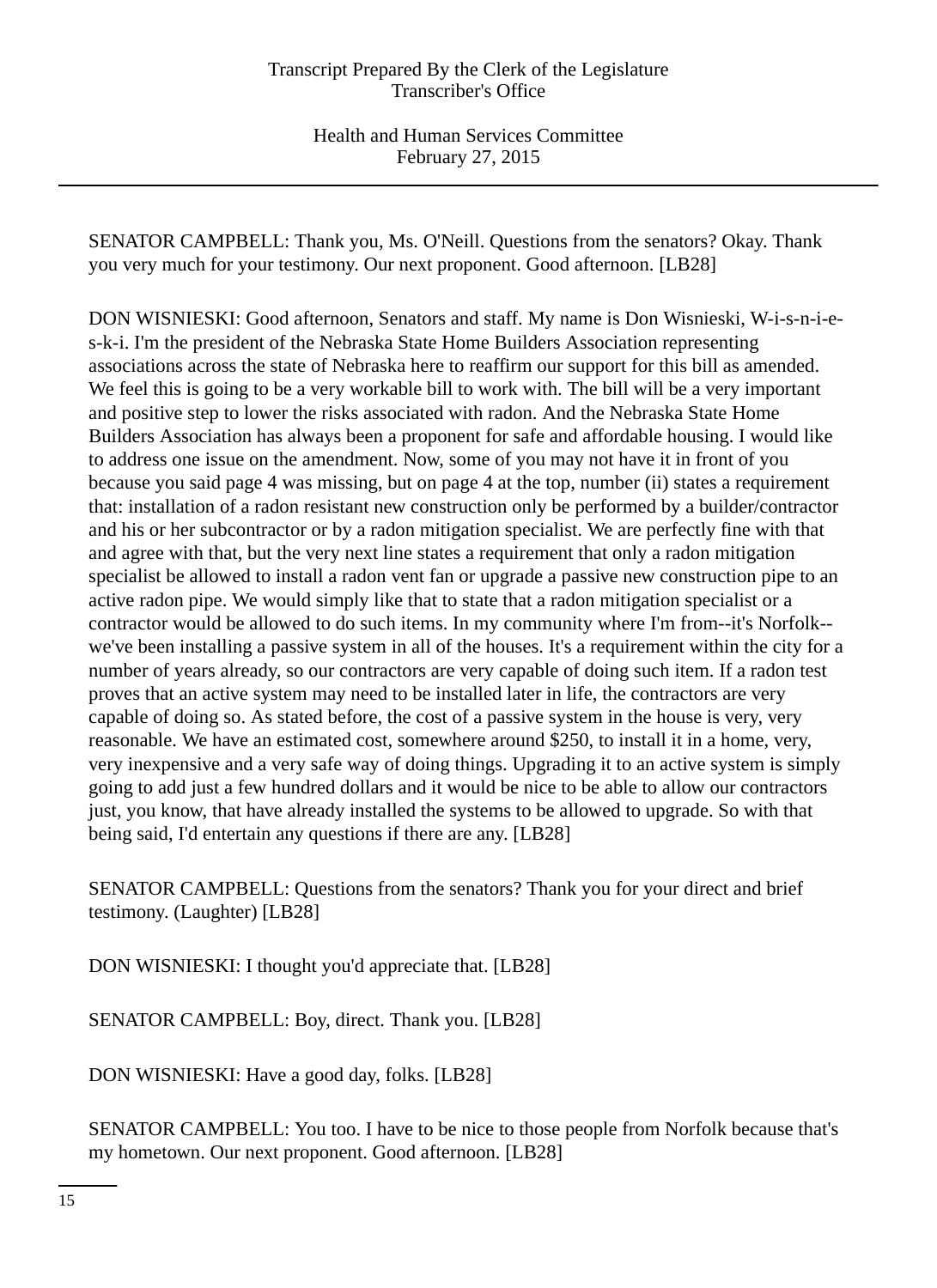Health and Human Services Committee February 27, 2015

VICKI DUEY: (Exhibit 10) Good afternoon. My name is Vicki Duey, V-i-c-k-i D-u-e-y. I am a local health director. Today I am testifying on behalf of the Friends of Public Health, the advocacy organization representing district public health departments. Public health has long recognized radon as the leading cause of lung cancer in nonsmokers. It has been proven that low to moderate concentrations of radon are usually responsible for these cancers. Nebraska has a very high prevalence of radon in homes. One out of every two radon tests conducted in Nebraska is...conducted at the state is elevated. Homes with an annual average radon level at or above 4 picocuries per liter should be mitigated to reduce radon levels. And that's set by the Environmental Protection Agency who says there is no such thing as a safe level. But above that, we know that there are increased dangers. In Nebraska, 12 of the local public health departments are providing testing kits, education, or ensuring that radon testing is available in the rural areas. Statewide there have been 73,280 homes tested for radon. This is according to the Department of Health and Human Services and is available on their Web site. Of those, 59 percent or 43,565 have test results suggesting mitigation based on the EPA recommendations. We support LB28, viewing it as a step in the problem that plagues many Nebraskans. While it doesn't address problems in older homes, it will provide safer environments for new homeowners and dwellers. We further applaud the presence of the public health on the task force since we have been boots on the ground with recognition on the prevention of disease for many years and specifically of radon. Thank you for this opportunity to share information on radon prevention. I have attached several examples of things that public health departments across the state are doing. We have provided training for contractors and new construction and radon resistant new construction. We have provided either free or a very reduced cost kits, the short-term kits, so that people can test in their homes. And if you'll look at the Four Corners area that I personally serve, last year--and you test over the winter because that's when the home is closed and so you get the best...the highest, not the best, the highest level of radon testing--we...of the...we gave out close to 400 radon test kits. But of the 216 test kits that were completed and returned, 154 of those, 71 percent, were at or above that level where...the action level of EPA. Lots of public health awareness information has gone out working with all levels of the population incomewise and trying to make people available so that they could make an appropriate decision on whether or not mitigation is needed in their home. And I thank you. [LB28]

SENATOR CAMPBELL: Thank you, Ms. Duey. Senator Kolterman has a question. [LB28]

SENATOR KOLTERMAN: Thank you, Senator Campbell. Welcome back, Vicki. [LB28]

VICKI DUEY: Thank you, Senator. [LB28]

SENATOR KOLTERMAN: Question for you, and it kind of dovetails along Senator Riepe's question a while ago: I know you guys are doing a great job of getting those test kits out. [LB28]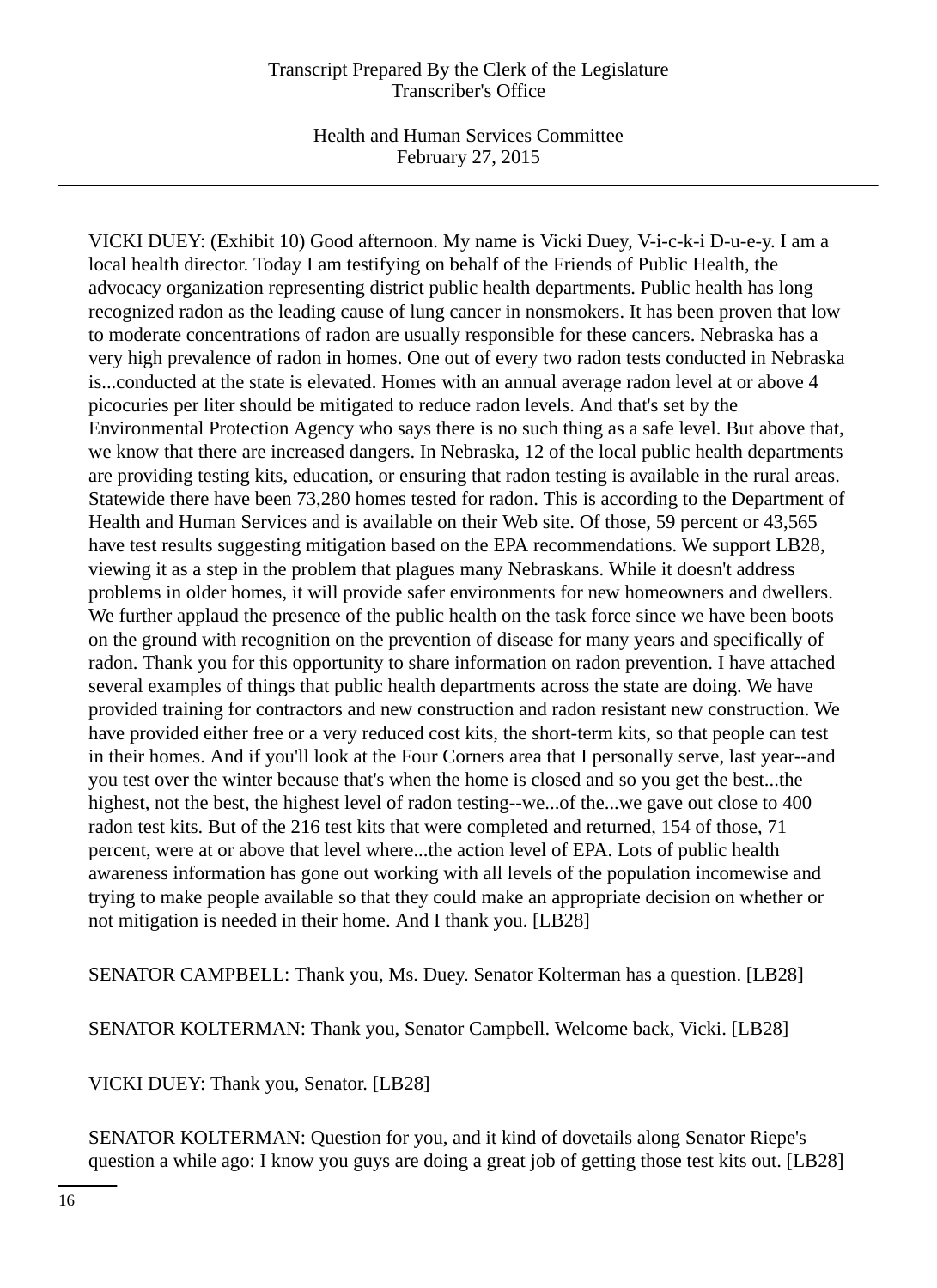VICKI DUEY: Thank you. [LB28]

SENATOR KOLTERMAN: And you do them at fairs and you do them at county fairs and things of that nature. But you also deal a lot with low-income housing type of...people that live in lowincome housing. Is there any federal programs that can help people with low income mitigate this by grants or whether...the type of thing that we do with weatherization and things like that? [LB28]

VICKI DUEY: Right, and I am not aware of a specific grant. One of the things we do, and I think most health departments do, is we do case management or now we're referring to it as patient navigation and so that we are looking and working with individuals. Often the individual, the home that may need mitigation could be owned by someone else other than the person who is living there. And so we work with the owner as opposed to the lower-income person who is living within. But we will work with that individual to find other sources of funding. We have been able to do that in extreme cases in the past. But I don't know of a single specific source. [LB28]

SENATOR KOLTERMAN: Okay. Thank you. Thanks for coming back. [LB28]

VICKI DUEY: Thank you. [LB28]

SENATOR CAMPBELL: Senator Howard. [LB28]

SENATOR HOWARD: Thank you, Senator Campbell. Thank you for your testimony today. I was curious about the training that you're providing to contractors. [LB28]

VICKI DUEY: Yes. [LB28]

SENATOR HOWARD: Is there a certification program that goes along with this program, sort of proof that they've received this training and they're ready to do this type of work? [LB28]

VICKI DUEY: Our...the programs that we have provided aren't specifically under the state as a certification program. But often it's someone from the state that is providing the training. We bring experts in who are already building radon resistant homes and/or someone who is doing that training, so. [LB28]

SENATOR HOWARD: Thank you. [LB28]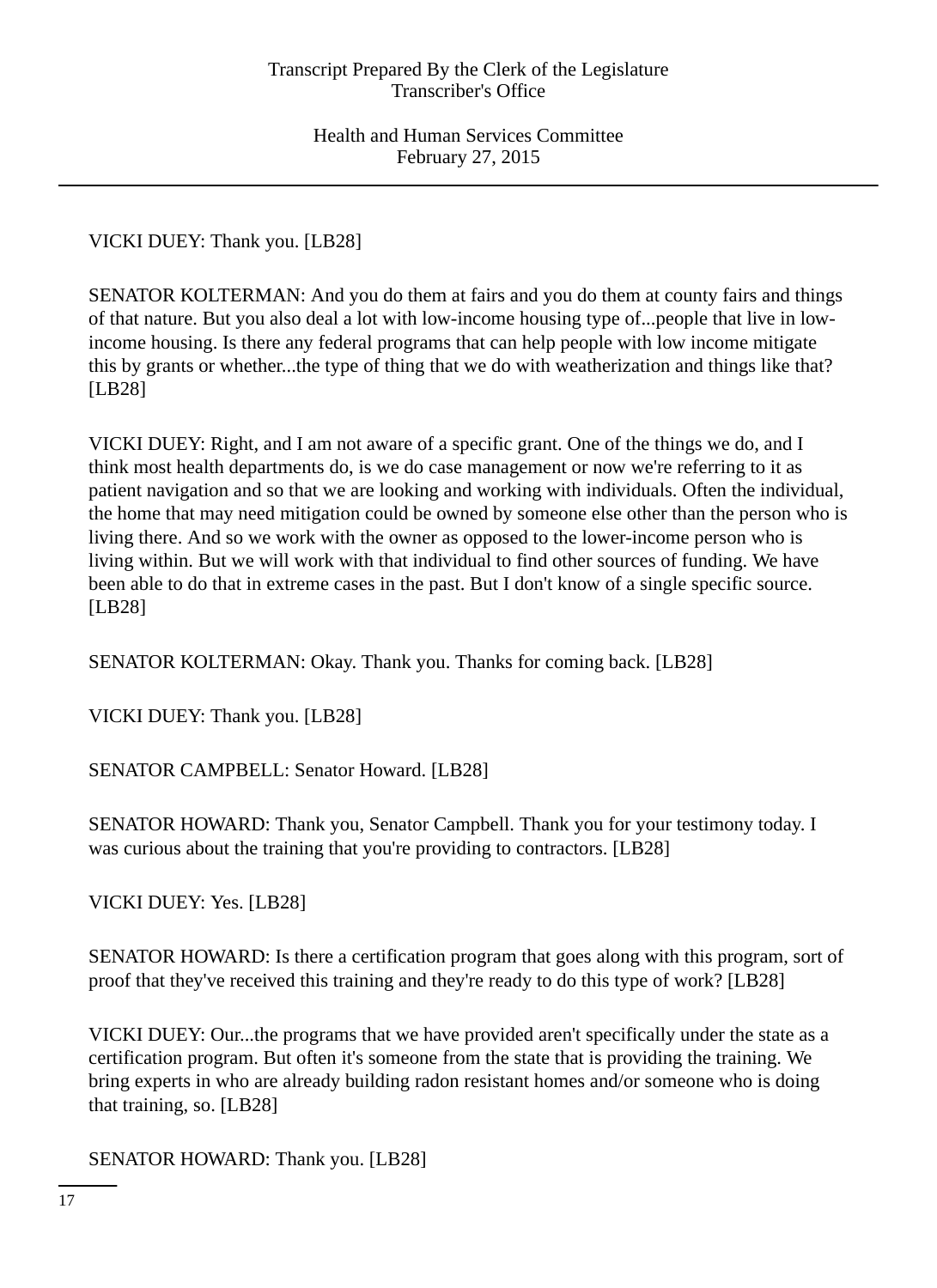# VICKI DUEY: Yes. [LB28]

SENATOR CAMPBELL: Anything else? Thank you, Ms. Duey, for your testimony. [LB28]

VICKI DUEY: Thank you. [LB28]

SENATOR CAMPBELL: Our next proponent? Anyone else? Okay. Those who are opposing the bill? Good afternoon. [LB28]

ALLEN STEINER: Hello. [LB28]

SENATOR CAMPBELL: You can go right ahead, sir. [LB28]

ALLEN STEINER: (Exhibit 11) Okay. Hello. I live two miles south of Waverly, Nebraska, and my name is Allen Steiner. [LB28]

SENATOR CAMPBELL: Could you spell your name, sir? [LB28]

ALLEN STEINER: Sure. A-l-l-e-n S-t-e-i-n-e-r. [LB28]

SENATOR CAMPBELL: Thank you. [LB28]

ALLEN STEINER: I am a family utilitarian. Hopefully, I am here today to help you discover the truth in this matter. The Environmental Protection--whether you need it or not--Agency observed something similar to this: Minors exposed to 1,000 units of radiation over the course of as little as one year had contracted lung cancer and then assumed that anyone exposed to the same 1,000 units, whether over a period of 1 year or a period of 50 years would have an equal chance of contracting lung cancer albeit as much as 49 years later. This is akin to saying that since a person died of alcohol poisoning after drinking 50 shots of their favorite liquor in 1 day then another person who drinks one shot of the same liquor every day for a period of 50 days will have an equally high chance of dying of alcohol poisoning. And yet that ridiculous assumption by the EPA is why we are all here today even though the EPA itself admits in highly technical, scientific, "easy for the layperson to miss the meaning of" language that none of the radon studies that specifically look at the effects of low levels, perhaps below 20 microcuries per liter- and actually, I see I've made a mistake, that's 20 picocuries per minute...per liter...on lung cancer incidence indicate a need for concern. In order to make an informed decision, please take time to read what forensic industrial hygienist Caoimhin Connell has written on this subject. He has a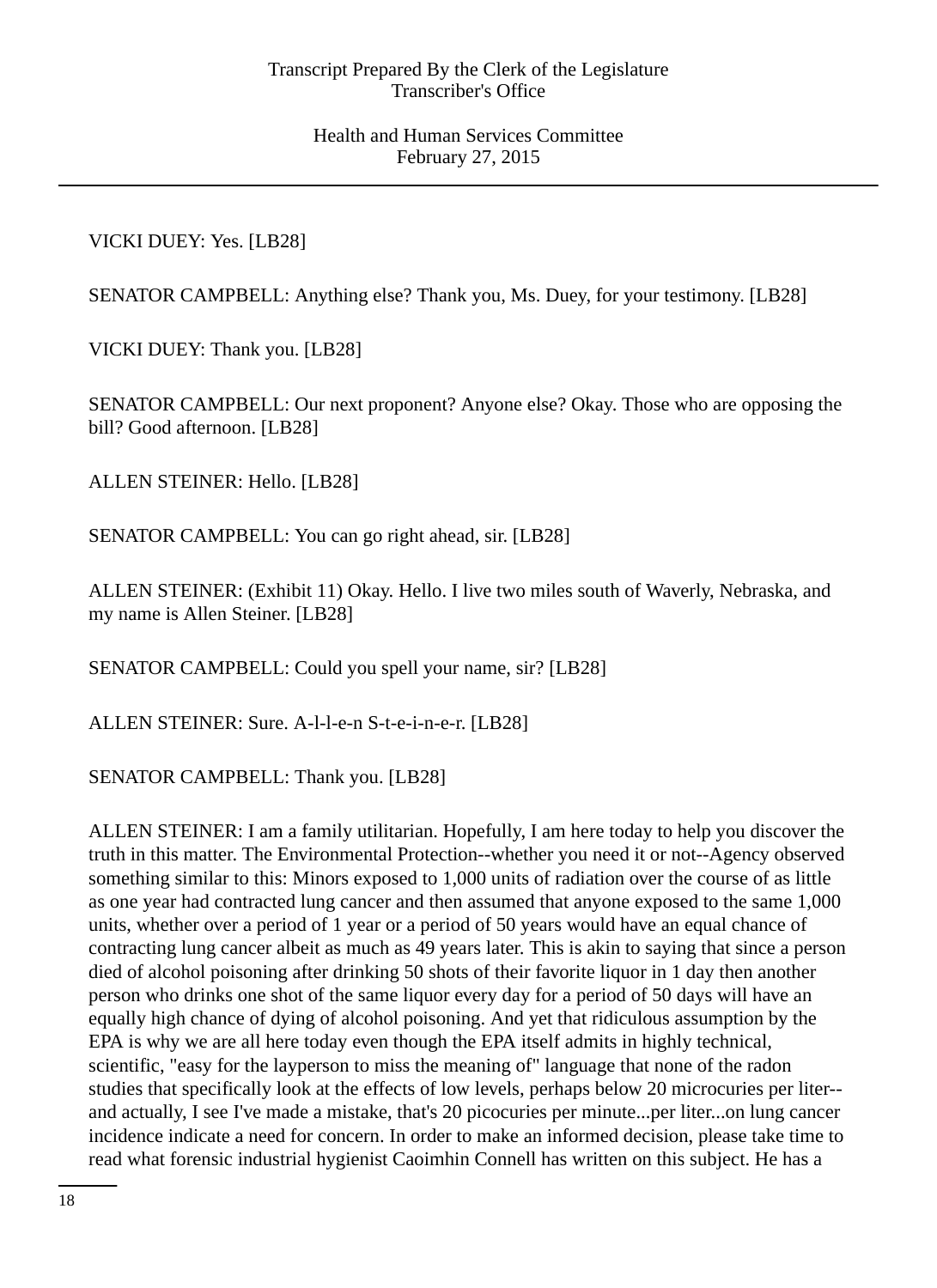highly analytical mind and a way of being able to communicate hard-to-understand technicalities to the layperson's level of thinking. Plus, other than standing up for his conclusions, he seems to be quite objective and not the least concerned with being politically correct. I will always respect the right of my fellow citizens to build or to buy a new home with radon mitigation. All I ask today is that my fellow citizens do not take away my right to build or buy a new home without radon mitigation. One hundred years ago, some traveling salespersons would scare people into buying lightning rod protection systems for their homes. Many homeowners purchased these systems hoping to protect their homes. Why do we not see many lightning rods today? Well, perhaps the truth eventually prevailed. Thank you for being here. [LB28]

SENATOR CAMPBELL: Questions? Any questions, Senators? Senator Riepe. [LB28]

SENATOR RIEPE: Thank you for being here. You had mentioned a study in your remarks. You talked about...I thought you'd mentioned someone who'd...do you have a copy of that that you'd be able to share with us? [LB28]

ALLEN STEINER: No, I don't. [LB28]

SENATOR RIEPE: Okay. [LB28]

ALLEN STEINER: What I would recommend is that you put in something along the lines of "the myth of radon" and...on the Internet, just...you know how to Google, right... [LB28]

SENATOR RIEPE: Yeah. [LB28]

ALLEN STEINER: ...or search engines and find the article by Caoimhin Connell? [LB28]

SENATOR RIEPE: Connell? [LB28]

ALLEN STEINER: Um-hum. In fact, I e-mailed each one of you with a link. And you get a lot of information you hear from proponents and that's fine and that's well. But it doesn't mean that one person coming up here who is an opponent might not see things more truthfully as all the folks behind me. And I think it's very imperative that you folks look into this because I think you got...well, you are way far ahead of where you need to be. I don't...I think you're assuming that this needs to be done especially at the low levels that they're talking about. And there's plenty of information out there that looks at these studies and translates the results of these studies in a scientific way. [LB28]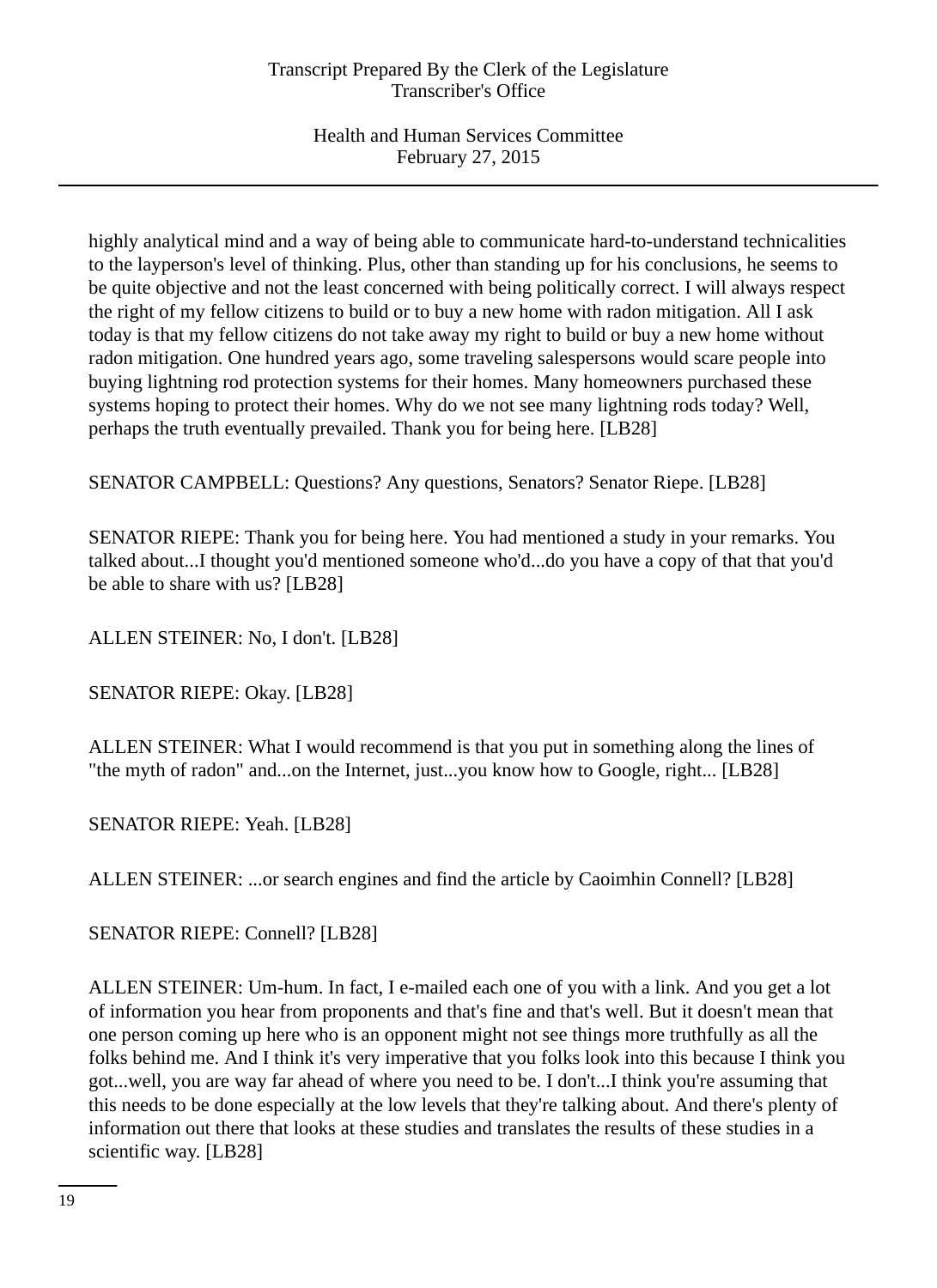SENATOR CAMPBELL: Okay. Any other questions? Thank you for your testimony today. [LB28]

ALLEN STEINER: You bet. [LB28]

SENATOR CAMPBELL: Our next opponent? Anyone else in opposition to the bill? Those in a neutral position. Good afternoon. [LB28]

JAY DAVIS: Good afternoon, Senator Campbell, members of the committee. I'm Jay Davis and I'm assistant planning director for the city of Omaha. I'm here on a neutral basis only because, first of all, I just looked at the makeup of the committee. I'm probably the one guy in the room that has no financial gain in whatever happens one way or the other with this. But as a life safety professional, we do look at different codes and how they apply to this. And currently the LB540 that Senator Crawford has up contains language now that moved the radon mitigation systems from an appendix chapter to an actual language...body language of the code. So for this point, I'm pretty neutral but only because we know that if we adopt a code, either that...or the city of Omaha is moving forward with theirs. Those were already brought into that code. There has been talk of amending that part of it. While amending it is possible, the thing that I think that we're looking at secondarily is, what do we do with the in-place drain tile system that's in there for our sump systems? We recognize it's a problem. I heard somebody mention the studies in Pennsylvania. I hate that my home state keeps finding all these things out. We went from asbestos to this. But the reality is, in Pennsylvania, where there's large numbers of coal mines and both strip mining and underground mining, it became very apparent very early on that this was a problem. The state of Nebraska is unique because, on the eastern end of the state, we do have clayey soils that do not allow air to escape whereas in the central parts of the state and the Sandhills have sandy soil that allow the gas to escape naturally. Just sold my house last year and, yes, I had to put a radon system in. My new house doesn't have one and now I'm beginning to ask myself what I didn't do right here. But the reality is, we're fighting two different things. We want to make our houses more affordable. We want to make our houses more energy efficient. And when we do that, we stop the one thing that has always made houses not be a problem for us. It's called airflow. There are ways to do this, there are ways to increase our airflow in our houses by bringing in more fresh air. But again, that's at a cost as well. So from my neutral standpoint, I would love to be part of the committee. I didn't get to read all the bill so I apologize for that. But like I said, I'm the guy that has the least amount of financial burden in this. We just enforce the rules and move forward to ensure life safety for the people and the citizens of Omaha and obviously the state of Nebraska when we can. I want to be very short today, Senator. I'm done. [LB28]

SENATOR CAMPBELL: You certainly are. [LB28]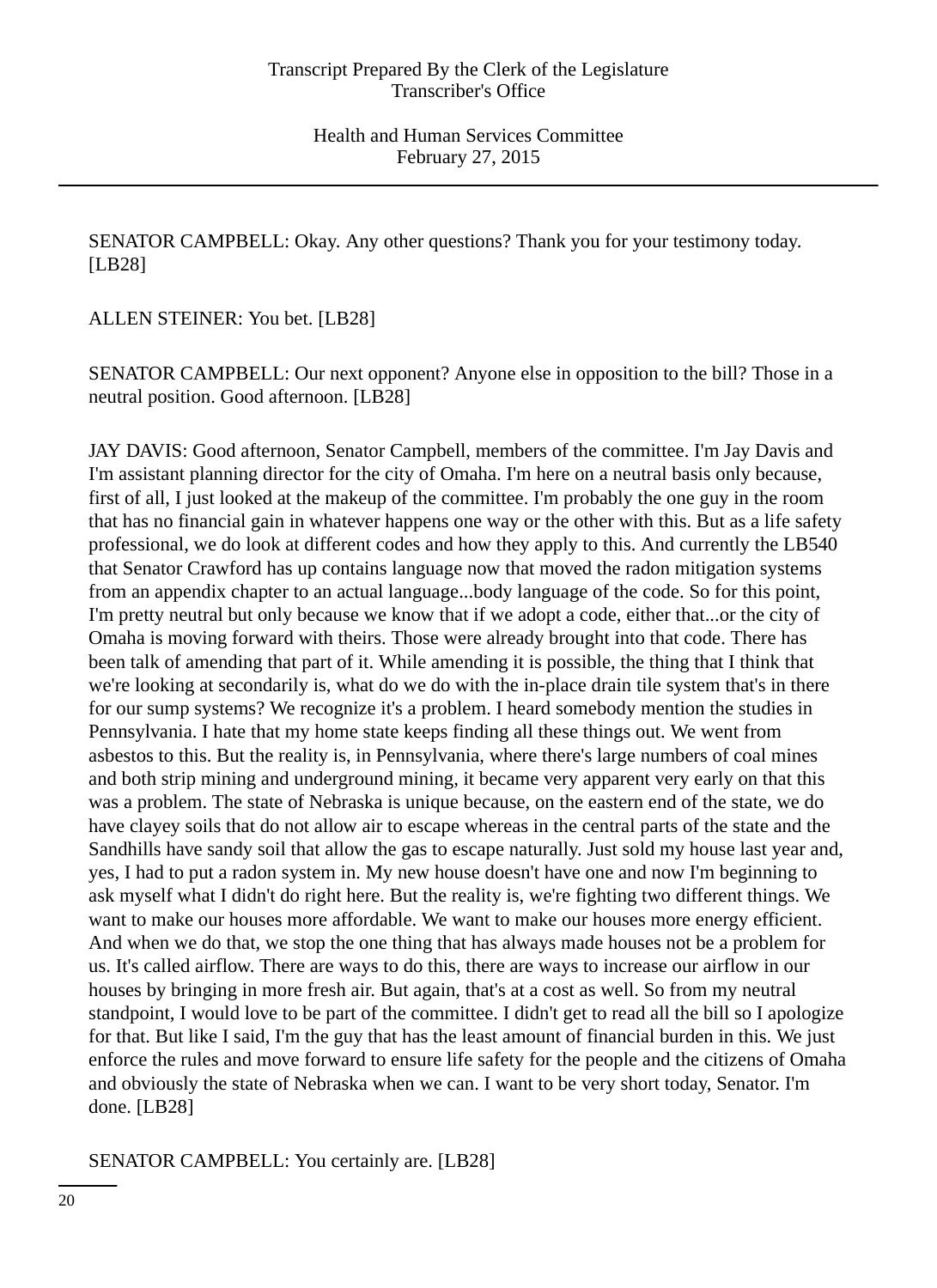JAY DAVIS: Yeah, I'm trying to get an award. (Laughter) [LB28]

SENATOR CAMPBELL: Any questions from the senators? Mr. Davis, I think you've testified almost every time we've had one of the bills related to radon. [LB28]

JAY DAVIS: Radon, let's see, carbon monoxide, building codes, yeah, I...you guys are probably getting tired of seeing me on here, so... [LB28]

SENATOR CAMPBELL: No. No, no, no, no. [LB28]

JAY DAVIS: Thank you. [LB28]

SENATOR CAMPBELL: No, we always welcome testimony. Absolutely. Anyone else in a neutral position? Okay. Senator Krist, I think we're circled back to you. [LB28]

SENATOR KRIST: I did get you a copy of the map and I think that it's pretty telling in terms of spots around the state that we have a hazard and need to mitigate the system. Just...I don't normally talk to any...in any rebuttal and I won't do that today. But I will tell you, from a homebuilder's perspective, that amendment is absolutely fine, I mean, to do what the homebuilders want to do. And so I will consider that extremely friendly and make it a committee amendment. I think this is the best course of action. You know, we could very well come back or they could come back with a report back to you that says, we don't need to do anything. Builders are doing it now. And I...to be honest, I really don't care how it gets done. But I think that those...the mitigation systems need to be offered to people. They need to have an option. I was lucky enough to get involved with this while we were building the house and my system is absolutely...it's built into the sump pump. The tiles are there. It was built into the system before while they were building the house. And the fan runs and I never hear a thing. And it's a peace of mind for me. But it is...it was my choice. So I thank you for your attention and I thank everyone for coming in whatever capacity to testify today. [LB28]

SENATOR CAMPBELL: Okay. Any final questions from the senators? Okay. That concludes our hearing today on LB28. If you are leaving, please leave as quietly as you can, because we're going to move ahead. And could we know, who was the group visiting today? [LB28]

\_\_\_\_\_\_\_\_\_\_\_\_\_\_\_\_\_: We're from Bryan School of Nurse Anesthesia. And we're just down looking and watching some of the hearings and we wanted to be here for some of the (inaudible). [LB346]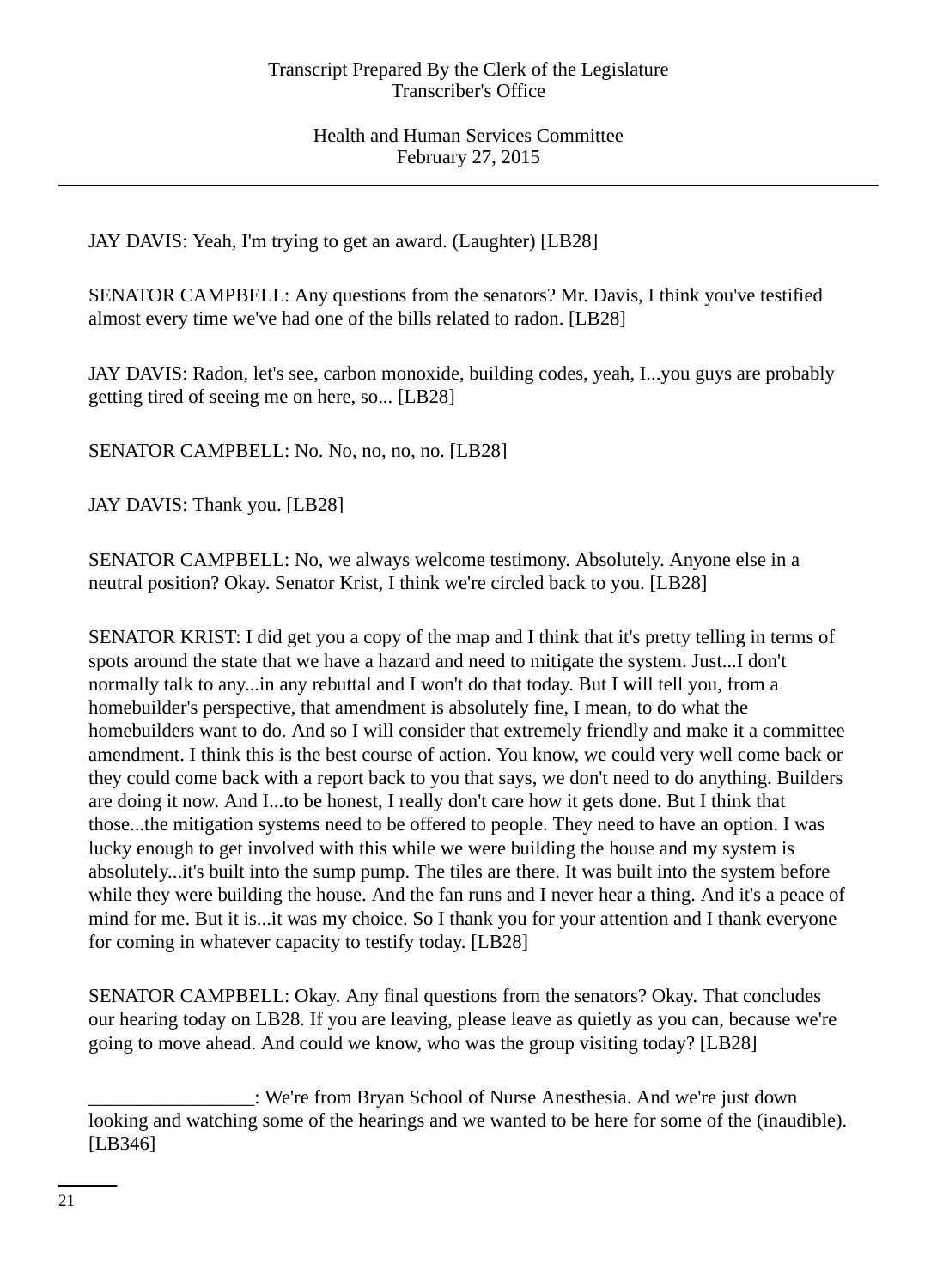SENATOR CAMPBELL: Oh. Thank you for coming. [LB346]

\_\_\_\_\_\_\_\_\_\_\_\_\_\_\_\_\_: Thank you. [LB346]

SENATOR CAMPBELL: All right. We will proceed on to the next bill this afternoon for the hearing on LB346 which would require a Medicaid state plan amendment to cover children's day health services. And before we start, Brennen do we have any letters? [LB346]

BRENNEN MILLER: (Exhibit 1) A support letter from the National Association of Social Workers, Nebraska Chapter. That's all. Thank you. [LB346]

SENATOR CAMPBELL: Okay. All right. Senator Krist, go right ahead. [LB346]

SENATOR KRIST: Good afternoon, Senator Campbell and members of the Health and Human Services Committee. For the record, my name is Bob Krist, B-o-b K-r-i-s-t. I represent the 10th Legislative District in northwest Omaha along with north-central portions in Douglas County which includes the city of Bennington. I appear before you today in introduction and support of LB346. Some years ago, Terri Fitzgerald of Omaha realized the need for a specialized children's care and development center to meet the needs of some very special children. That realization led to the establishment of the Children's Respite Care Center which meets the needs of the variety of children with physical and intellectual disabilities. Actually, Children's Respite Care Center meets the needs of children with disabilities as well as their families, allowing the parents to be in the work force, attend to the needs of siblings, and effectively discharge a usual variety of family responsibilities. And because Children's Respite Care Center...at the end of the day, these children go home to be with their families. They sleep that night in their own home with their families as opposed to receiving care in one of or another 24-hour care facilities at a cost generally in excess of \$600 per day. And without the CRCC, that's exactly where most of these kids would wind up. That's the good news about the Children's Respite Care. It's better and it's cheaper than institutional care. The unfortunate news is that as innovative as CRCC is, and as I am...pointed out to me, five other facilities across the state, officials of the Nebraska Medicaid Program have never been quite sure how to approach reimbursing it for those children who are CRCC Medicaid clients. The result has been that CRCC is paid through several funding silos which is confusing. And somehow, when these various components are added up, the total generally misses the cost of providing this most important and very valued service. The 2010 session of the Legislature enacted legislation establishing the children's day health service as a licensed healthcare service in the state of Nebraska along with requirements for licensure. At that time, there were two such services in the state, both of them in Omaha. Unfortunately, that legislation did not establish children's day health service as a service covered by the Nebraska Medicaid program, and the other children's day health services has...the other one has ceased to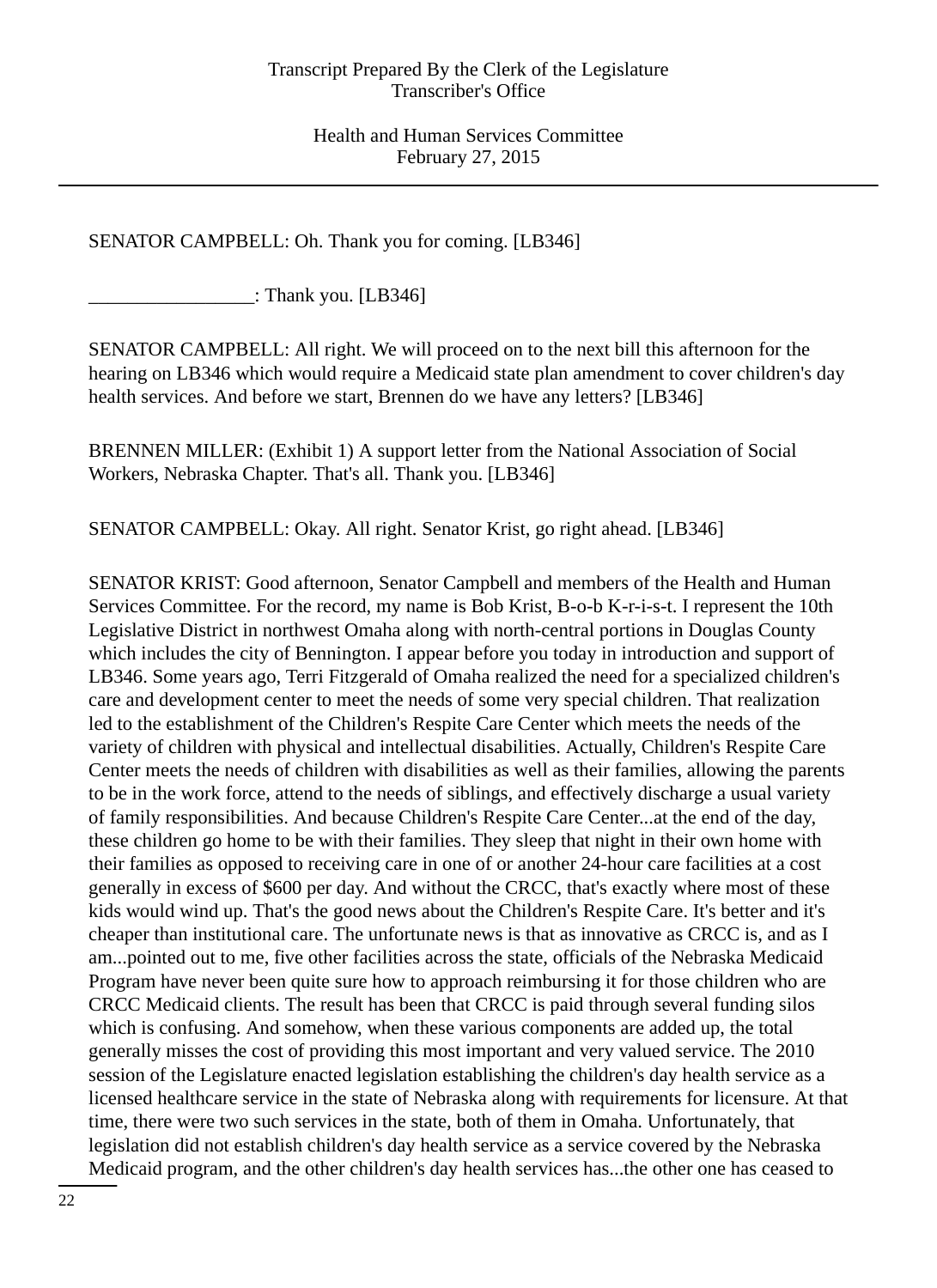Health and Human Services Committee February 27, 2015

exist. I might add that that other one was located at Children's Hospital and could not sustain at the funding level that they were being paid. That's what LB346 would do. The officials responsible for the Medicaid program have over the past four years consistently objected to previous versions of this legislation for a variety of ever-changing reasons. Those objections not withstanding, the Medicaid staff has worked with us to improve funding to the CRCC and we are deeply appreciative of that. Today, we are encouraged by changes that have taken place at both the state and the federal levels over the past couple of years and believe the way is now open to including CRCC in a Medicaid plan or waiver. Those who are following me understand this dynamic better than I, although I will talk to it in my closing. In short, I think there is a need here. We believe the time is right. And we would ask you to support LB346. I want to start out by saying, though, there are no children that are currently qualified for Medicaid or those that could be. There is no increase in that number of people. It is across the state certainly a finite number unless children are born with the kind of infirmity that would cause them to be there. I will draw your attention to the fiscal note. I believe the legislative fiscal note says it quite well. I'll let you read Liz Hruska's comments. I cannot for the life of me figure out how it's going to cost \$24 million more than it's costing us right now to take care of these same kids, because the payment schedule is basically what we're talking about. And Senator Campbell and those who have been on this committee for the past few years understand, bundled, unbundled. Silos of money not...you know, it's just...it's incredibly cumbersome. And so we'll talk about the specifics on the technical side here in this testimony. And I would ask this committee to put this to bed this year. Let's get it a good run, because it's been a few years of trying to solve this problem. [LB346]

SENATOR CAMPBELL: Questions? Senator Riepe. [LB346]

SENATOR RIEPE: Thank you, Senator Campbell. Senator Krist, my question goes to the fiscal note a little bit. And I'm not going to challenge it too much, but my question is, is this for the one center there in Omaha or is this for the five centers that you mentioned? [LB346]

SENATOR KRIST: I can only...yeah, I think...let me not...I'm looking for the exact number. I think there are six such organizations around the state, and I think that is... [LB346]

SENATOR RIEPE: So it's not limited strictly to the one in Omaha. [LB346]

SENATOR KRIST: There's actually two in Omaha. There's one in my district and one in your district that are CRCCs. But, no, it's not just those two. There are some across the state, six total. And so there's...within those six programs, they're having the same issue that this particular program is having. The way I became involved with this, obviously, is my daughter is a person with special need. She has not been in this program. She's been in our program and in Madonna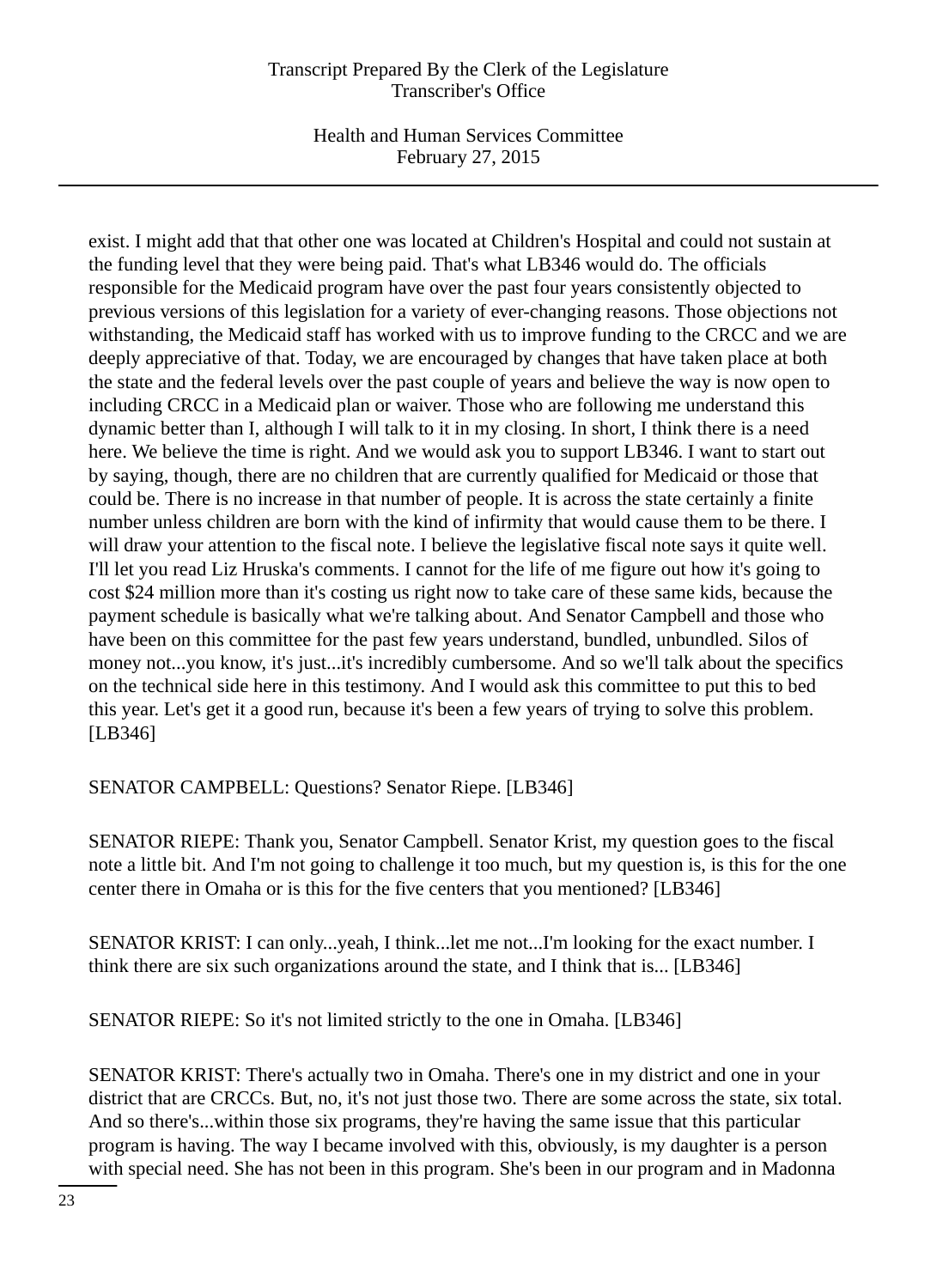School. My son does, though, sit on this board and brought this issue to me along with Terri in terms of the way that these funds have to be...that the bills have to be submitted and how they're reimbursed. And I'll...for the record, I also want to tell you, Children's Hospital went under trying to provide this same service. Children's was actually getting a higher rate than CRCC was getting during this process. So we have a problem and a disparity. And I can only say that it is not an expansion of those Medicaid services. It is paying for it in a different way if we can get to that point. And it is a proper funding mechanism that keeps those kids in day services and back at home where their family can go out and work during the day as opposed to putting them in the care facility. [LB346]

SENATOR RIEPE: May I ask a follow-up question? [LB346]

SENATOR CAMPBELL: Senator Riepe. [LB346]

SENATOR RIEPE: Thank you. Senator Krist, my question, my second question is on eligibility. So it's not driven by income? Or...and it's driven by need? Is that the way it is? And then those that can pay more do sliding scale? [LB346]

SENATOR KRIST: And I would like the folks who follow me to talk to that issue. [LB346]

SENATOR RIEPE: Sure. Okay. [LB346]

SENATOR KRIST: But I'll...if they don't answer your question during their testimony, I'll come back and answer it. I just want to make sure that I'm on solid ground. [LB346]

SENATOR RIEPE: Okay. [LB346]

SENATOR CAMPBELL: Senator Kolterman. [LB346]

SENATOR KOLTERMAN: Thank you, Senator Campbell. Senator Krist, obviously you've been here a lot longer than I have. And as we see these bills come through and we start to look...I mean, you can't just look at the fiscal note without knowing what's transpired in the past... [LB346]

SENATOR KRIST: Sure. [LB346]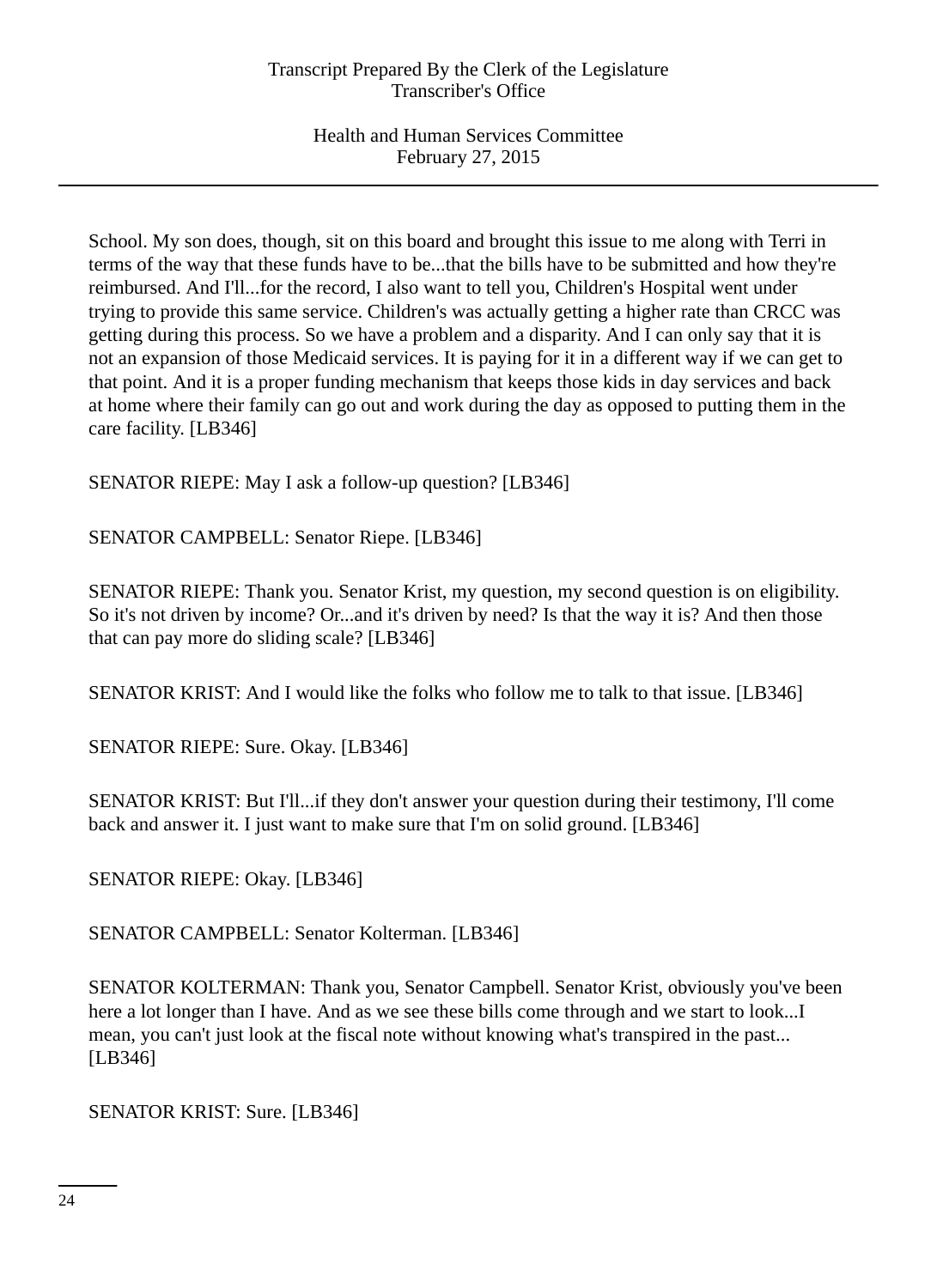SENATOR KOLTERMAN: ...because we're talking about the new biennium now. Do you know, are...is there significant increases over the last couple years to fund this type of a program, because the program is ongoing already? All we're trying to do is clarify how it's paid and... [LB346]

SENATOR KRIST: We're trying to put, I think, the right amount of dollars for the right services out there. And the problem when this program started and the programs across the state started, there was no rate attached to the services but rather drawing from other services and putting things together. [LB346]

SENATOR KOLTERMAN: Okay. [LB346]

SENATOR KRIST: So I would say at the present time there's been no increase other than the annual cost of living type increases that would go into it. [LB346]

SENATOR KOLTERMAN: So this is really not a new appropriation other than for the new biennium. [LB346]

SENATOR KRIST: Right. Right. So and my argument or my concern with the fiscal note is that it assumes that every child that would be capable of...my child would be capable of going to this, but they have to assume that every child would go to these programs and that would... [LB346]

SENATOR KOLTERMAN: And apply? [LB346]

SENATOR KRIST: Right. That would raise it up. And that's ludicrous, in a word. [LB346]

SENATOR KOLTERMAN: I appreciate you helping me understand that a little better. Thank you. [LB346]

SENATOR CAMPBELL: Senator Krist, I noted in Ms. Hruska's note the revision, number one- let's put it that way--is that additional information is needed to determine the fiscal impact. I'm assuming that we're listening to this hearing and then retalking to Ms. Hruska. [LB346]

SENATOR KRIST: Absolutely. Yeah. [LB346]

SENATOR CAMPBELL: Okay. All right. Any other comments or questions? [LB346]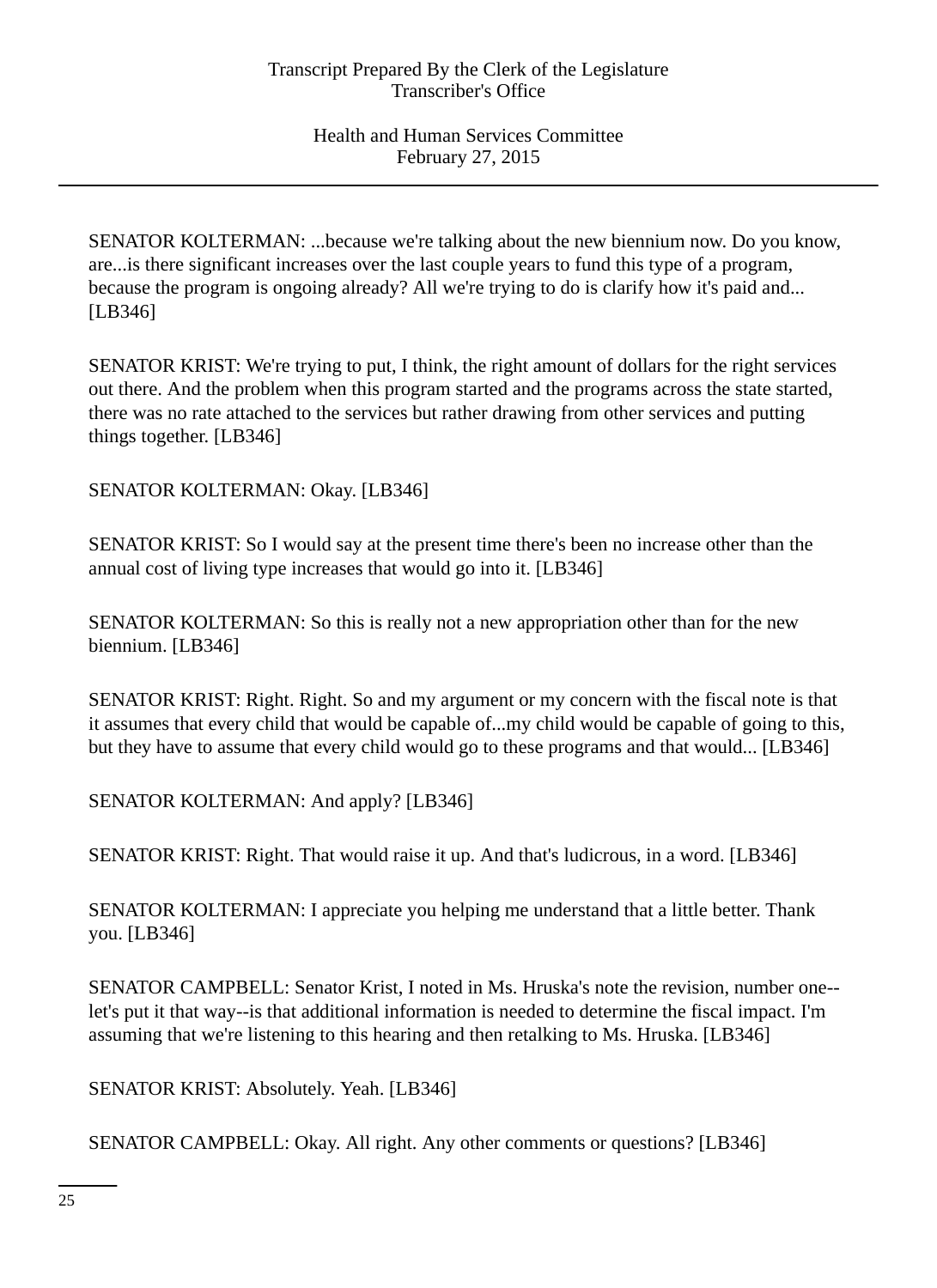SENATOR KRIST: And you know the confidence I have is Liz Hruska. She's right on target. [LB346]

SENATOR CAMPBELL: Absolutely. She's been helping us a lot this year. And in fact, we're going to try to find some time next week. And I kind of shake my head at that. But we're trying...we're going to do a briefing on fiscal notes here so that we have some understanding of how they come and then what does the Legislative Fiscal Office do with them. So we'll get back to her, I know we will. All right. Thank you, Senator Krist. [LB346]

SENATOR KRIST: Thank you. [LB346]

SENATOR CAMPBELL: Are you staying? Or are you going back to Judiciary? [LB346]

SENATOR KRIST: Yeah, I think I will stay. [LB346]

SENATOR CAMPBELL: Okay. All right. We will start with our first proponent. And as that person is coming forward, Brennen, do we have letters for the record? [LB346]

BRENNEN MILLER: Already did them. [LB346]

SENATOR CAMPBELL: We did that. I'm sorry. I'm sorry, Senator Krist. Oh, I hope I'm thinking better by the time I hit the Judiciary Committee. (Laughter) [LB346]

SENATOR KRIST You haven't seen us. [LB346]

SENATOR CAMPBELL: Okay. Good afternoon. [LB346]

TERRI FITZGERALD: (Exhibit 2) Good afternoon. I'm Terri Fitzgerald, T-e-r-r-i F-i-t-z-g-e-r-al-d, founder and CEO of Children's Respite Care Center. CRCC came about because in 1988 my sister, a nurse, and myself, an educator, recognized a need, a lack of options, for specialized services for children with special needs. And these would be medical, developmental, behavior needs, these children who, for most of them, time won't resolve their issues. So we opened in 1990 as a nonprofit organization. We serve children birth to 21 who have medical needs, cognitive delays, functional impairments, behavior disorders, or any combination thereof. This would be preemies, traumatic brain injuries, cerebral palsy, Down syndrome, genetic anomalies, autism, tubes, traches, central lines, seizures, oxygen, anything short of a ventilator. We are staffed with nurses, teachers, therapists, and aides. We have a low adult to child ratio. And we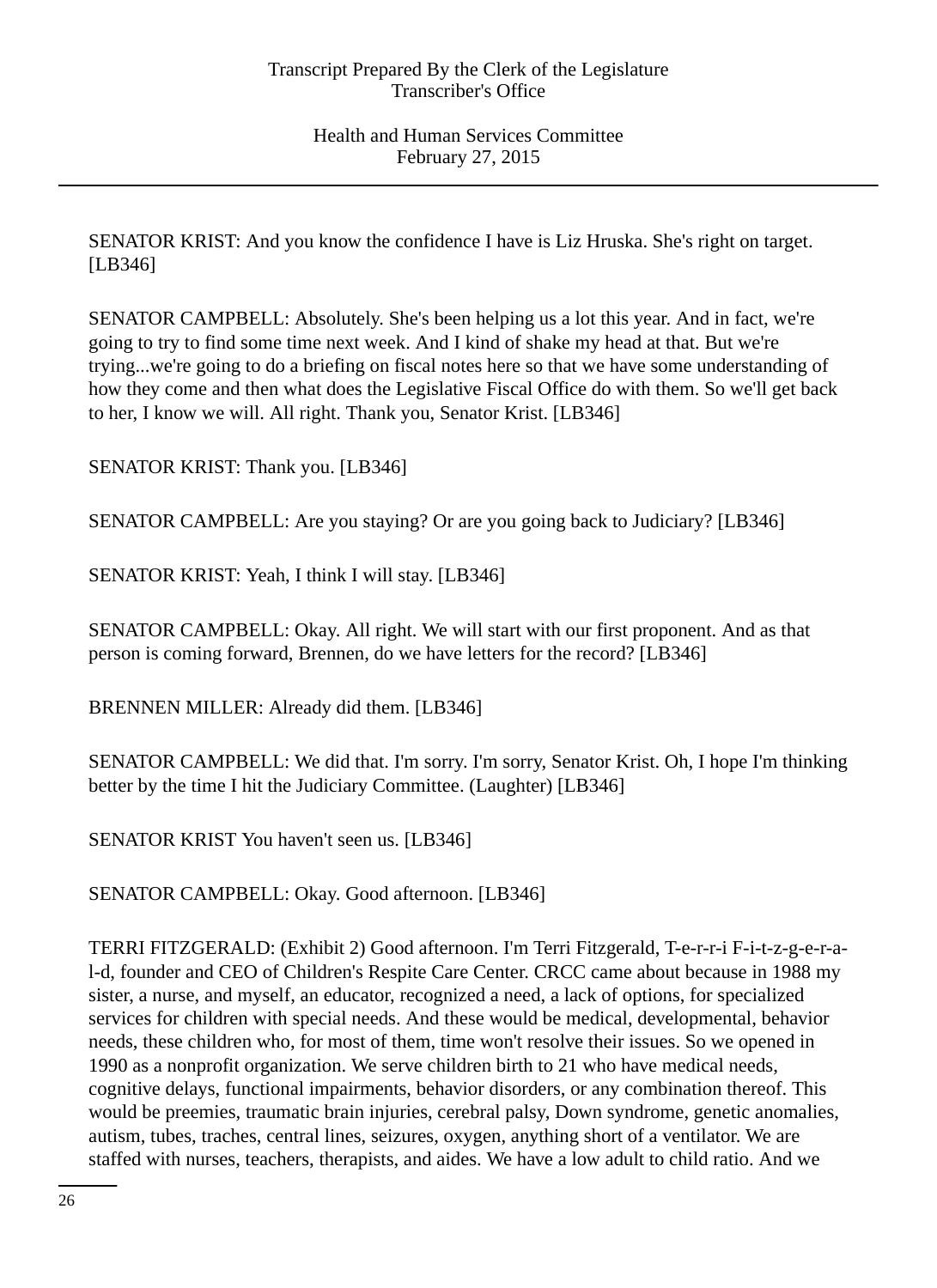Health and Human Services Committee February 27, 2015

provide care full time, part time, before/after school, summers, weekend, overnight respite, and we do it in a natural care environment. These children all go home at night to their parents and they all go to their home schools. We have two locations in Omaha and we're licensed as a children's day health service since 2011, childcare center, and a respite center. We serve an average of 180 children a month. CRCC is unique to Nebraska. We are the only ones that offer this broad array of services with an integrated approach. There are two agencies which I'll talk about later, one that just does behavior services. Our present funding matrix is a confusing, inefficient conglomeration. I call your attention to the first handout in your folder...or in your packet titled "Funding Relationships with DHHS." I'm hoping you can follow along here because I don't have a lot of time. We have fee-for-service contracts in first four silos. Each of the first four silos has different rates of reimbursement, different eligibility requirements, different reporting requirements, and different authorization requirements, yet all of the children require that specialized service and are considered CDHS clients. All require CDHS regulated coordination and documentation of services which includes integrated plans of care written by and delivered by each professional team member involved: registered nurses; mental health practitioners; physical, occupational, and speech therapists. The first one, Medicaid/managed care: We are reimbursed for medically based childcare, outpatient mental health therapy not governed by children's day health service, and rehab therapy. The Aged and Disabled Waiver: we're reimbursed for special needs childcare, for skilled nurse needs, and respite care. The block grant subsidy, which we call Title XX, is special needs childcare and behavioral health childcare. Then DD, developmental disabilities, waiver: We are a nonspecialized provider and reimbursed for habilitative childcare and respite. Being in the state plan would simplify reimbursement, but it would also prevent us from being overlooked for increases. Why doesn't the present funding matrix work? Rate disparity: inadequate reimbursement of the complexity of services we provide. Because of the multiple silos and cumbersome nature of the matrix, the department funds pieces of the now licensed CDHS. We're not reimbursed for any of the additional requirements. And we are essentially reimbursed for nursing services or childcare. There is no consistency between the cost of service and the reimbursement rates. Our expenses have increased annually by \$325,000 simply to be in compliance with the CDHS regs. Now, more regulations and multiple licenses is costly, yet these standards have made us better. But Senator Krist talked about the other CDHS agency that is now out of business. But they went out of business, so we're really the last man or woman standing. So I'm here to fight for our long-term survival. And I'd be happy to answer any questions that you have. [LB346]

#### SENATOR CAMPBELL: Senator Kolterman. [LB346]

SENATOR KOLTERMAN: Thank you for coming. [LB346]

TERRI FITZGERALD: Sure. [LB346]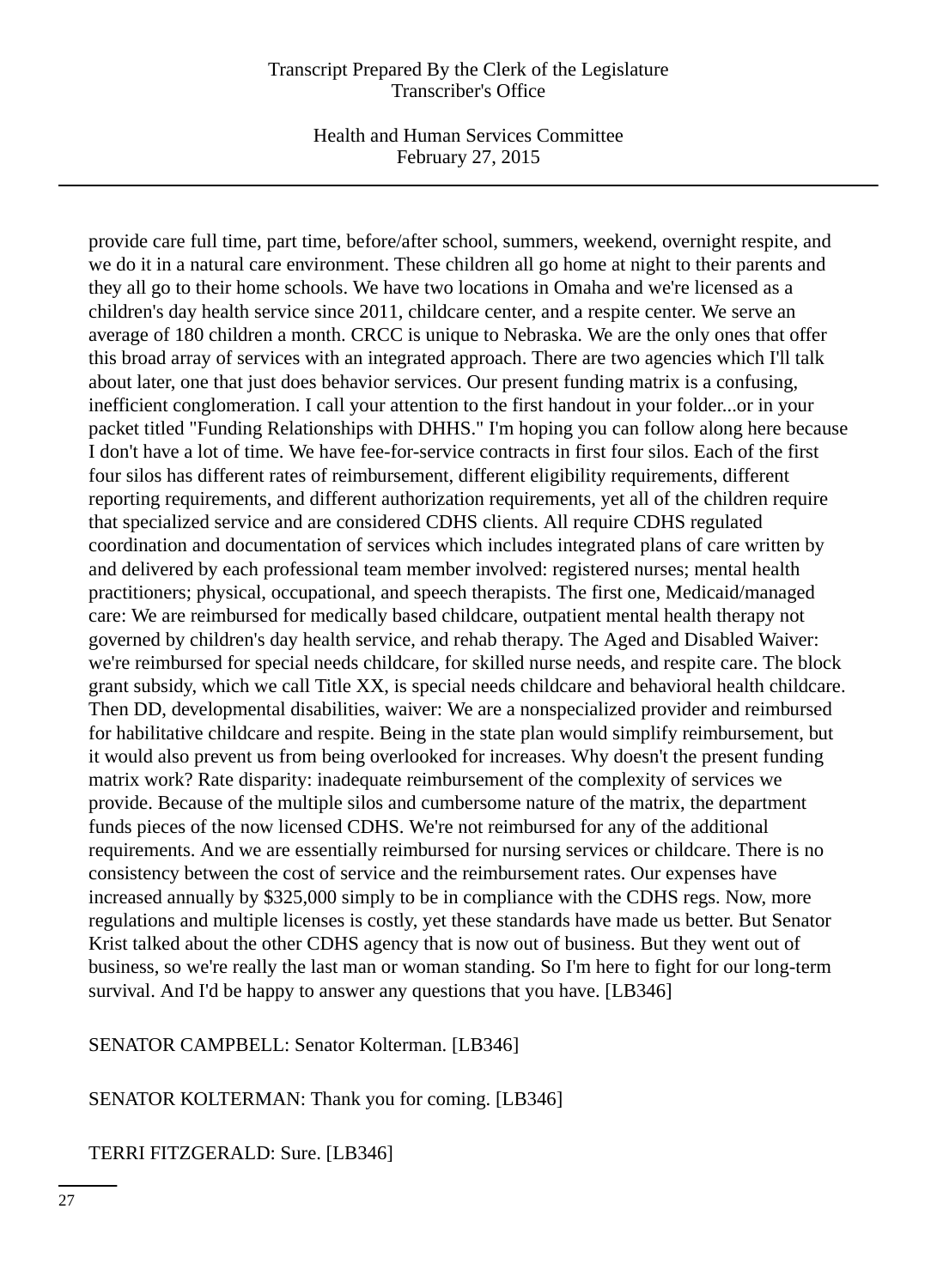SENATOR KOLTERMAN: On your graph, the funding relationships, there's a section in there, that developmentally disabled Medicaid waiver. Under covered services it deals with habilitative childcare. Would you explain to me what that is? [LB346]

TERRI FITZGERALD: That is for children with special needs who might need...well, that need specialized care whether it's...when they get older toward the 21 range, they're going to be looking at vocational and functional life skills. So we do things like that with our kids. That silo is specifically...which really doesn't...is not Medicaid at all. It's a different pot of money. That...those children, their main diagnosis has to be developmental disabilities. They don't have any medical needs. [LB346]

SENATOR KOLTERMAN: And again, the only reason I'm asking that is, is we sell insurance on the general marketplace today. Under the new Affordable Care Act, there is coverage for habilitative services. And I always wondered what that was, so I thought I'd...I mean, maybe there's a way we could get funding. [LB346]

TERRI FITZGERALD: That's the best I can do to explain it. [LB346]

SENATOR KOLTERMAN: Maybe there's a way we can get some of this paid by that. [LB346]

SENATOR CAMPBELL: But...and maybe Senator Howard is going to cover this. There's a difference between rehabilitative and habilitative. [LB346]

TERRI FITZGERALD: Habilitative, yes. [LB346]

SENATOR KOLTERMAN: I know that. [LB346]

SENATOR CAMPBELL: And that's a critical difference here for the clients that Ms. Fitzgerald would have. [LB346]

TERRI FITZGERALD: Serves. That's right. Correct. [LB346]

SENATOR CAMPBELL: Okay. Is that where you were going, Senator Howard? [LB346]

SENATOR HOWARD: I actually had a second question. [LB346]

SENATOR CAMPBELL: All right. You get the go then. [LB346]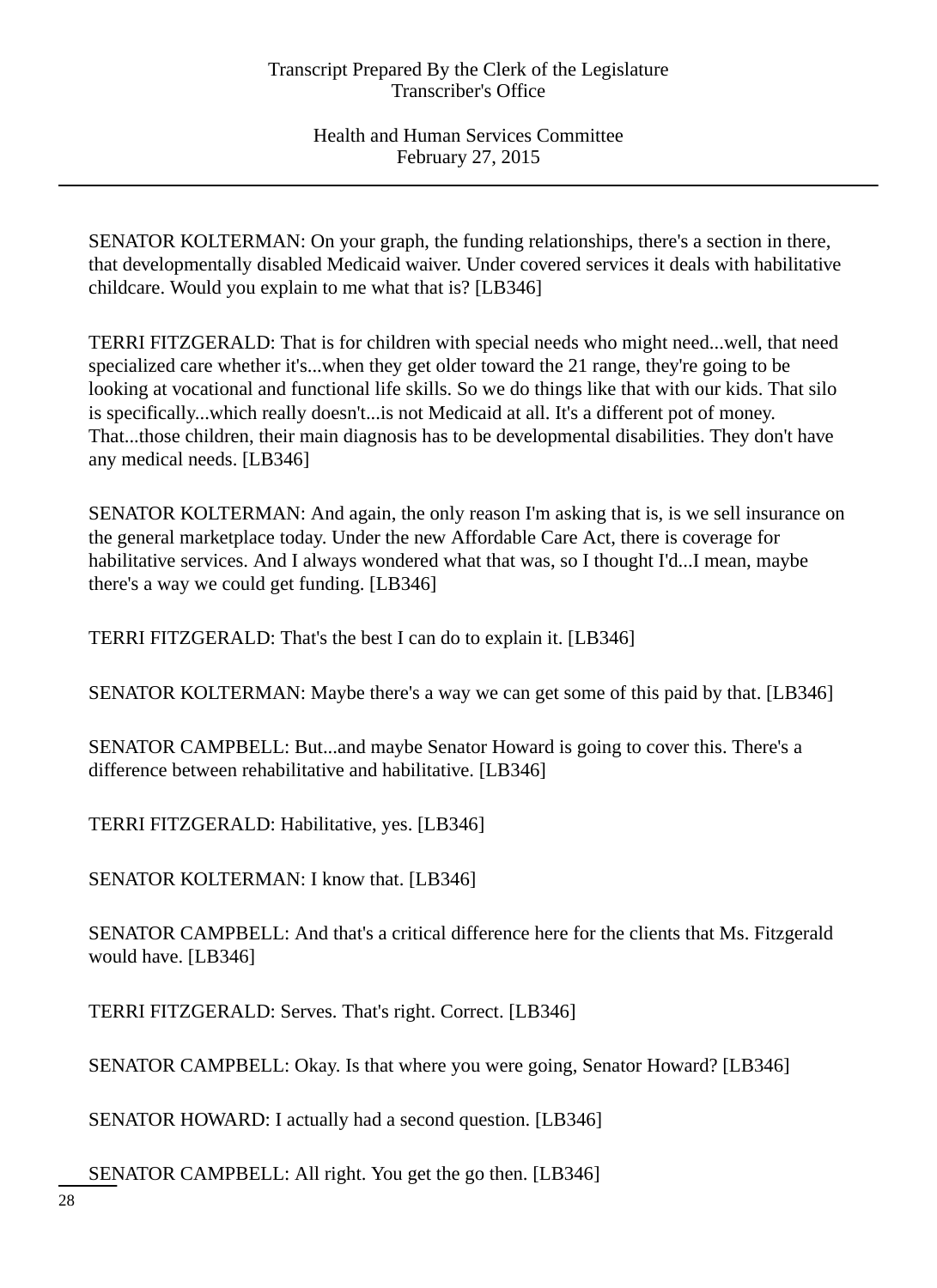SENATOR HOWARD: Thank you for your testimony today. [LB346]

TERRI FITZGERALD: Sure. [LB346]

SENATOR HOWARD: So is the intent of this bill that all of the services that you provide be covered by Medicaid so that you wouldn't have to utilize the other blocks? [LB346]

TERRI FITZGERALD: I don't...it wouldn't...our private pay section wouldn't change. [LB346]

SENATOR HOWARD: Right. [LB346]

TERRI FITZGERALD: Our developmental disabilities probably wouldn't change. So the only three that...would be these three, the first three silos. [LB346]

SENATOR HOWARD: Okay, so you would sort of try to shift your billing more into the Medicaid block because it's easier, because... [LB346]

TERRI FITZGERALD: No. No. It would just...it would reduce the number of silos, but Aged and Disabled Waiver is under Medicaid. [LB346]

SENATOR HOWARD: Right. [LB346]

TERRI FITZGERALD: So, children are usually...for us, when we do an intake on a child, sometimes if they're...if it's an income-based need then Medicaid is normally the silo that they will fall under. If it is not an income-based and it's a waiver, they have to have medical needs just...so their eligibility is the same as Medicaid really. It's just the funding silo is different. [LB346]

SENATOR HOWARD: So is the hope that the different components of the work that you're doing would be sort of bundled together in a day rate? [LB346]

TERRI FITZGERALD: Right, or an hourly rate, just a rate, just one rate. [LB346]

SENATOR HOWARD: And you would bill that through Medicaid? [LB346]

TERRI FITZGERALD: Through Medicaid, probably, yes. [LB346]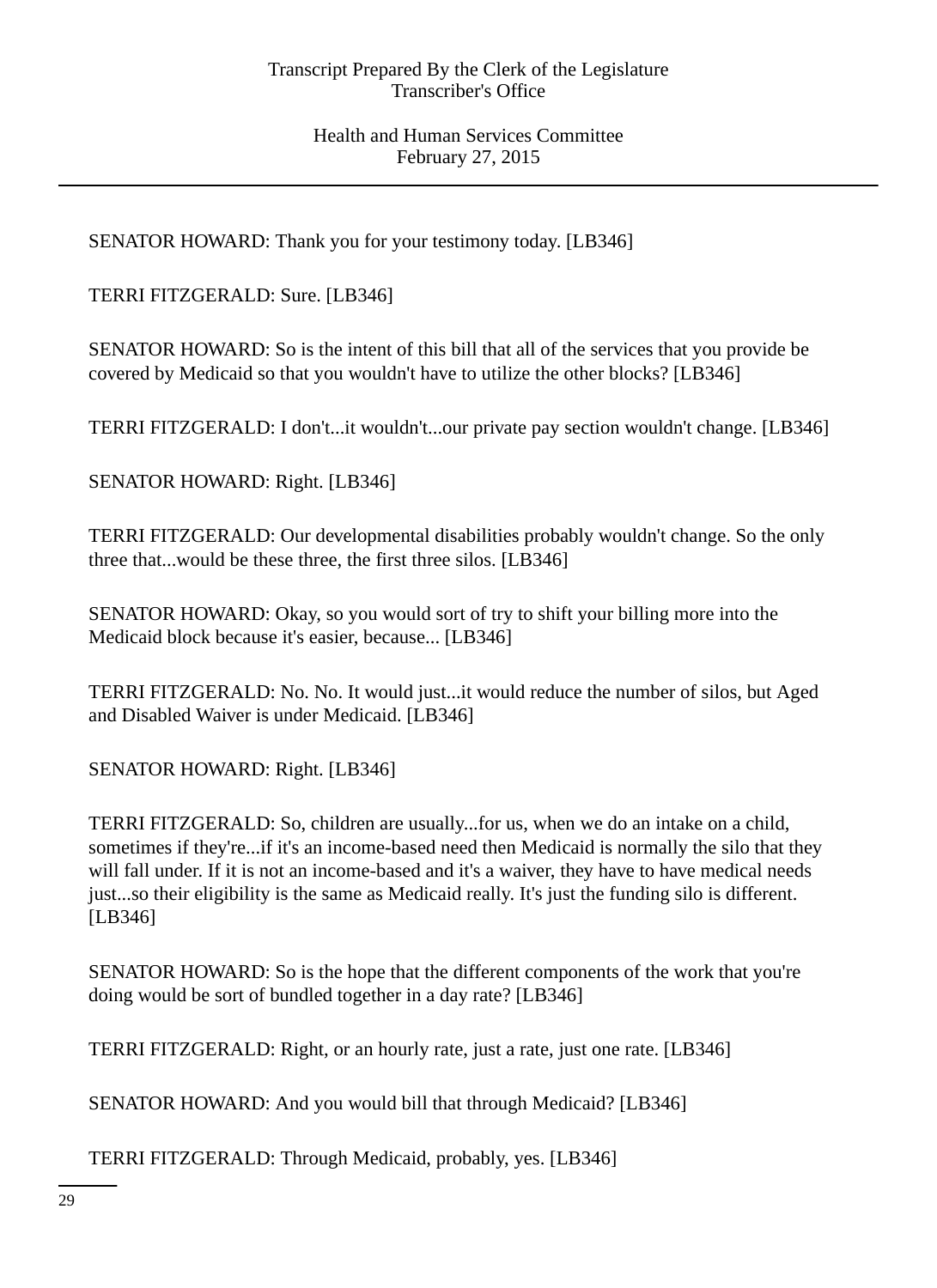SENATOR HOWARD: Okay. Okay. [LB346]

TERRI FITZGERALD: Kind of like we do now. [LB346]

SENATOR HOWARD: Okay. Thank you. [LB346]

SENATOR CAMPBELL: Okay. Senator Crawford. [LB346]

SENATOR CRAWFORD: So just to make sure I heard and understand correctly, then you're talking about some kind of rate for the first three blocks and you would still probably have the other two blocks as separate things you're having to pay. [LB346]

TERRI FITZGERALD: Correct. [LB346]

SENATOR CRAWFORD: So really we're talking about these three blocks. [LB346]

TERRI FITZGERALD: These...the first three, yeah. [LB346]

SENATOR CRAWFORD: Thank you. [LB346]

TERRI FITZGERALD: But I just wanted to describe all the different ones that we have. [LB346]

SENATOR CRAWFORD: Thank you. Okay. Okay, thank you. [LB346]

TERRI FITZGERALD: Now, the childcare subsidy is Title XX, so but all of those...I mean, they're also Medicaid eligible. They have to be due to their low income. So... [LB346]

SENATOR CRAWFORD: Thank you. [LB346]

SENATOR CAMPBELL: Senator Riepe. [LB346]

SENATOR RIEPE: Thank you, Senator Campbell. You had talked a little bit about 21 and I was just trying to get an idea of the age range. Is 21 kind of the endpoint? [LB346]

TERRI FITZGERALD: Yes. [LB346]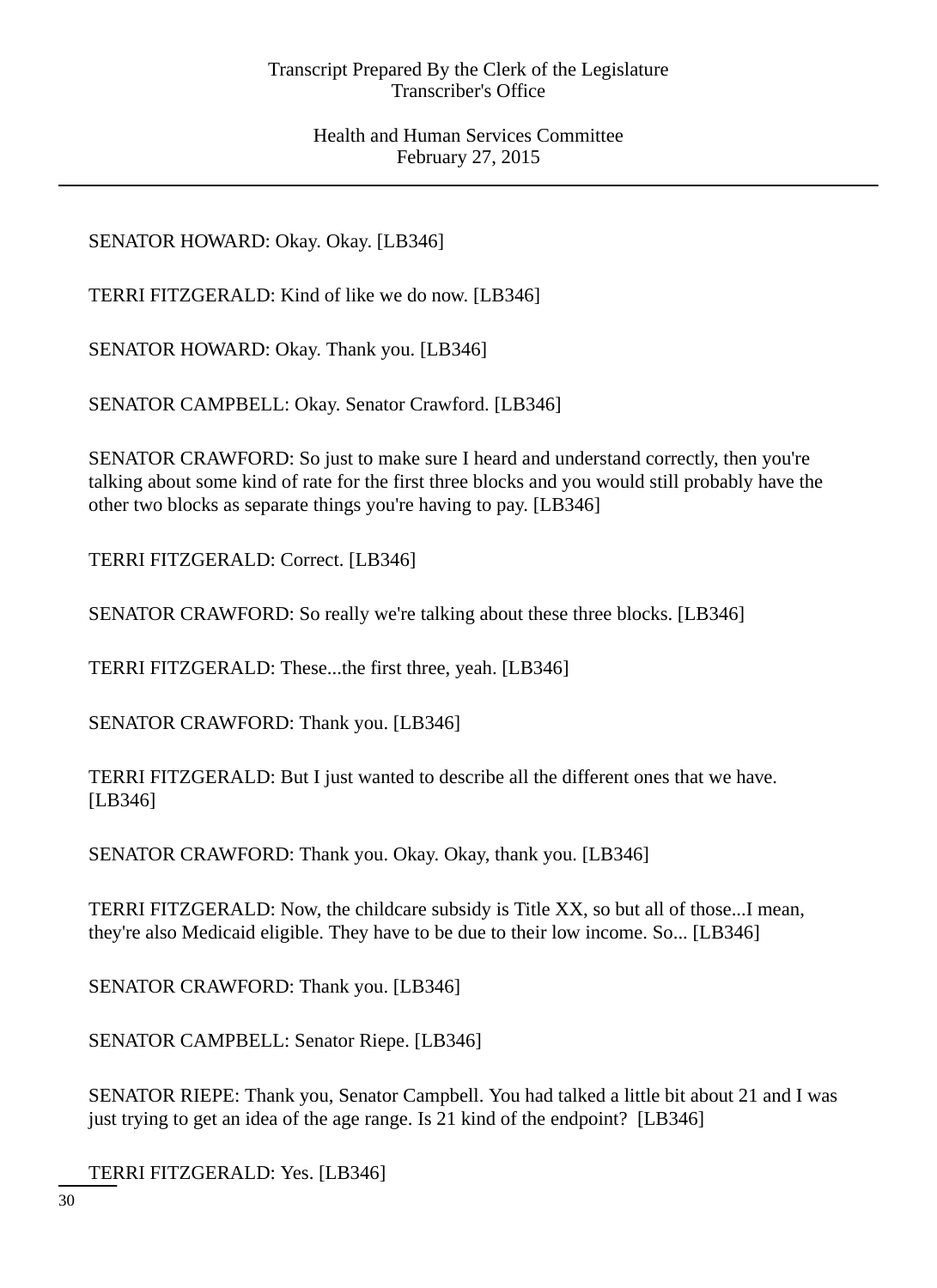SENATOR RIEPE: And starting at... [LB346]

TERRI FITZGERALD: About six weeks. [LB346]

SENATOR RIEPE: Six weeks? [LB346]

TERRI FITZGERALD: Um-hum. [LB346]

SENATOR RIEPE: Do some of these require one-on-one attention? I mean, it's incredibly expensive if that's... [LB346]

TERRI FITZGERALD: Right. It's very labor intensive with a lot of staff. Maybe some children with, you know, some medical and some behavior needs might. It's...one to two would be probably the lowest that we would go. So we...it's not like we...we don't normally do one-on-one, no. [LB346]

SENATOR RIEPE: Okay. Thank you. [LB346]

SENATOR CAMPBELL: Any other questions? Thank you. [LB346]

TERRI FITZGERALD: Sure. [LB346]

SENATOR CAMPBELL: Our next proponent. Sorry, I'm going to sneeze. [LB346]

TERRI FITZGERALD: That's okay. Bless you. [LB346]

SENATOR CAMPBELL: And I keep thinking I'm going to sneeze and I'm not, here. (Laughter) Our next proponent? Whenever you're ready. [LB346]

MELISSA HANSEN: (Exhibit 3) Okay. Good afternoon, Senators. My name is Melissa Hansen. It's spelled M-e-l-i-s-s-a H-a-n-s-e-n. I am a parent and would like to tell you what Children's Respite Care Center means to our family. I asked Dillon, my 11-year-old, to tell me why he likes CRCC. His response didn't surprise me: I like all my friends--he named at least eight friends that range in age from 5 to 20--the fun activities, the games they have, the fun stuff they buy for us to play, and the field trips in the summer. I asked Tyler, my nine-year-old, the same question. And said, it's fun, the nice teachers, and they have playground and the plaza...typical answers from boys about their day care, right? Well, not exactly. Dillon and Tyler were diagnosed with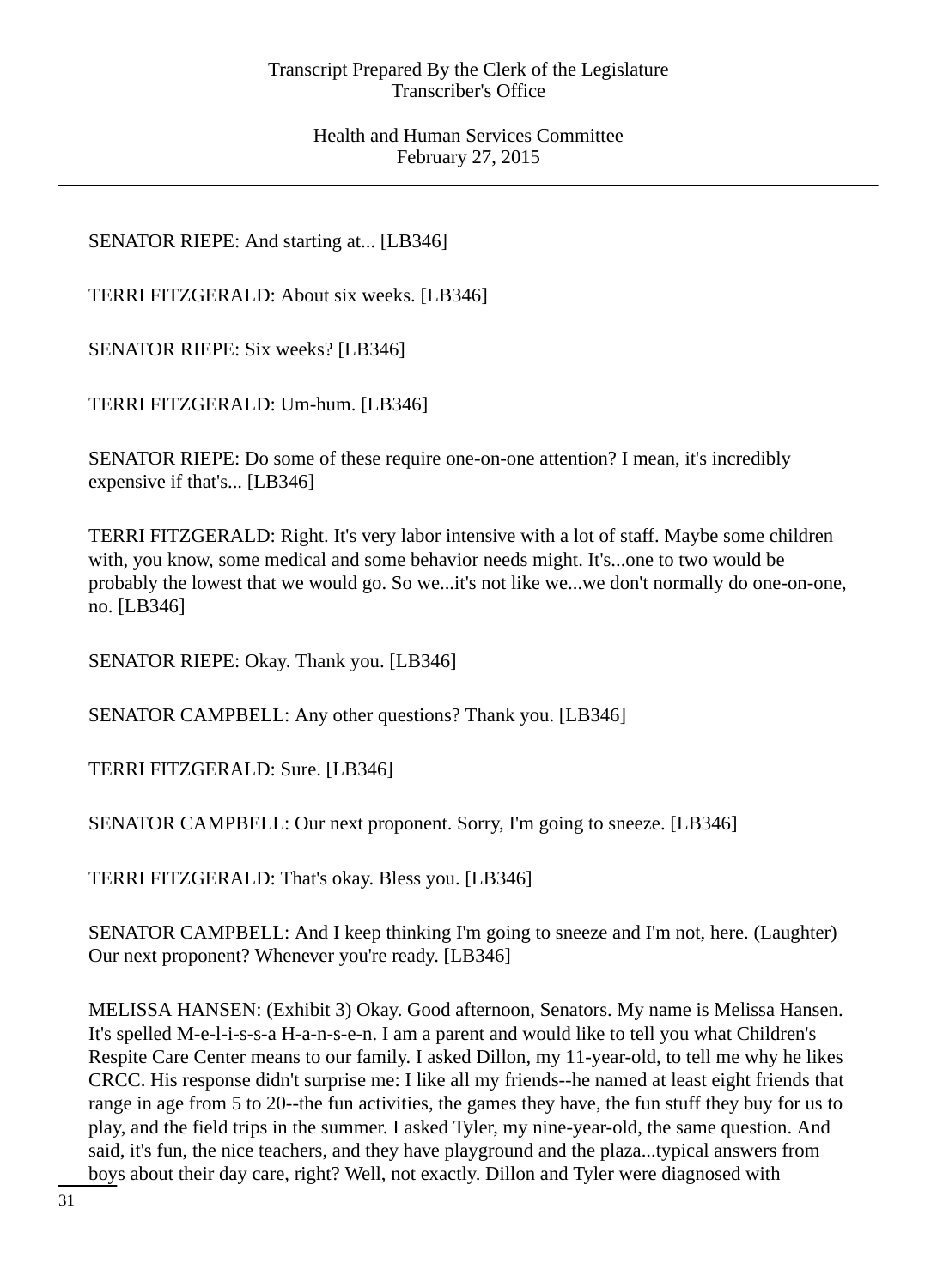Health and Human Services Committee February 27, 2015

Duchenne muscular dystrophy six years ago. When they were diagnosed, the signs of progression of the disease weren't nearly as pronounced as they are today. Duchenne is a terminal disease that slowly takes away--usually boys--the ability to walk, run, jump, play, and just do typical boy stuff like throwing a football, swinging a bat, swimming, skipping rocks, sledding in the snow, and just being a kid without any barriers. Duchenne is a muscle wasting disease without a cure. On average, boys are in wheelchairs by the time they are 12. Dillon got in his at age eight. Tyler fights us to use his wheelchair with what limited ability he has left to relinquish his independent walking capabilities. This particular type of muscular dystrophy is diagnosed in early childhood, and the life expectancy is late teens/early 20s. With the short time we have with Dillon and Tyler, we have strived to make their childhood as normal as possible. Dillon and Tyler are in the 6th and 3rd grades now, and both are above average academically for their age. They go to regular school and attend regular classes with their peers. Dillon and Tyler in the past have been enrolled in before- and after-school programs at their school of attendance. When Dillon was in 4th grade, the program director wasn't comfortable with the high-care demands of my...that my son requires. I had to find another after-school program to take Dillon while I worked. This was very stressful. Then I found a place for Dillon to attend: Children's Respite Care Center, finally a place where Dillon felt like he fit in. He saw that there were kids just like him where his needs could be met and he didn't have to try so hard to do activities that were such a struggle. He liked art at the other program, but he didn't want to admit that he couldn't do the activity without assistance. He liked free time in the gym, but none of the kids knew how to play with Dillon since he couldn't throw or catch a ball or play the organized games. When Dillon went to CRCC, Tyler was still able to participate at the regular school activities and they weren't together. This was hard as their brotherly bond was special and they looked out for each other. Tyler joined Dillon at CRCC this last summer. Since Dillon and Tyler have been attending CRCC, they feel included and valued. I feel relieved to know that they are getting great care by staff who understand their medical needs. Along with parenting my two boys, I'm a teacher and their primary caregiver. I work full time to have insurance and to support my family to the best of my abilities. I have benefited from the state waiver program and Medicaid but also have been thrown many curveballs trying to maintain assistance from these programs. In September of 2013, our lives were spun into a whirlwind of chaos. I received a letter from Department of Health and Human Services stating that I had less than a month to start paying childcare fees if I wanted to continue care at CRCC. This was not something I could afford, but I had to have specialized care for my sons. In order to make it work, I had to break my lease, move into an apartment with cheaper rent. Moving with two boys in wheelchairs is no easy feat. It has to be ground-level accessible, big enough space for two wheelchairs, and accommodate bathing and toileting needs. The bathroom had to be remodeled as well as making the entry to the apartment complex handicap accessible. During this time, I was not able to have the boys utilize the respite care center. CRCC knew that I was struggling and helped me find a way to access funding assistance so I could finally get my head above water again and the boys could get their special care. Dillon and Tyler's normal childhood that we strive to give them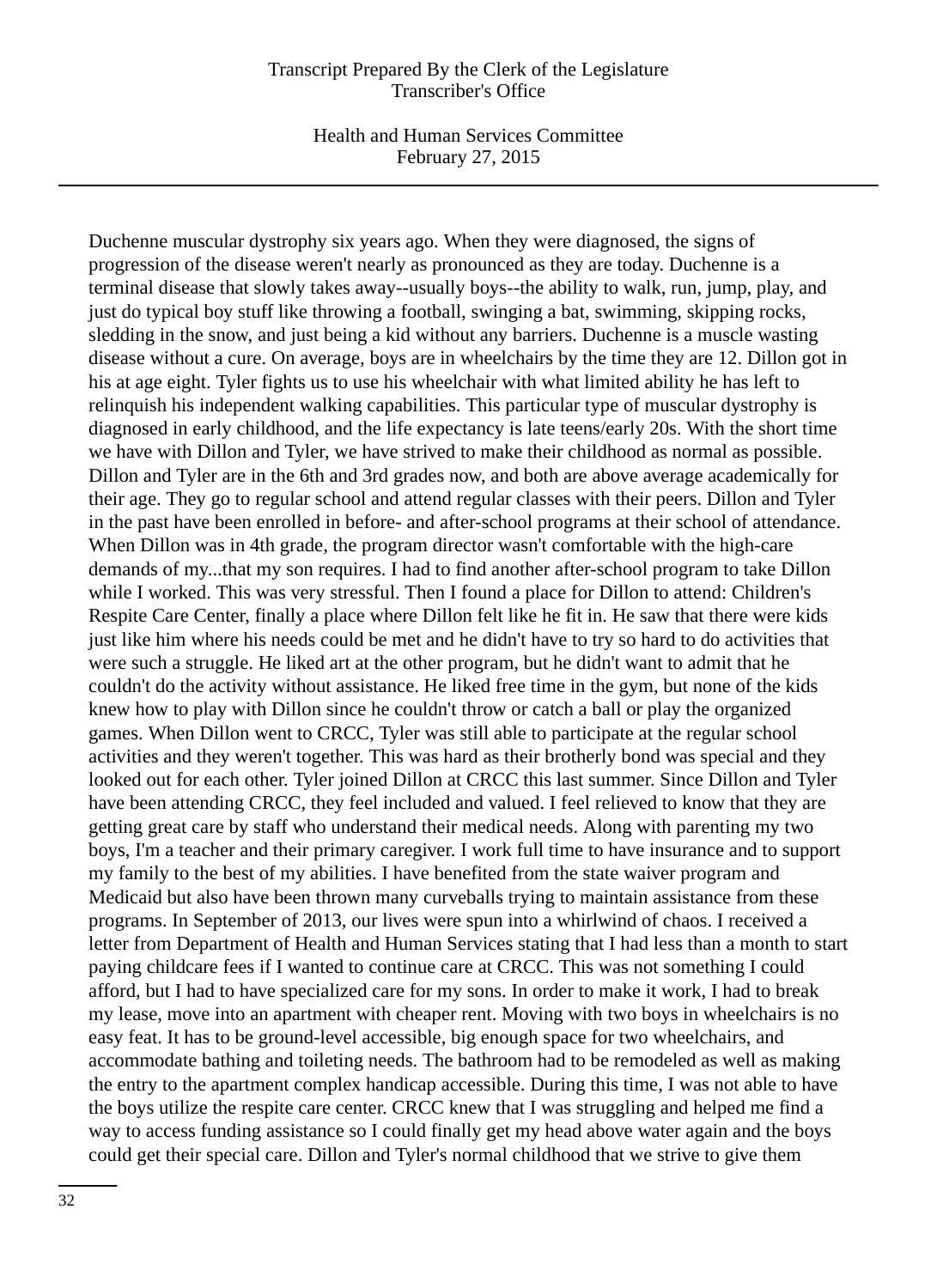wouldn't be possible without CRCC. Dillon currently receives physical and occupational therapies at CRCC which is critical to helping Dillon recover from a major spinal surgery he recently had to have. Tyler is needing therapy now that the progression of Duchenne is greater. I'm grateful they can get the therapy at CRCC, because driving them to these appointments would make keeping my job impossible. CRCC is the best care Dillon and Tyler can get next to doing it myself, but even parents need a break sometimes. Please forward LB346 out of committee so that CRCC can continue to provide the great services to families like mine. Thank you. [LB346]

SENATOR CAMPBELL: Thank you for your testimony. Questions, Senators? Senator Riepe. [LB346]

SENATOR RIEPE: Thank you, Senator Campbell. This may...you may or may not have a response but...on this. I'm always concerned with the tax-exempt  $501(c)(3)$ s that are out raising money, like the muscular dystrophy funds, and whether they do, in fact, fund some, you know, organizations like the respite center or does 90 percent of the money go to the fund-raising organization? That's...we see them here quite a bit asking for us to spend taxpayers' monies for things that...I personally think that they should have some skin in the game too. Now, you may not know enough about where muscular dystrophy money goes. I don't know. I just wondered whether you have an opinion or thought on that. [LB346]

MELISSA HANSEN: I know that MDA sponsors a clinic that we go to every six months to monitor the progression of the disease that Dillon and Tyler have. I do know that they can...they pay for that clinic appointment. [LB346]

SENATOR RIEPE: Okay. [LB346]

MELISSA HANSEN: And they also can reimburse any medical equipment that I need up to \$500 per child per year. But as far as if they can provide payment from the MDA to help fund Dillon and Tyler to attend CRCC, I'm not aware. I don't know. [LB346]

SENATOR RIEPE: Okay. But they're doing something. [LB346]

MELISSA HANSEN: Yeah. [LB346]

SENATOR RIEPE: You're a good mom. [LB346]

MELISSA HANSEN: (Laugh) Thank you very much. Thank you. [LB346]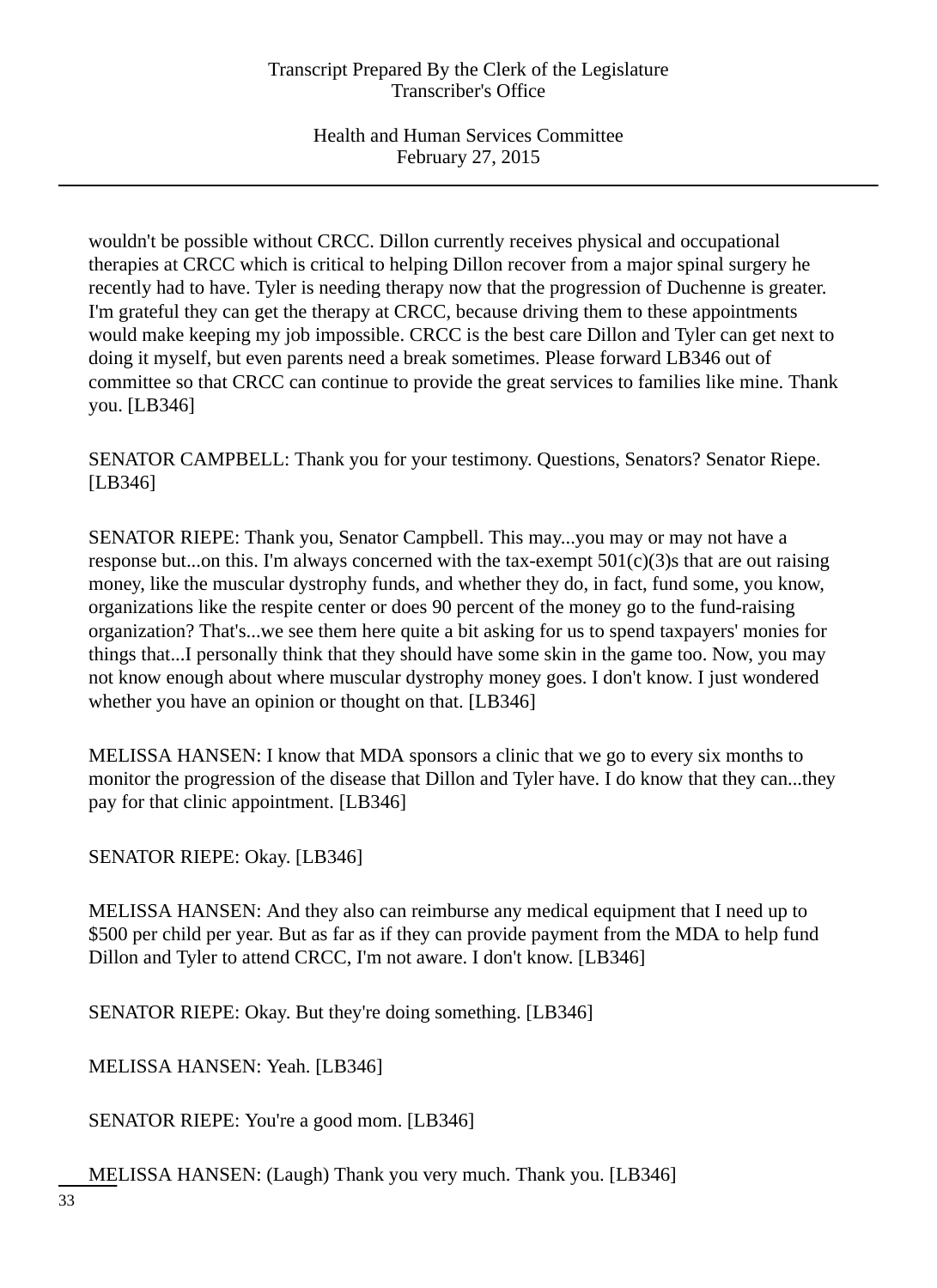SENATOR CAMPBELL: Any other questions, Senators? Thank you for your testimony and your story about your two sons. [LB346]

MELISSA HANSEN: Thank you. [LB346]

SENATOR CAMPBELL: It's very special. Good afternoon. [LB346]

RON JENSEN: (Exhibit 4) Senator Campbell and members of the Health and Human Services Committee, my name is Ron Jensen. I'm a registered lobbyist. And I spell it R-o-n J-e-n-s-e-n. I'm here this afternoon representing the Children's Respite Care Center. I've really kind of been in a quandary as to what to say about this today. I thought I had it all set. And I get a sinking feeling that maybe what I'm prepared for isn't what we're going to be talking about this year which is a little bit of a downer. This is the third time this bill has been before the committee. The first time out, we tried to get it licensed as a state service in the Division of Public Health and as a Medicaid service under the state plan so that it could be reimbursed at a rate whether that's hourly or per diem and something that is understandable and would also bring them somewhat closer to the cost of providing the service. We achieved that. We have not achieved the second objective as yet. We're hopeful this might be the year. I do want to say, and be careful to say, that Courtney Miller, who is one of the deputy directors of the Division of Medicaid and Long-Term Care, and Courtney is here today. And even though I know she's here to oppose our bill, I want to say that she was extremely helpful to us last summer in addressing an anomaly in the way hours are billed by the center. And she was open and flexible and cooperative and we got that resolved in a way that was beneficial to CRCC. And I heard from Courtney what seemed to me...it seemed like the objections to the bill change a little each time around. But Courtney raised the issue of the fact that as all states, we have in our Medicaid program state plan services and we have waiver services. And by federal law and regulation they can't duplicate each other. And Courtney's concern that she raised was that if we move this under the plan, that would basically throw out of service many children who are receiving childcare for children with disabilities. And that's something none of us want to happen. So we spent some time on that and did some research. And what I did come prepared today to say is I don't think that has to happen at all. Section 1915(i) of the Social Security Act has been amended by ACA, whether you like it or love it. In that particular instance it has given the states additional flexibility to be creative to consolidate services and payment as we are seeking to do in this particular instance. And also, we found a publication of the department's that I've had distributed and I'll try to find here among my notes that has to do with two services that are supported by the department under the Medicaid program, one under the plan, one under the waiver. The plan service is personal assistant services. The waiver service is home-care chore service. And we've highlighted on this copy for you a sentence in the home-care chore service regs that says, "This service is identical to what may be provided through Medicaid personal care aide except that nonlegally responsible relatives are allowed as waiver providers even though" etcetera, etcetera. We certainly think that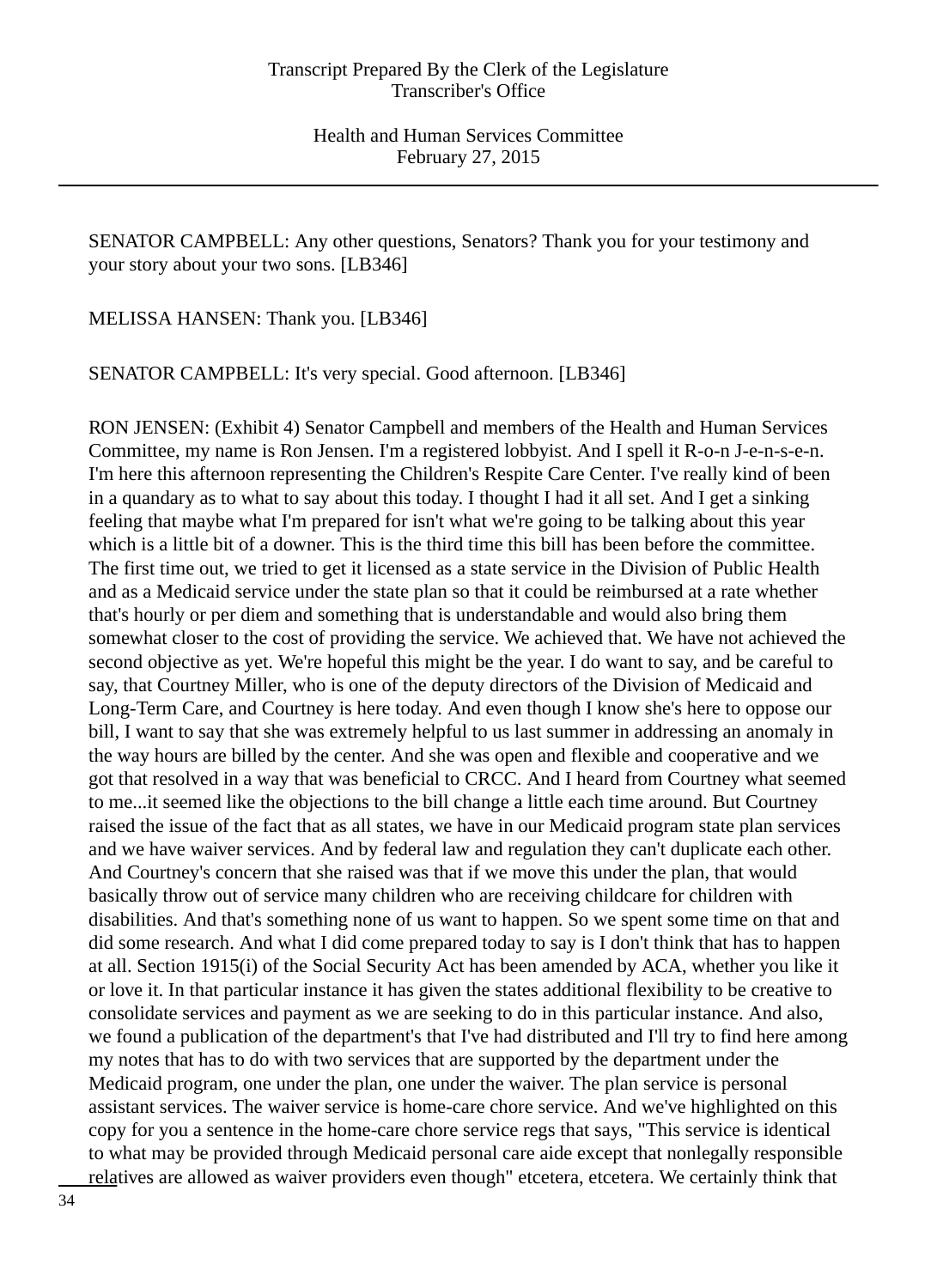Health and Human Services Committee February 27, 2015

the difference between a children's day health service--and I've included the statutory definition of that--that a case can be made with CMS that that is indeed different from childcare for children with disabilities. So that's my story and I'm sticking to it. (Laughter) I...you know, my distinct impression over the past three hearings has been that the division just doesn't want to do this. And I'm not exactly sure why they are not. We calculate the fiscal impact for CRCC at something south of \$1 million, maybe \$800,000 a year. It may be a case of saying, hey, we're buying this for \$1.8 million; why should we pay \$2.6 million for it? The answer to that, of course, is we want it to continue to be provided. I think this is very much like balanced incentive payments. If you recall, in the 2013 session, the division didn't want to do that and had a lot of reasons why. But the Legislature said to them, no, you want to do that. And they did...they know their job. They're good at what they do. And they wrote a very workman-like application, got it approved by CMS, and we now have those additional federal resources to make a creative use of. We think that if the Legislature would give the department the same little nudge with respect to Children's Respite Care, we could get the same result. I'll try to answer questions if there are any. [LB346]

SENATOR CAMPBELL: Questions, Senators? Mr. Jensen, I hate to tell you this, but you probably can't use the BIP example, because in my understanding in talking to Senator Bolz, who has talked to all of us who are serving on the aging, is that basically we found out that it would almost cost us more to get ready for the whole thing and that there are some funds that are available. And so Senator Bolz has concurred with the department not to proceed to asking for the BIP funds. [LB346]

RON JENSEN: Well, and... [LB346]

SENATOR CAMPBELL: So just so you know... [LB346]

RON JENSEN: Well, and I'm not... [LB346]

SENATOR CAMPBELL: I understand the rationale. [LB346]

RON JENSEN: Okay. [LB346]

SENATOR CAMPBELL: But I just want you to know that it has changed. [LB346]

RON JENSEN: Well, I appreciate that. And I'm not going to say that if...and we'd like to work with the division on getting this done. If we get into it and indeed it is a case of, you know,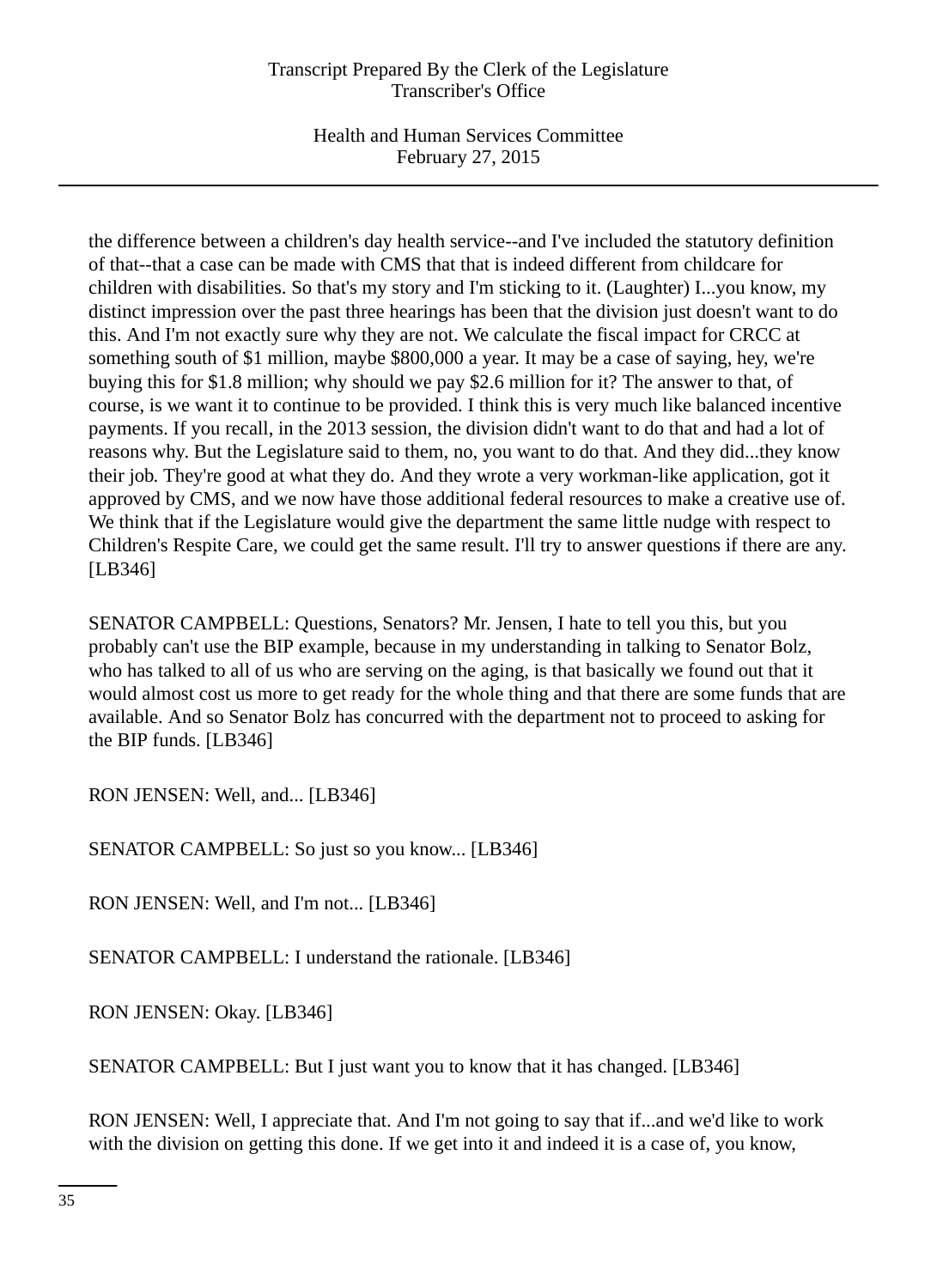throwing a bunch of children out of service or moving them over to the state plan, so then we stop. Okay? No one wants that to happen and we'll look for another way. [LB346]

SENATOR CAMPBELL: Okay. I just...I want to go through your argument just to make sure I understand it. So you are saying that what happens at the Children's Respite Care Center is not the same as what happens in a childcare facility providing care for children with disabilities. Am I being accurate there? [LB346]

RON JENSEN: You're...I...so far as I know. And I...but I think a good deal--and Courtney could respond to this--of childcare for children with disabilities is provided in home as well. [LB346]

SENATOR CAMPBELL: Yes. [LB346]

RON JENSEN: So, you know, if you look at the statutory definition of a children's day health service, I think it goes significantly beyond actually what is provided to children of disability...childcare for children with disabilities. And I think the distinction can be drawn for CMS as the department has drawn it in these two services that I cited as an example. [LB346]

SENATOR CAMPBELL: And basically, what you're drawing our attention to is the array of services that are available there... [LB346]

RON JENSEN: Yes. Right. [LB346]

SENATOR CAMPBELL: ...versus what is required and available at a childcare facility. [LB346]

RON JENSEN: Sure. [LB346]

SENATOR CAMPBELL: Am I... [LB346]

RON JENSEN: Right. [LB346]

SENATOR CAMPBELL: I don't want to put words in your mouth or try to... [LB346]

RON JENSEN: No, I... [LB346]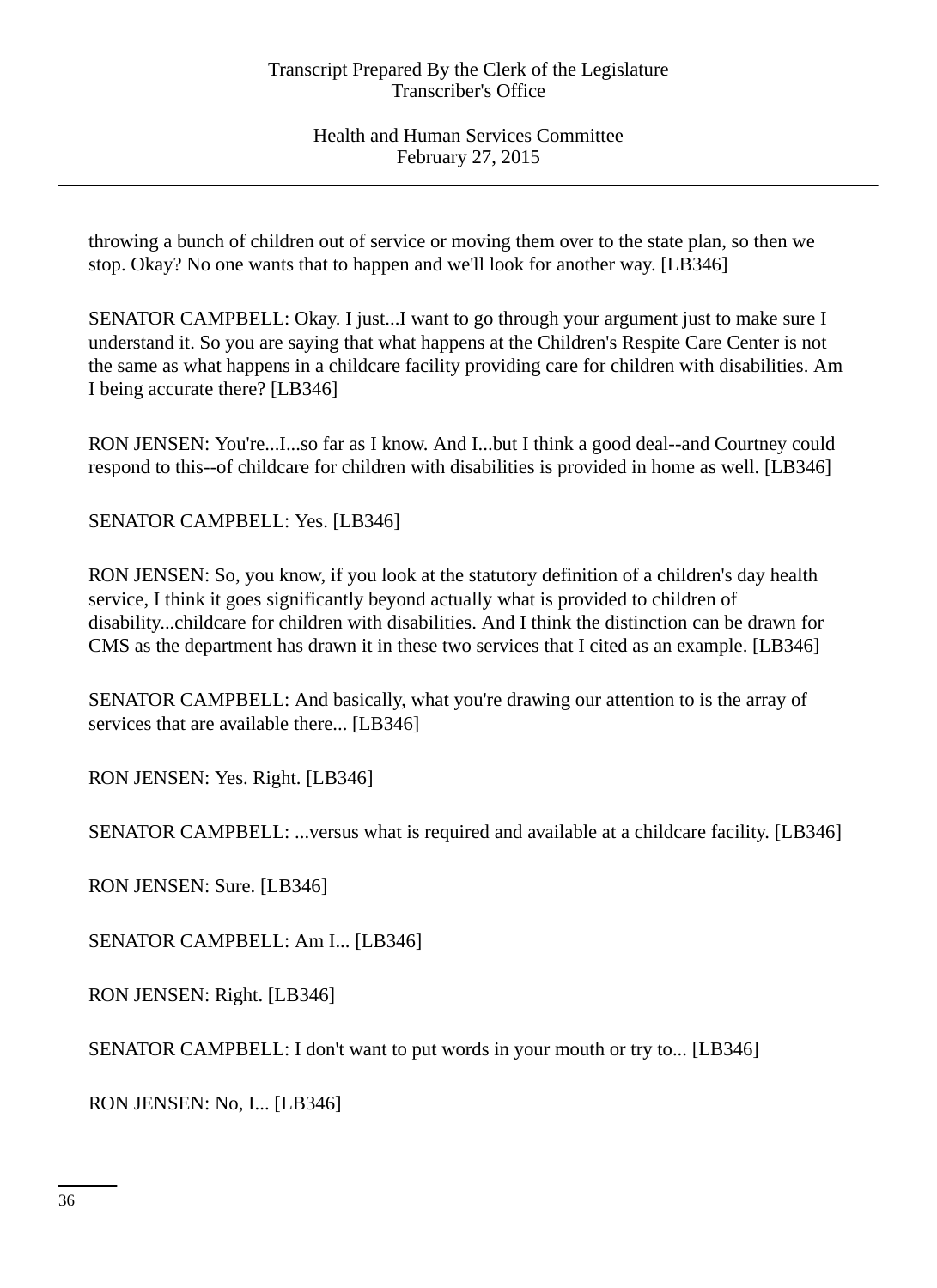SENATOR CAMPBELL: ...but I just want to make sure I understand what you think is the distinction here. [LB346]

RON JENSEN: That's the point I'm trying to make. (Laugh) [LB346]

SENATOR CAMPBELL: I got it. [LB346]

RON JENSEN: You can ask Courtney. She may tell you I didn't get it made. But that's the parallel that we see, yes. [LB346]

SENATOR CAMPBELL: Okay. Senator Howard. [LB346]

SENATOR HOWARD: Thank you, Senator Campbell. If a concern is is that by putting in the state plan to do this service we would harm the A and D waiver, would it be possible or should this bill--and this may be a better question for Ms. Miller--should this bill also authorize changes...the department to make changes to the waiver so that the waiver wouldn't go away? [LB346]

RON JENSEN: I think that would be ideal. Yeah. [LB346]

SENATOR HOWARD: Okay. Thank you. [LB346]

RON JENSEN: Okay. Thank you. [LB346]

SENATOR CAMPBELL: Any other questions? Thank you, Mr. Jensen. [LB346]

RON JENSEN: Thank you very much. [LB346]

SENATOR CAMPBELL: Okay. Other proponents? Okay. Those in the hearing room who are opposed to the bill? Good afternoon. [LB346]

COURTNEY MILLER: Good afternoon. Senator Campbell... [LB346]

SENATOR CAMPBELL: Go right ahead. [LB346]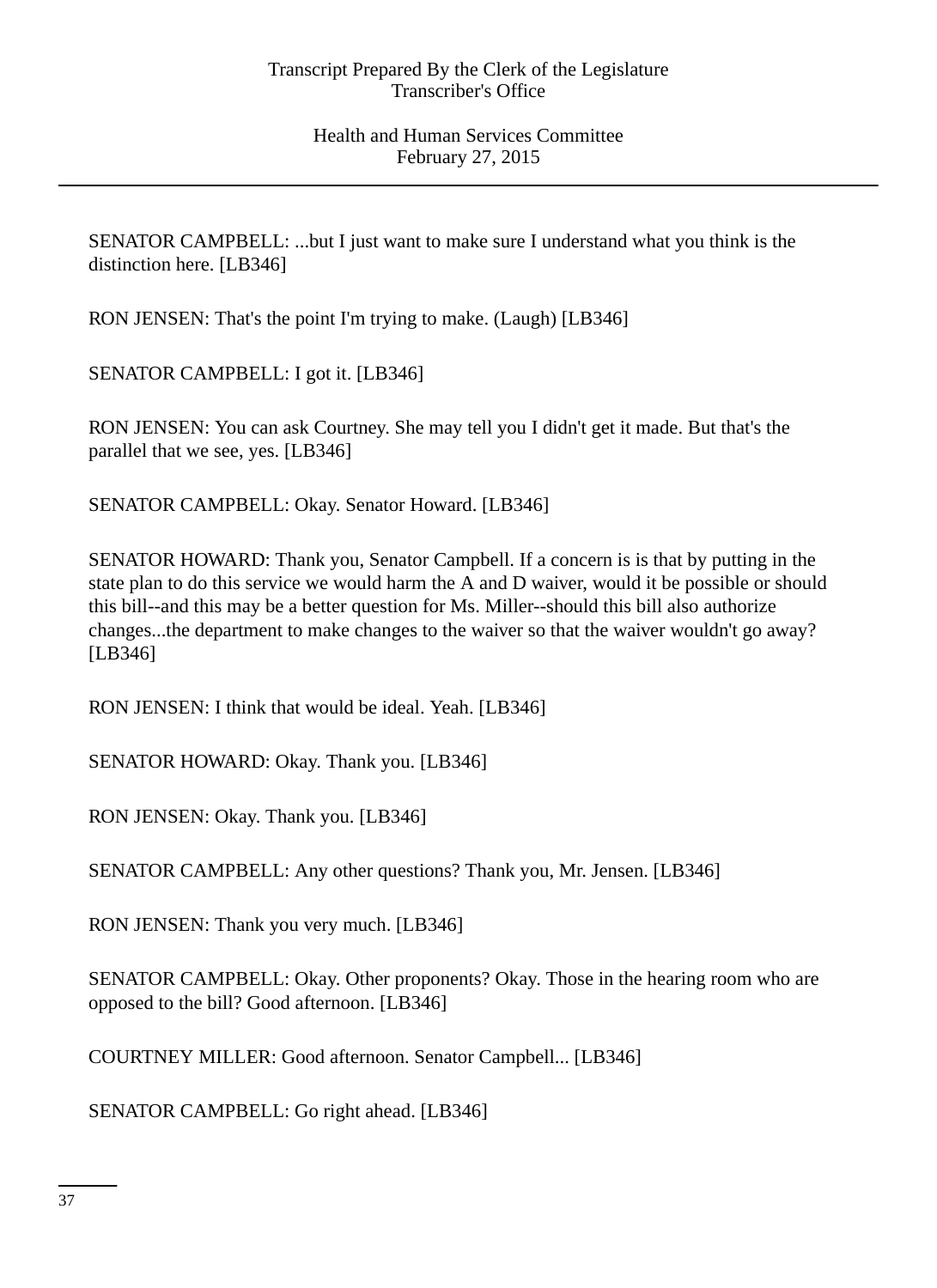Health and Human Services Committee February 27, 2015

COURTNEY MILLER: (Exhibit 5) Thank you. Members of the Health and Human Services Committee, my name is Courtney Miller, C-o-u-r-t-n-e-y M-i-l-l-e-r, deputy director of the Division of Medicaid and Long-Term Care for the Department of Health and Human Services. I am here to testify in opposition to LB346. LB346 will increase Nebraska Medicaid expenditures by adding children's day health services as a service category. Our state is currently dealing with the General Fund impact in the Medicaid program due to the federal government's change in our state's federal match rate or FMAP. Nebraska Medicaid already covers many of the services provided by children's day service providers...sorry, children's day health service providers. For instance, Medicaid covers skilled nursing, behavioral health services, rehabilitation services, and other state plan services listed in the licensing regulations for this provider type. Expansion of this service to all Medicaid eligible children as a state plan benefit will increase the number of children utilizing the service. The consequence is higher Medicaid spending. There are also children who meet nursing facility level of care and participate in the Aged and Disabled waiver, or the AD waiver program. These children can receive the extra care for children with disabilities services--or extra care to shorten--which provides for the medically necessary portion of assistance related to the physical, medical, or personal care need required by a child while his or her parent or guardian works, seeks employment, or attends school. The AD waiver program can only offer services which are not available as mandatory or optional under the state plan. LB346 would cause roughly 300 children to lose access to this specialized care and treatment as many of these children receive the service in an in-home or licensed day care setting. Providing children's day health services as a state plan service would require Nebraska Medicaid to amend the AD waiver and eliminate the extra care service to remain in compliance with federal law. Additionally, federal law requires that state plan services must be provided statewide and with all six facilities in Nebraska possessing a license to provide children's day health services being located in the Lincoln and Omaha metropolitan area, access related assurances could not be made to CMS. Another unintended consequence involves fundamental Medicaid eligibility of specific children. LB346 would cause eight current Nebraska Medicaid recipients, all children, to lose their Medicaid eligibility. When determining Medicaid eligibility for a child who will be receiving services under the AD waiver, Nebraska Medicaid does not consider the income of the child's parents. This waiver of the income requirements allows children who would not otherwise be eligible for Medicaid to receive needed medical services and medications. In order to retain Medicaid eligibility, each child must have at least one AD waiver service need. For those eight children, the only AD waiver service need is the extra care service. If the extra care service is terminated in favor of the children's day health services, these eight children will no longer have a waiver service need. Their parents' income will be factored into the Medicaid eligibility determination, and as a result, each of these eight children will lose that Medicaid eligibility. In closing, LB346 creates a significant fiscal impact on Nebraska Medicaid, reduces access statewide, and causes unintended consequences leading to the loss of Medicaid eligibility and service setting options, creating a significant impact on Nebraska families. I would be happy to answer any questions. [LB346]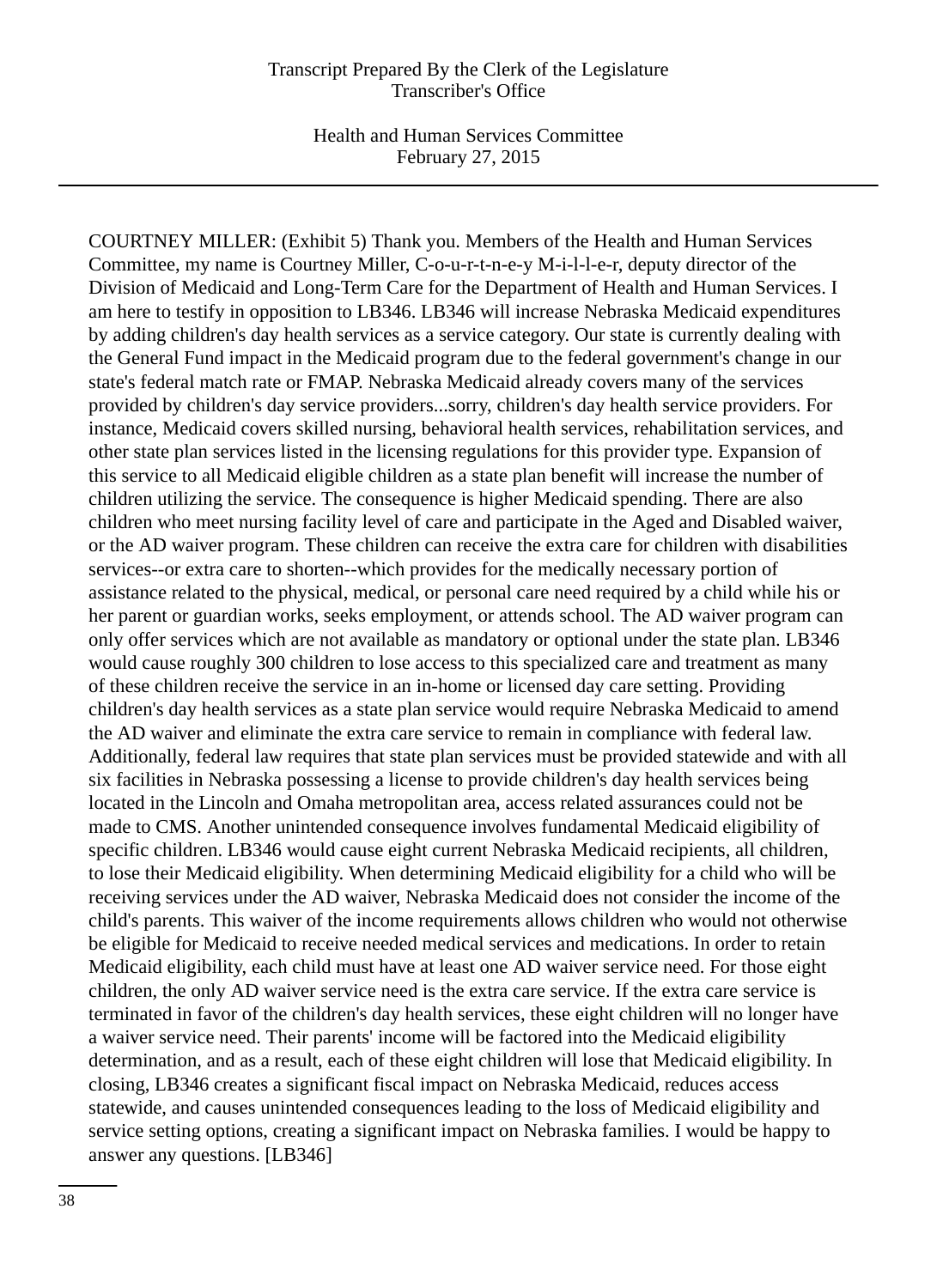SENATOR HOWARD: I'm ready. [LB346]

SENATOR CAMPBELL: You ready? Got a question? [LB346]

SENATOR HOWARD: Okay. I'm ready. Okay, can you remind me of the federal mandate for access for children under Medicaid? [LB346]

COURTNEY MILLER: For access? [LB346]

SENATOR HOWARD: Yeah, you mentioned that. [LB346]

COURTNEY MILLER: We are required to have access for all services. It's in the code of federal regulations. [LB346]

SENATOR HOWARD: Okay. Is that same requirement for the A and D waiver? [LB346]

COURTNEY MILLER: Correct. [LB346]

SENATOR HOWARD: Okay. And so when you say that many of these children are served in an in-home or licensed day care setting, would there ever be the possibility that we would have sort of a higher-level day care setting or a higher-level provider category, because to me it seems like they're doing more than just a licensed day care? They're sort of meeting this higher level. Would it ever be possible for us to have sort of a provider category that looked like that and would we have to have that provider category across the state to meet access? [LB346]

COURTNEY MILLER: We currently have that. [LB346]

SENATOR HOWARD: Okay. [LB346]

COURTNEY MILLER: We have...for the extra care... [LB346]

SENATOR HOWARD: Right. [LB346]

COURTNEY MILLER: ...under the AD waiver, we have in-home services which are...it's a friend or family member that's been trained by the family and comfortable that they have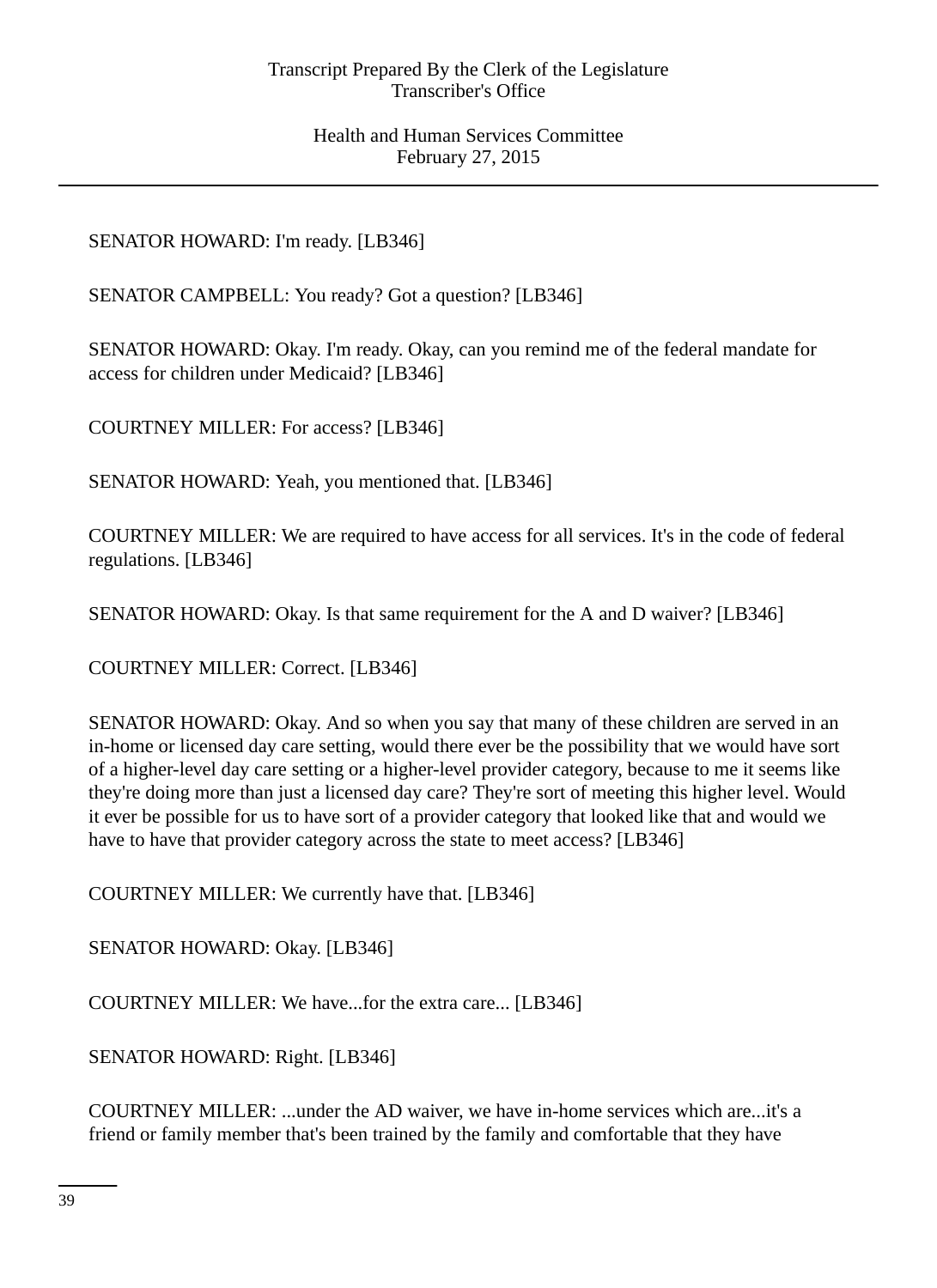received...the child remains in the home during the day. And we have three categories of out-ofhome care. We have the individual provider where they go to the provider's home. [LB346]

SENATOR HOWARD: Okay. [LB346]

COURTNEY MILLER: We have a licensed day care provider where we give them the extra care rates for...maybe they need a little personal assistance or nursing. And then we have CRCC, and they generally provide service to the more medically complex. So there's three rate levels for out-of-home that we currently do now. [LB346]

SENATOR HOWARD: Okay. [LB346]

COURTNEY MILLER: And just as a point as well... [LB346]

SENATOR HOWARD: Sure. [LB346]

COURTNEY MILLER: ...we make payment to CRCC and we recognize them as the childcare licensure. We can't recognize the children's day health licensures, that's not a covered service. So we pay them as under the respite license and the childcare license. So that's why their rate doesn't seem comparable to what the big children's state health needs are of the extra services under that. [LB346]

SENATOR HOWARD: And so this bill would recognize children's day health services? [LB346]

COURTNEY MILLER: Correct. [LB346]

SENATOR HOWARD: Okay. I'm going to work on my next question, if anybody else wants to ask their questions. (Laughter) Sorry. [LB346]

SENATOR CAMPBELL: Okay. Other questions? Senator Crawford springs to your help. [LB346]

SENATOR CRAWFORD: Well, I'm going to ask you a question that is inspired by one of Senator Howard's earlier questions. I hope I can get it right. And maybe you can clarify if I don't get it right. [LB346]

SENATOR HOWARD: Yes. [LB346]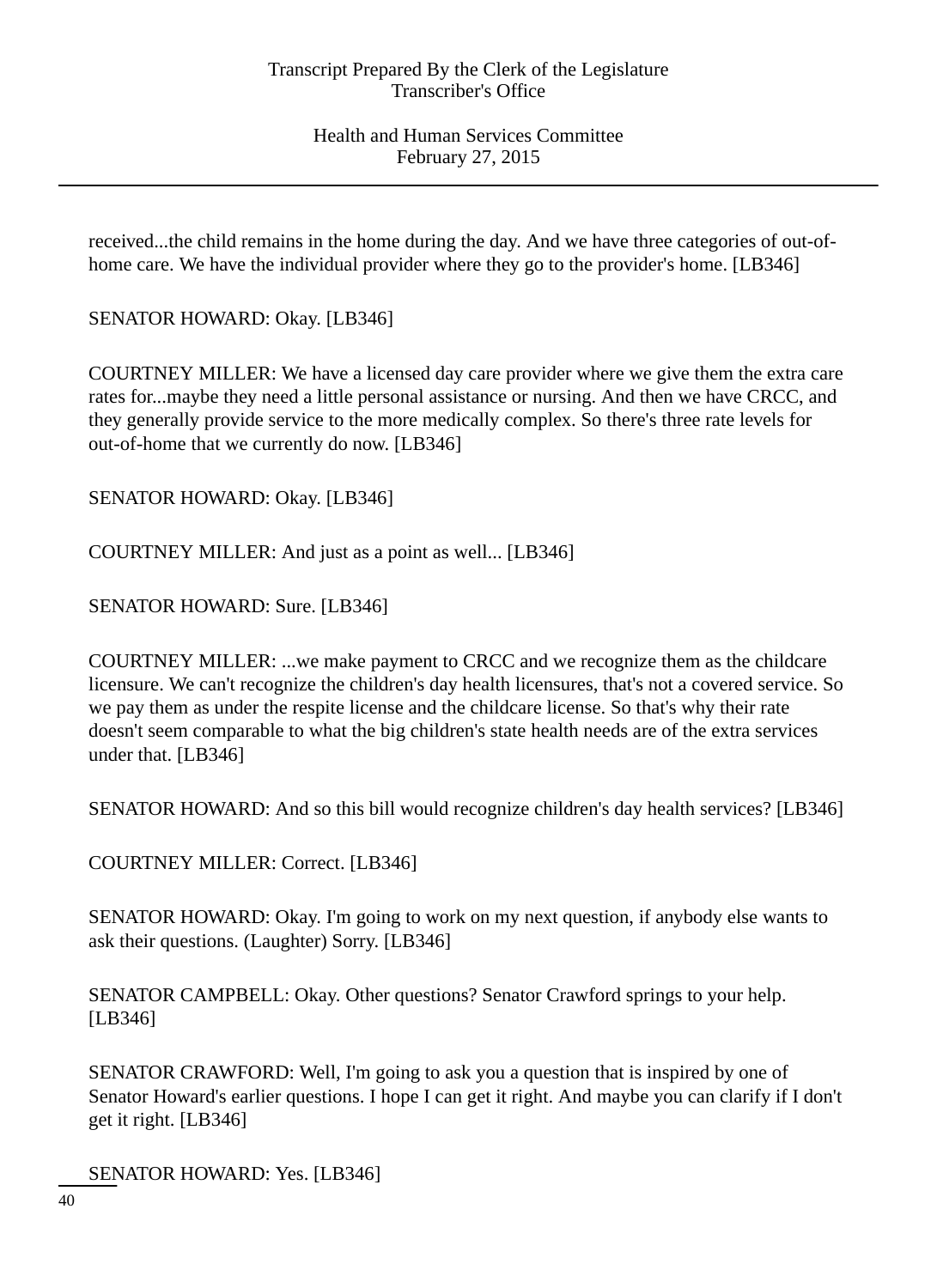SENATOR CRAWFORD: So as I understand it, if we create a waiver...excuse me, if we put something in a plan that's currently in a waiver, then the problem is we can't do that because that could be conflicting, from what I understood. But the question is, could we put all of these services in a waiver and just adjust our waiver so that by changing these no one gets kicked out? [LB346]

COURTNEY MILLER: I'm absorbing your questions. (Laughter) Just a second. Yes, you could put it in as a waiver service. But again, the unintended consequence is it would be duplicative then within the waiver because all children that are receiving...their parents have chosen for the in-home would be eligible for the children's day health service. And you can't duplicate the service as they provide the same benefit. It's just the children's day health is more. [LB346]

SENATOR CRAWFORD: So it might require some editing or changing of what's already in as opposed to just adding this new thing? If you just add this new thing and don't make other adjustments you create that unintended consequence. If you're careful to make adjustments when you add it, you could avoid those consequences? [LB346]

COURTNEY MILLER: We have researched this pretty extensively in the 18 months that I've been working on this particular subject, and it is complex. Many of the services for children's day health are...I mean, if you look at...in the licensure, for instance, you have the mental health services and the medical services and equipment, rehabilitative services. Those are all state plan services. [LB346]

SENATOR CRAWFORD: Okay. [LB346]

COURTNEY MILLER: And so, therefore, to put children's day health in a waiver, you would be duplicating the state plan service list. [LB346]

SENATOR CRAWFORD: Right, so we have to be very careful not to duplicate from a plan to a waiver. Is that right? [LB346]

COURTNEY MILLER: But if you put it in a waiver, you're duplicating the state plan services... [LB346]

SENATOR CRAWFORD: I hear you. Thank you. [LB346]

COURTNEY MILLER: ...of the components that are there. [LB346]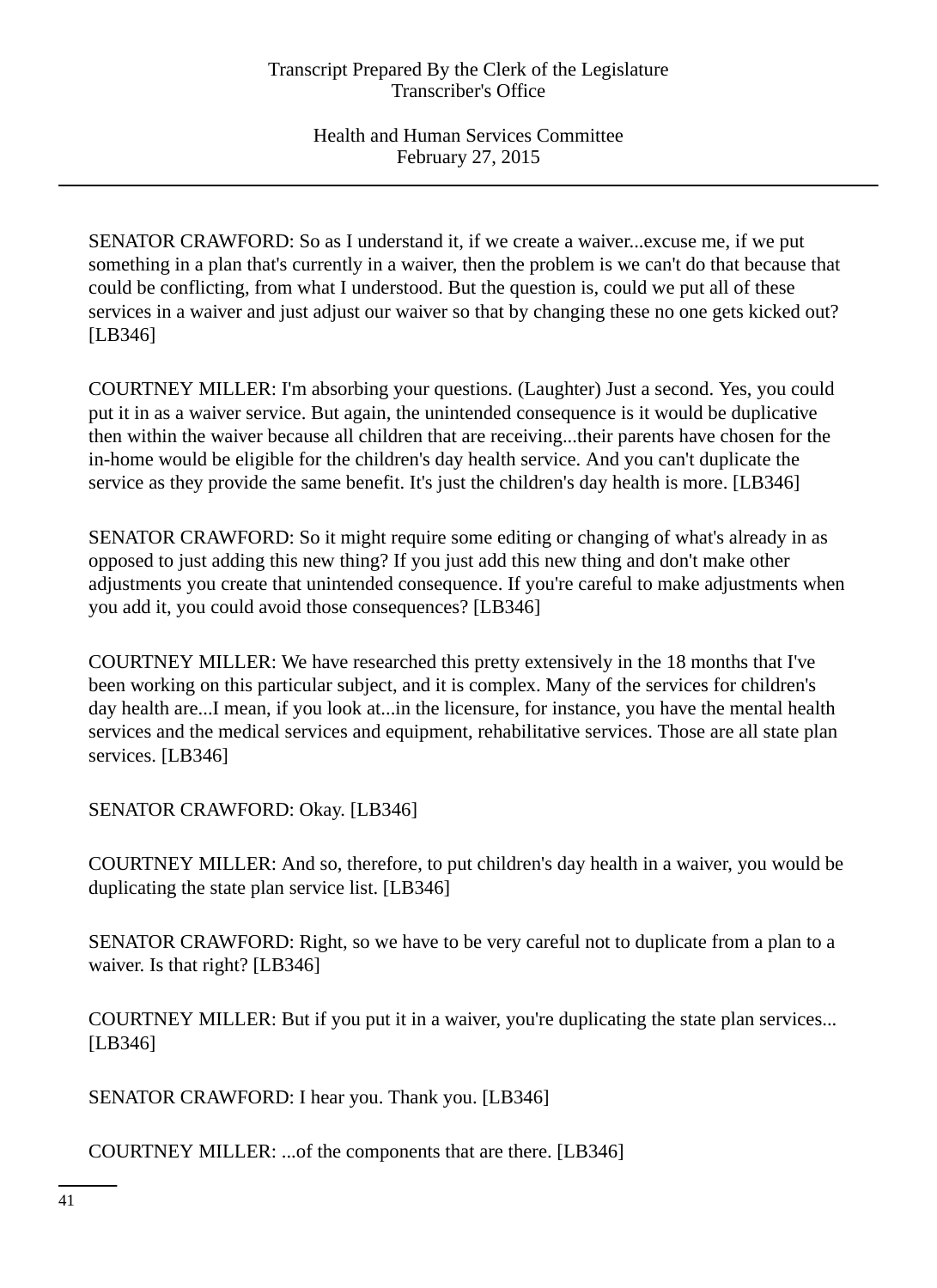SENATOR CRAWFORD: Right, right. So that's a very careful balance we need to have. I appreciate that. Thank you. [LB346]

SENATOR CAMPBELL: So what if we wrote a whole new waiver? [LB346]

SENATOR HOWARD: Right, what if we did like an 11... [LB346]

SENATOR CAMPBELL: Thirty-two. [LB346]

SENATOR HOWARD: Yeah, or a 16? Like an innovation? [LB346]

SENATOR CAMPBELL: At this point, Ms. Miller, I mean, that's what I...the question listening to all this is, why wouldn't we just write a whole new waiver for everybody... [LB346]

COURTNEY MILLER: That's an alternate solution. [LB346]

SENATOR CAMPBELL: ...okay, rather than a state plan amendment, right? I mean, we'd go for some waiver classification through CMS. I mean, we'd have to write the waiver and then apply for it, but saying instead of the current waiver that we do have, we're going to write a whole new waiver that incorporates all of the kids. So it wouldn't be duplicative because we're writing a new one. I...that's in the form of a question. (Laughter) I'm not saying I know that you can do that. I am not the Medicaid expert here. [LB346]

SENATOR HOWARD: Right. Me neither. [LB346]

COURTNEY MILLER: Well, and I have not put thought into creating a whole new waiver program. I mean, we talked extensively about how to make it work within the state plan or the current home- and community-based waiver. And the home- and community-based waiver, it's an institutional or a nursing facility level of care those kids need. And so there are some state plan children that receive children's day health service...let me back up. They don't receive children's day health services. They receive the home health or the private duty nursing services through the fee schedule and we pay them based on their...I'm sorry, the childcare licensure. And so it would be difficult because they do not meet nursing facility but they're medically complex. I mean, there's a difference. [LB346]

SENATOR HOWARD: Right. [LB346]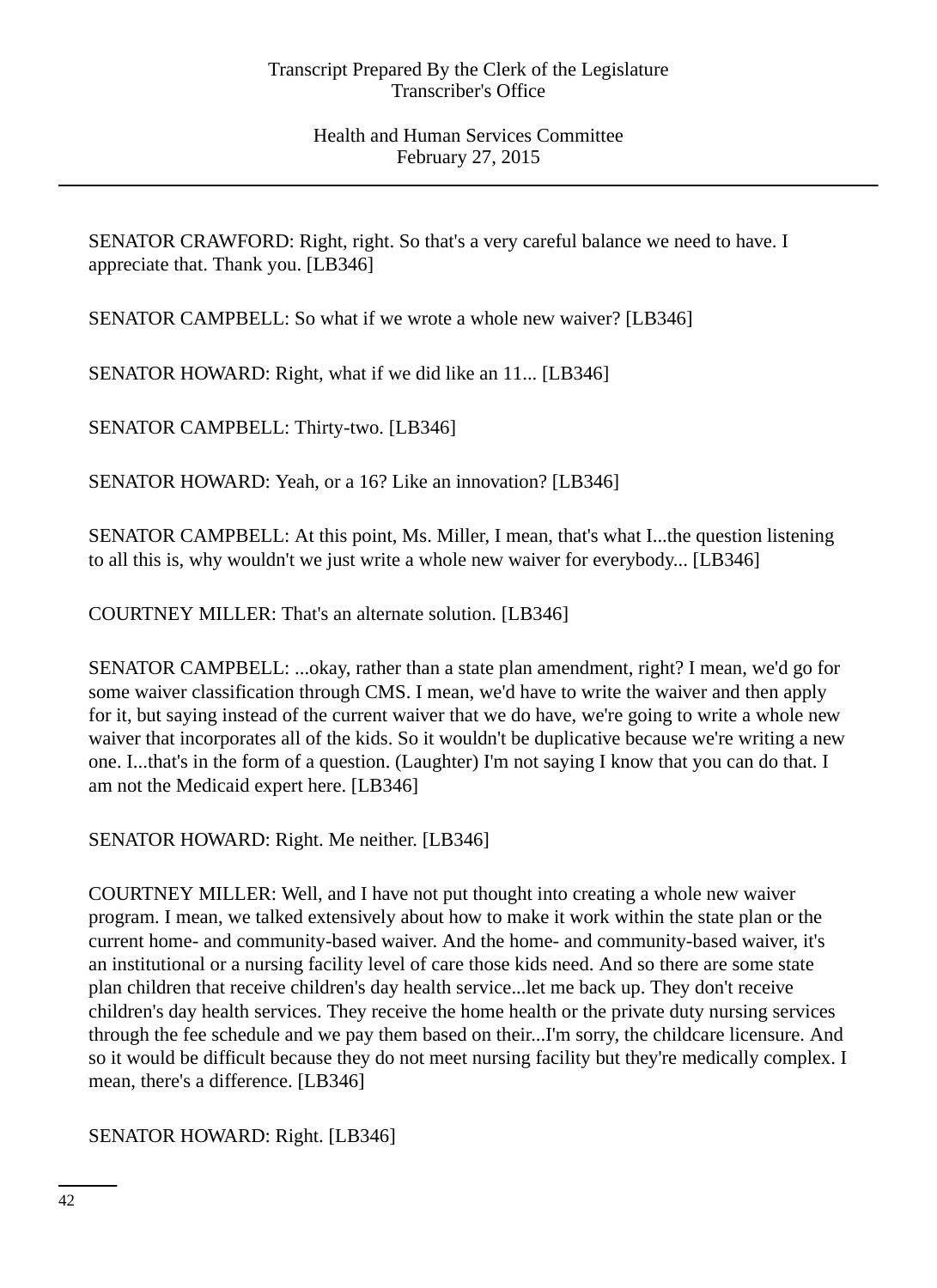COURTNEY MILLER: I'm not a medical professional, but there's a difference. And so they...would they fit in in a...at a different waiver? And I...not having thought about that, I don't have an answer for that. I'll put more thought into it. [LB346]

SENATOR CAMPBELL: It just comes from a person who believes that if you can't put the square peg in a round hole, you just create a whole different mechanism. (Laughter) And I have...I mean, I just don't know whether..at this point, Ms. Miller, who would we ask? I mean, you certainly have the expertise, not us--but to find out whether that is the answer here, because I understand--at least usually when we're going through this--I do get that you can't be duplicative. I get that. We know that from the federal. [LB346]

COURTNEY MILLER: Right. [LB346]

SENATOR CAMPBELL: But on the other hand, there has to be a way in which we write a waiver that addresses the needs of all these children. And that is, I think, Senator Krist's frustration having worked on this and all the people and you're well aware of that as many times as we've gone around the block here trying to find an answer. And I'm looking for some kind of a new answer perhaps. Yeah, I know. Any other questions here? Ms. Miller, do you want to comment on any of that or do you want to think about it? [LB346]

COURTNEY MILLER: I think I want to think about it. (Laughter) But I would like to say that, I mean, this is clearly...would be an expansion of Medicaid. And the department's position is the Governor's position is the code agency that they're...we're in opposition of expansion. That's... [LB346]

SENATOR CAMPBELL: So, and it's an expansion because of...in the fiscal note. Is that what you're saying, how we get to the \$24 million... [LB346]

COURTNEY MILLER: Well, the... [LB346]

SENATOR CAMPBELL: ...or the whatever? I'm not... [LB346]

COURTNEY MILLER: Yeah, I would like to take a second if I could speak to the fiscal note. [LB346]

SENATOR CAMPBELL: Absolutely. I think we should. [LB346]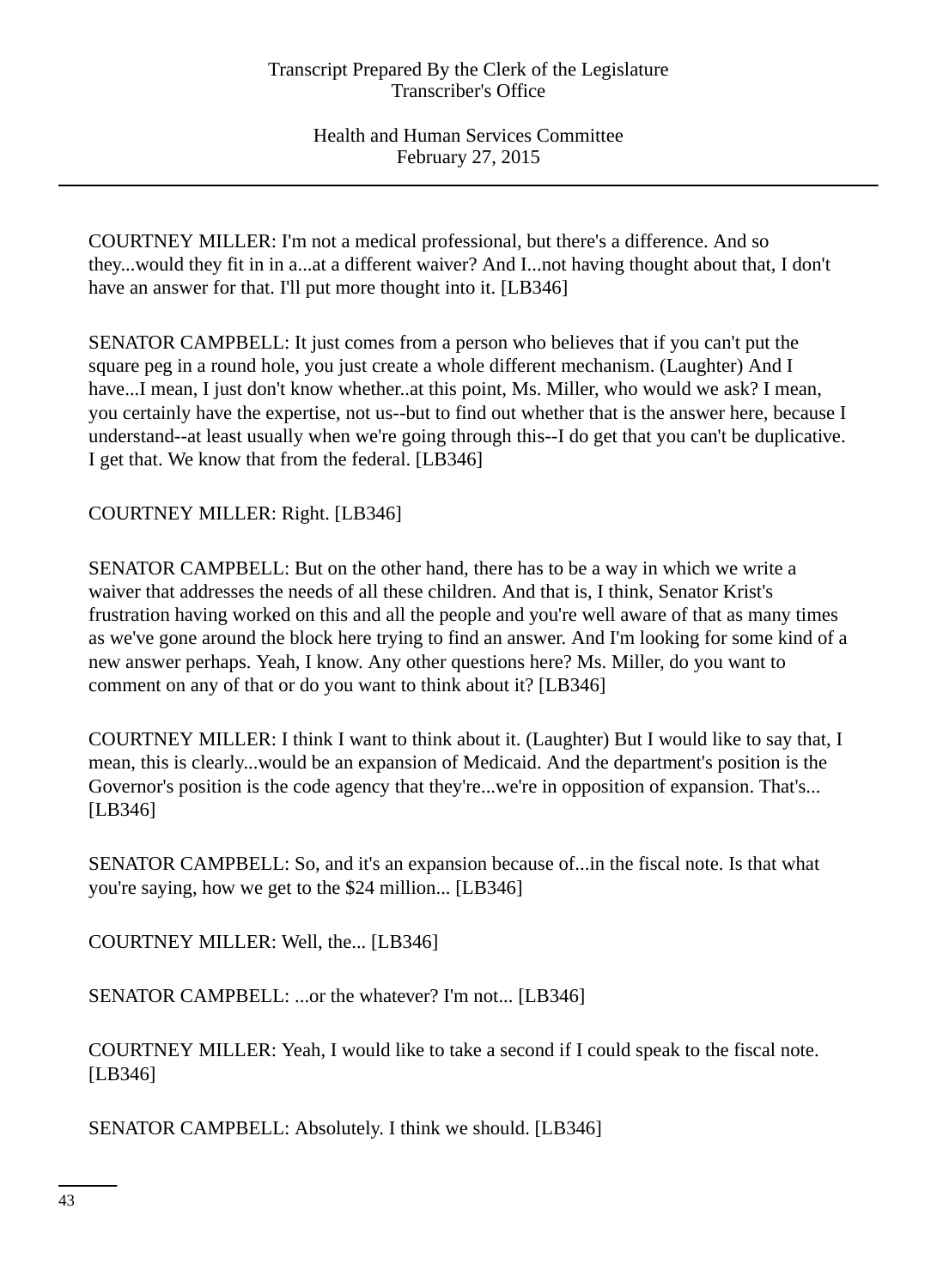COURTNEY MILLER: We are collaborating with Liz Hruska to make revisions to the fiscal note. I know on hers she indicated there were the six providers. Her assumption was that they were throughout the state. And we have determined through public health that they are not. But also this number accounts for the children currently appropriate to receive children's day health services that are on the waiver. So it's the 406 kiddos that currently receive services through the waiver if it were a state plan and the waiver went away...that service, not the waiver itself, but the service. And if there was adequate access statewide January 1, 2016...because remember, if there's not adequate access, we cannot implement it and we would be very unlikely to get CMS approval. So on some assumptions that it would...we would have provider enrollment, providers available January 1, 2016, that these children would no longer receive services in the waiver and then transition over to a children's day health facility. What it doesn't account for is physician referrals. If it's under the state plan under, to read this: Early and Periodic Screening, Diagnosis, and Treatment," which I know as EPSDT. It's the shortened version. (Laugh) That's available for all Medicaid children under a physician referral if there is a screening in which there is a service determined that may ameliorate or correct a condition. And so those are children that may not be nursing facility level of care. Or they may determine that any of the components of children's day health may be medically necessary for that child. You've now expanded beyond the nursing facility level of care children to all Medicaid eligible children. So that is not taken into account here. [LB346]

SENATOR CAMPBELL: Oh, that's a quantum leap there. [LB346]

COURTNEY MILLER: Yeah. [LB346]

SENATOR KRIST: That's huge. Sorry. [LB346]

SENATOR CAMPBELL: We'll have no comments on that. (Laughter) But that is. Isn't that a... [LB346]

COURTNEY MILLER: But we don't...that number is not...does not account for the physician referrals under EPSDT. [LB346]

SENATOR CAMPBELL: Oh, okay. [LB346]

COURTNEY MILLER: This is the cost of taking the actual payments for the children in the extra care program and moving them into a state plan with the enhanced amount for the children's day health service package. So right now we pay on average \$70 a day for in-home care. Let's say a grandmother is trained on taking care of the child, comes into the home, the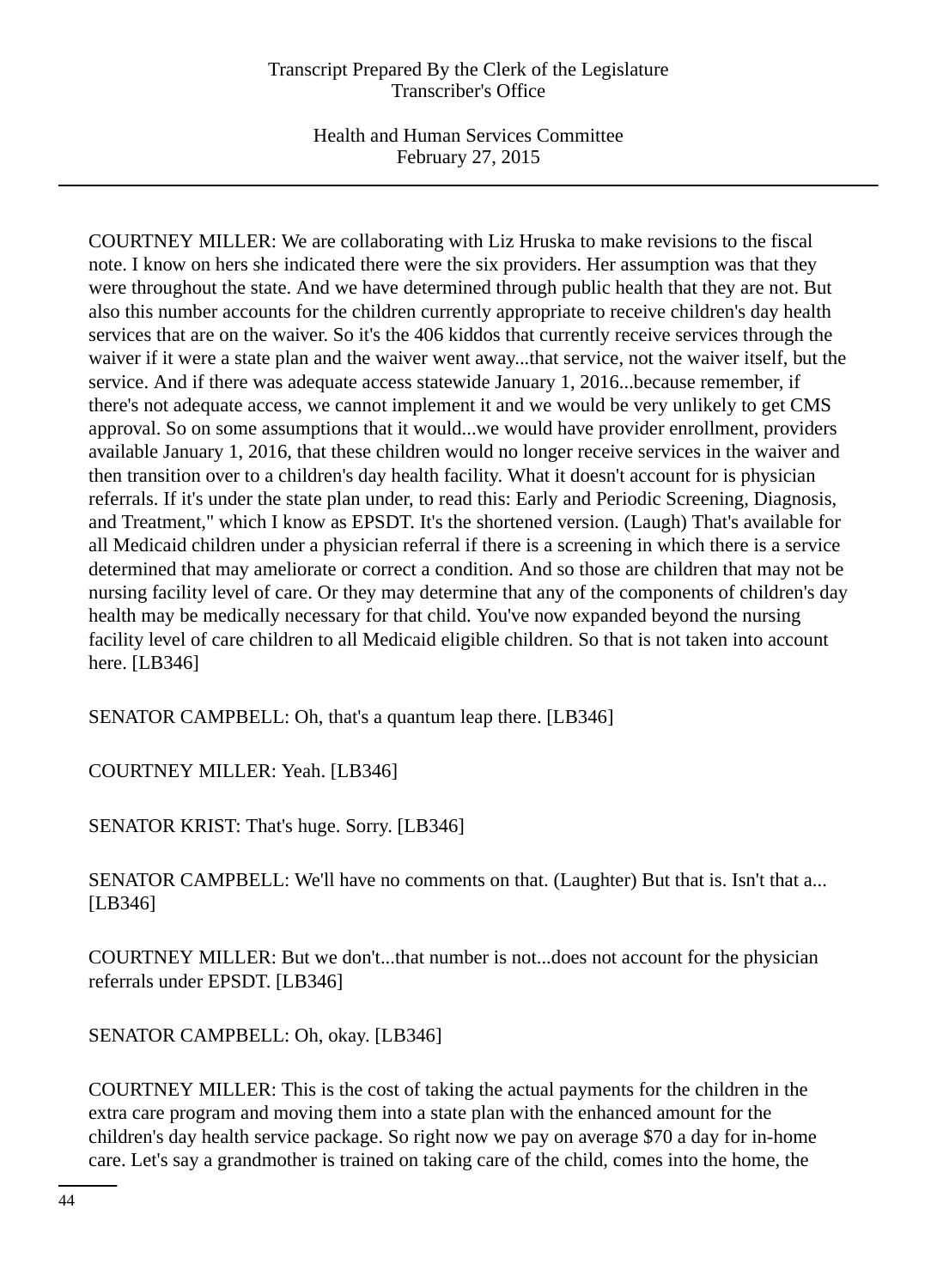child doesn't leave the home and receives that service. The family has chosen that. If that right or decision is taken away for that option and they have to go to a facility, you're going to pay a facility cost. So we're looking at roughly half those children receive services in home. They're in their homes. And some of those children in the waiver program actually have medical conditions where their physicians strongly recommend that they not be in a facility, that they remain in their home. [LB346]

SENATOR CAMPBELL: So moving everybody to a state plan amendment then opens up the greater eligibility numbers... [LB346]

COURTNEY MILLER: Under EPSDT. [LB346]

SENATOR CAMPBELL: ...under EPSDT, which drives... [LB346]

COURTNEY MILLER: Correct. We could not limit nursing facility level of care as a medical necessity criteria. [LB346]

SENATOR CAMPBELL: And that's what drives the \$12 million in the first fiscal year--I'm talking total here--under the department's estimate and then \$24 million for the full year of the biennium. [LB346]

COURTNEY MILLER: No, the \$12 million in the first fiscal year accounts for the children who currently receive services under the AD waiver program, taking in the amount that we pay for them, whether it's in the categories of in home with an individual versus a day care center versus the CRC rate, and moving them to a daily rate at the current CRC rate. That's the actual there. [LB346]

SENATOR CAMPBELL: You know, for the sake of explaining all of this, I think that--and I hesitate to even say this--but it seems to me, Ms. Miller, that what we need to do here...I feel like I'm trying to...I'm back teaching English and trying to help students understand how to diagram sentences with four phrases and three clauses and an intransitive verb. I mean, it became impossible to try to figure this all out until you diagrammed, until you really kind of got into this. But I'm frustrated because I just feel like we cannot seem to get to a point at which we're looking, if we have to do something new, what would that be? And that's really the question. And I don't know. Senator Krist may have a solution as to how we get to that point. But I'm ready to say, can we sit down, like, the beginning of next week, and can we begin to take a look at what would...new options might be, understanding that any new option may be more expensive than what we're doing now, but if it fits the needs here? I don't know. You're just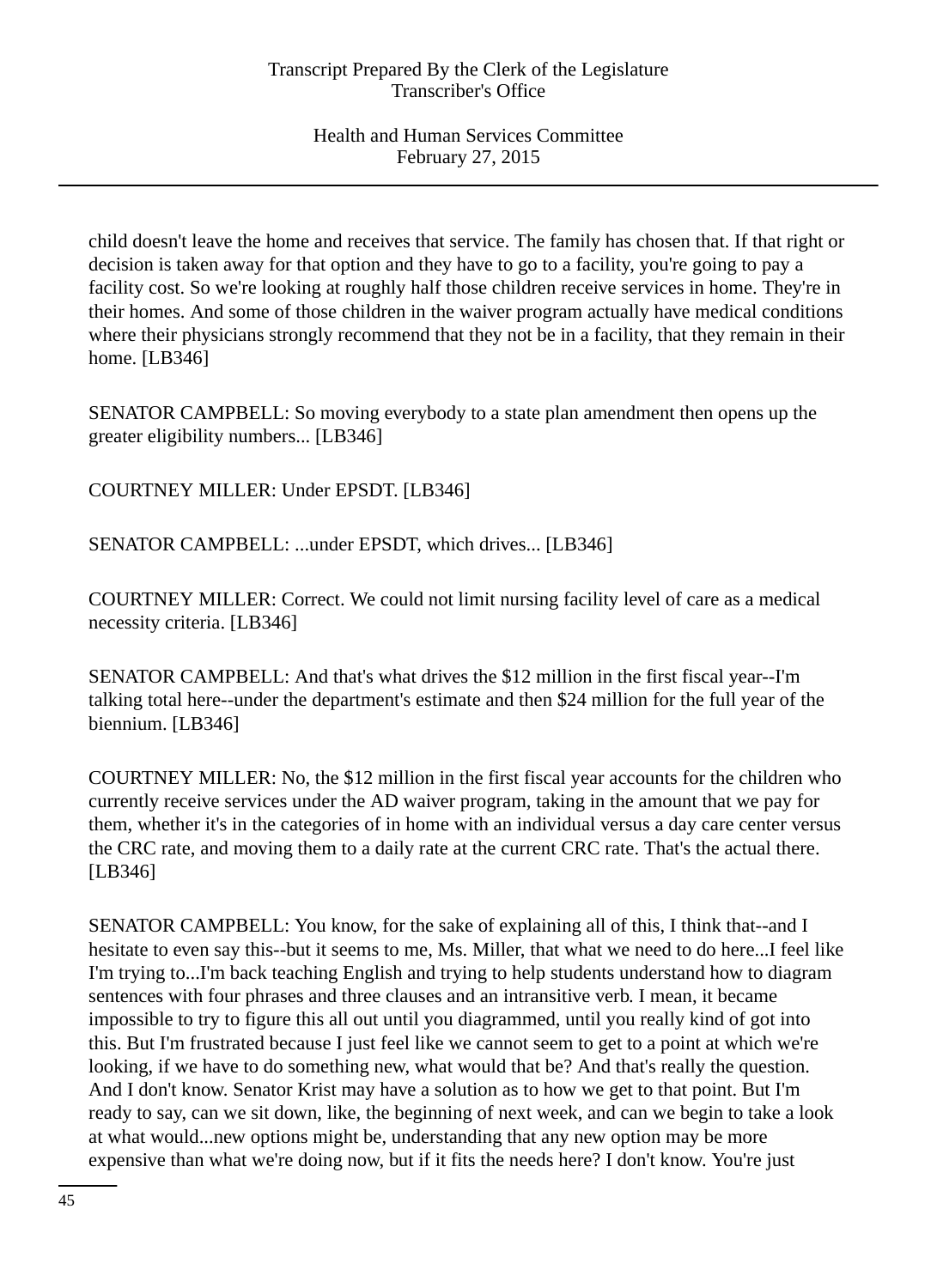saying, once we go to an alternative on the state plan amendment then we really are upping the eligibility numbers whether they all would become or not, because the department's philosophy on every fiscal note is you look at every potential person that could do it if you had to cover, right? [LB346]

COURTNEY MILLER: This fiscal note is based on the current AD waiver children coming into the state plan service. We didn't account for those physician referrals under EPSDT, because that number is unknown. How would we determine that? [LB346]

SENATOR CAMPBELL: Okay. Follow-up questions here? [LB346]

SENATOR HOWARD: One more. Since there are no bad ideas in brainstorming...it appears as though that is what we are doing today. Do the managed care companies have the leeway to bundle services? [LB346]

COURTNEY MILLER: They do. This is not a managed care service. Waiver services are not in managed care at this time. That would be managed long-term services and supports. [LB346]

SENATOR HOWARD: Oh, I apologize. When looking at Terri's... [LB346]

COURTNEY MILLER: If it becomes a state plan...I'm sorry, if it becomes a state plan service, then it would be moved into managed care if the waiver service was... [LB346]

SENATOR HOWARD: It looks like on Terri's funding silos she is working with managed care companies. [LB346]

COURTNEY MILLER: For the home health benefit, yes. [LB346]

SENATOR HOWARD: And they...do they have the leeway to bundle for that? [LB346]

COURTNEY MILLER: I believe so, yes. [LB346]

SENATOR HOWARD: Okay. [LB346]

SENATOR CAMPBELL: Senator Crawford. [LB346]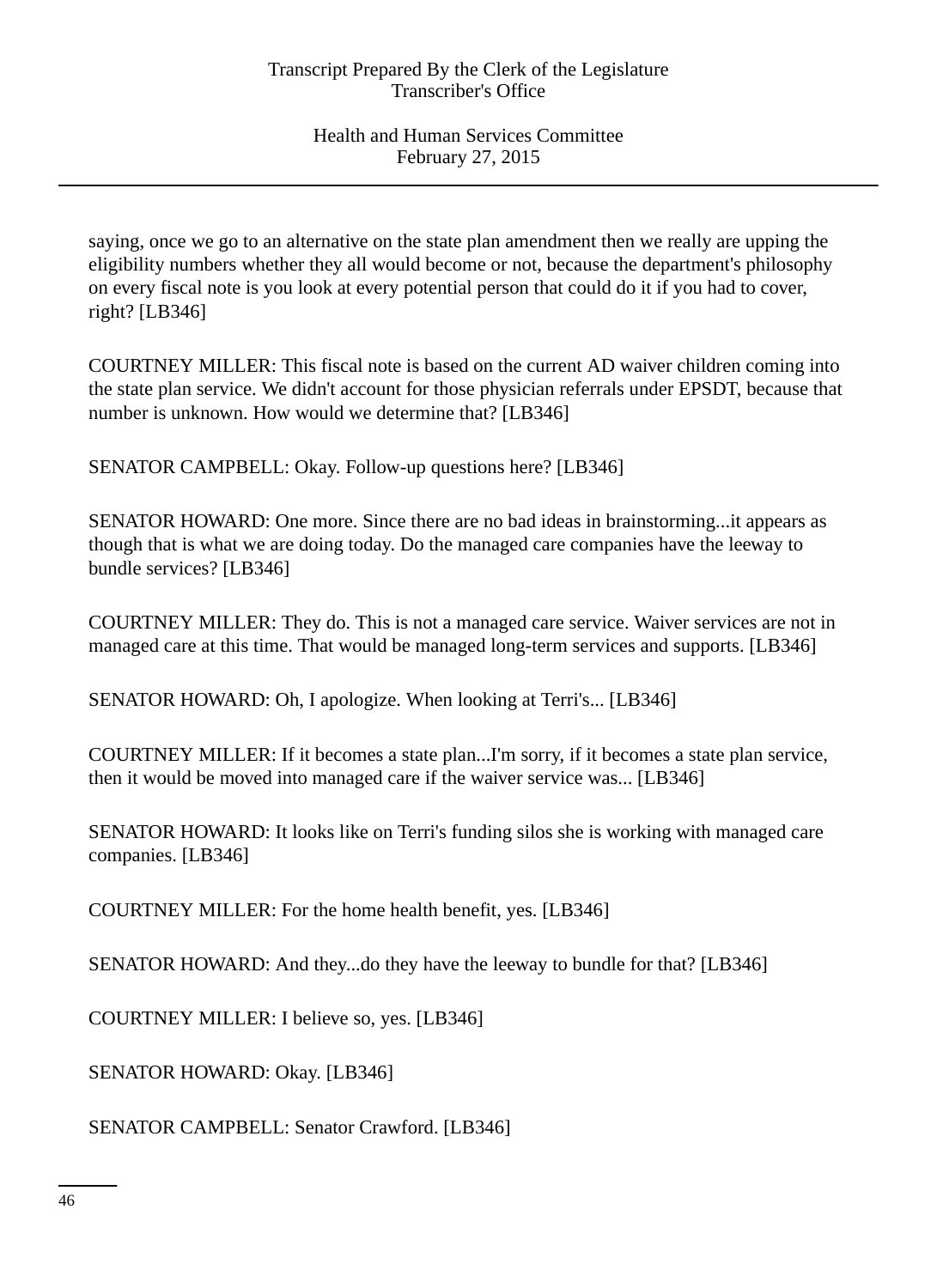SENATOR CRAWFORD: Thank you, Senator Campbell. So also for follow-up as we're thinking about this question, I just want to come back to the question about access again. So you had mentioned the importance of assuring access and having six facilities and, you know, does that assure access? So I wanted to understand from you, when CMS is looking at access, how it examines that, because it's my understanding that quite a few families with special needs children end up locating closer to the metro areas because they need the special health services and other...and services. So if access is related to where the patients are, we might very well be pretty close with six. And so I wondered if you would comment on how we would get evaluated on access in terms of what CMS would be looking at for this kind of very specialized service for a specialized population. [LB346]

COURTNEY MILLER: Sure, and I brought some numbers with me. There's a little over 200 kids outside of the Lincoln and Omaha metropolitan area. So roughly...the six facilities...if all six enrolled in Medicaid to be providers or expanded that it would take care of half the children if they chose to go. Now, they...it's an optional service, obviously. [LB346]

SENATOR CRAWFORD: Right. [LB346]

COURTNEY MILLER: And so if they chose to continue to pay the grandmother to take care of the child at home or another practitioner or someone that they wanted to use, they could continue to do it and not utilize the children's day health service. [LB346]

SENATOR CRAWFORD: Okay. So the issue with six is not where they're physically located in terms of access. The issue with six is, six is just not enough for the number of potential children? [LB346]

COURTNEY MILLER: No, it's that there's only six...it's for those folks outside Omaha and Lincoln metropolitan area or those children. [LB346]

SENATOR CRAWFORD: Oh. So the 200...was 200 outside of those metro areas. Okay. Thank you. I'm... [LB346]

COURTNEY MILLER: Right, right, right. It's the 200 that currently...when you say they do move closer at times, I--and it's hard to generalize--but yes, they could come closer, because that facility would meet their need. But in some of the rural areas of the state they do depend on friends or family members and train them to care for the child and use the in-home services and that would be your 200 children that use or find a day care provider...a licensed day care provider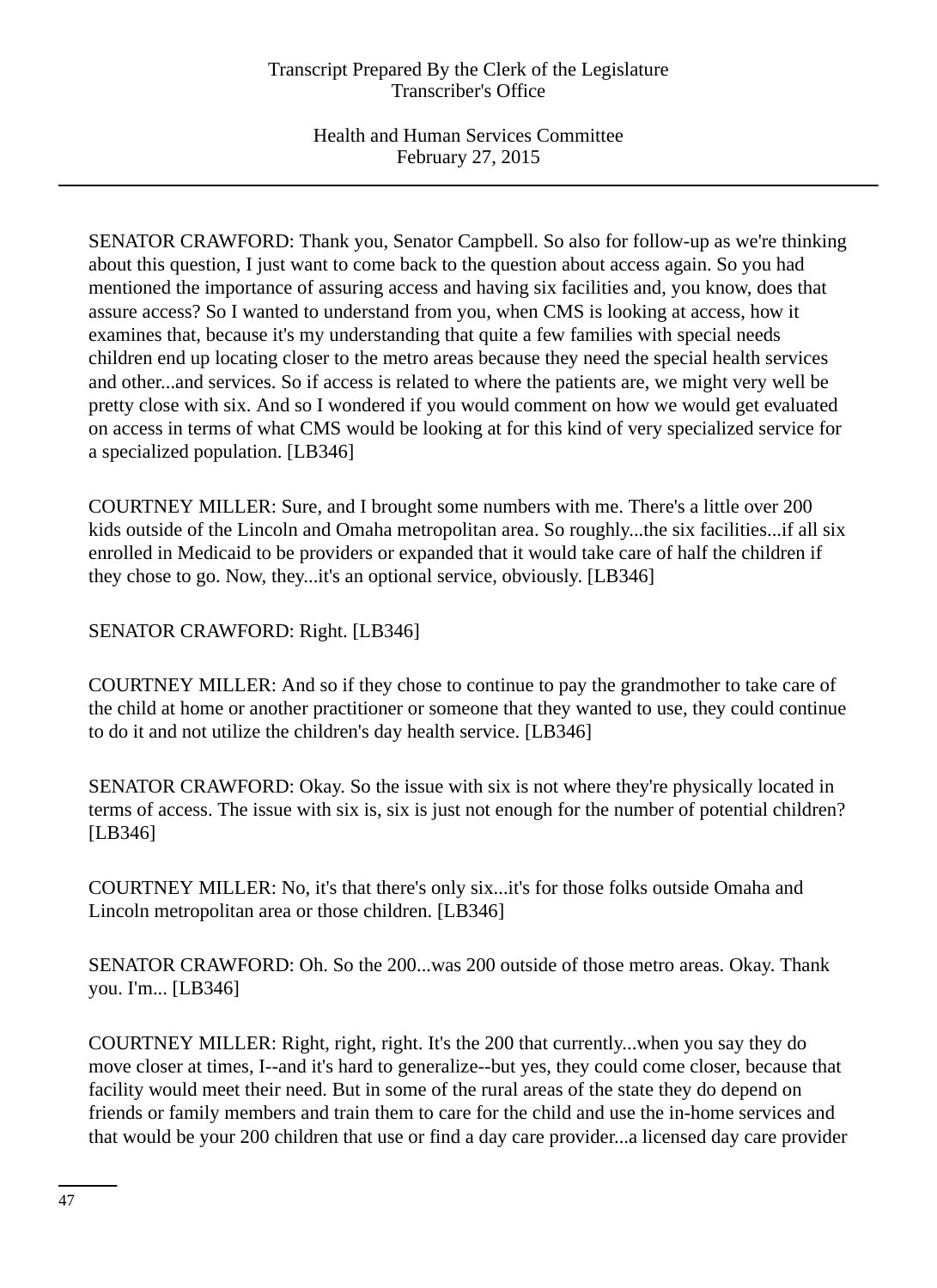that can meet the children...accept the child into their facility with some additional assistance. [LB346]

SENATOR CRAWFORD: So those 200 kids now generally are using other kinds of services, trained in-home services or other services. They are not using these CRCCs...this service. They're using a different kind right now. [LB346]

COURTNEY MILLER: Correct. [LB346]

SENATOR CRAWFORD: And you're saying CMS would say that we would need to make sure, if all of them decided to use the service instead. [LB346]

COURTNEY MILLER: Um-hum. Correct. [LB346]

SENATOR CRAWFORD: That's what...that's your interpretation of what CMS requires or that's what you would...what Nebraska would be looking to set as a standard? [LB346]

COURTNEY MILLER: Well, both. I mean, if we take a service away from the AD waiver and they were getting the in-home, we would want to have options available so that they could do that. [LB346]

SENATOR CRAWFORD: Sure. [LB346]

COURTNEY MILLER: But also, yes, when you introduce a new service with CMS, they do want to know about access and also if we amended the waiver to take it out, they would want to know how we're going to care for those children and the services that they're receiving and how that prevents them from being institutionalized. [LB346]

SENATOR CRAWFORD: And so I'm hearing when you're talking this way--and I think this is what I'm understanding about the fiscal note as well--there's an assumption that if you create this service, because that duplication assumption, that if we don't revise the whole thing creates that problem of kicking people off those lower-cost services. And so you're assuming those 200 kids would no longer have those lower-cost options and they'd all have to be wrapped into this. [LB346]

COURTNEY MILLER: They'd have to move to Lincoln or Omaha. [LB346]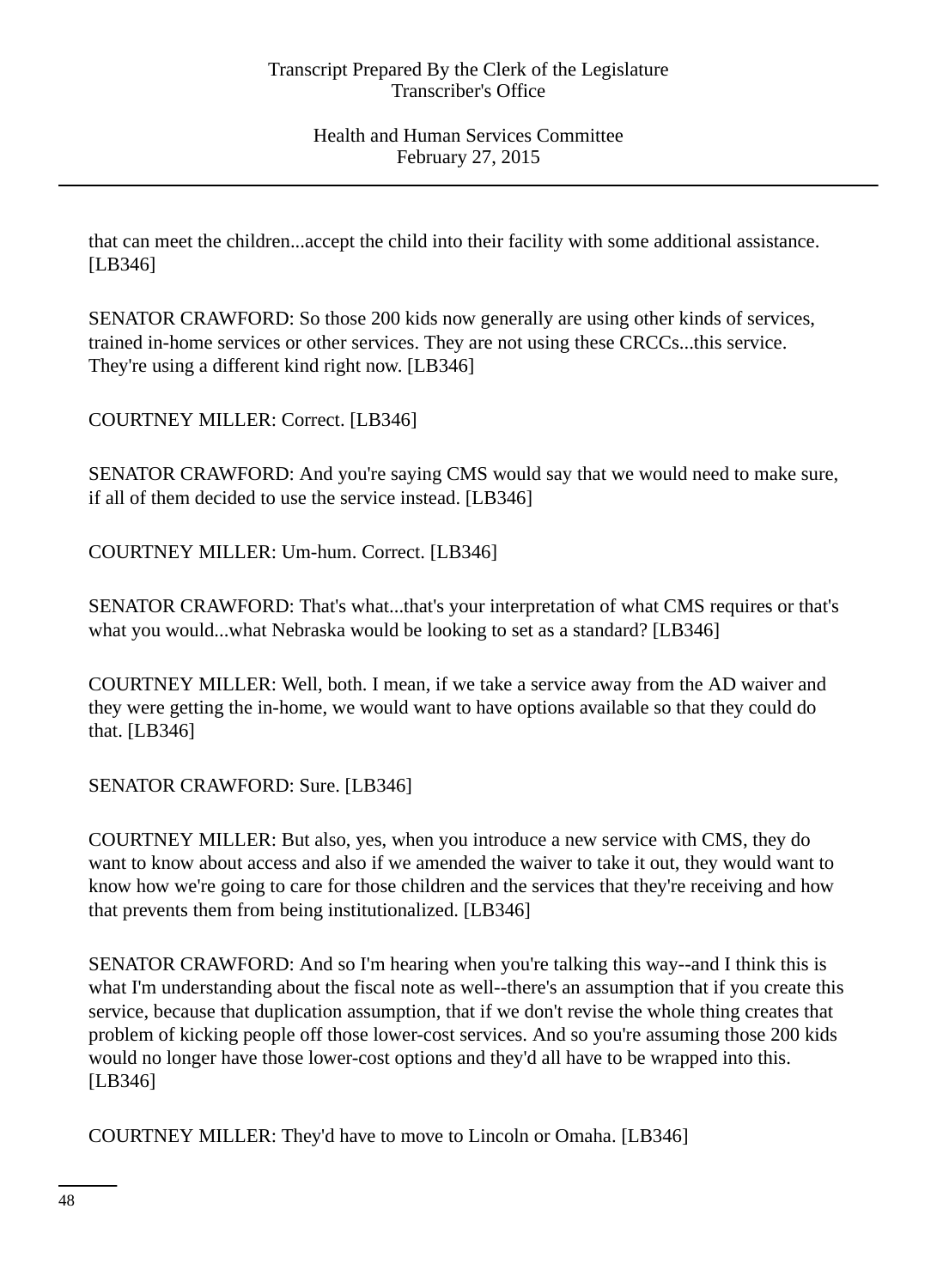SENATOR CRAWFORD: That's the assumption in what you're telling us about access and cost? [LB346]

COURTNEY MILLER: Correct. [LB346]

SENATOR CRAWFORD: Okay. Thank you. [LB346]

SENATOR HOWARD: Could we still try and see if CMS said that we didn't have the access? [LB346]

COURTNEY MILLER: I think you can always try. I'm not saying no to that. But I would want to...I would be concerned about the families then that were receiving the in-home service and telling them that the waiver service is being removed or eliminated and that they could find a facility for children's day health but they wouldn't be able to use the in-home service. We wouldn't reimburse for the in-home service. [LB346]

SENATOR CAMPBELL: We don't want to do that. [LB346]

SENATOR HOWARD: No. But I think if we were able to look at the waiver and make those necessary modifications, I think it would still be worth a shot. [LB346]

SENATOR CAMPBELL: I think it's worth discussing. Yes, I do. But we're way into the weeds here... (Laughter) [LB346]

SENATOR HOWARD: Yeah. [LB346]

SENATOR CAMPBELL: ...in terms of trying to figure... [LB346]

COURTNEY MILLER: It's very complex, very complex. [LB346]

SENATOR CAMPBELL: ...well, and trying to figure this out without really kind of looking at all the definitions and how it's been. And we've done this time and again. But time and again in the discussions I've been a part of, it's always been, how do we make this in the existing situation... [LB346]

SENATOR HOWARD: Right. [LB346]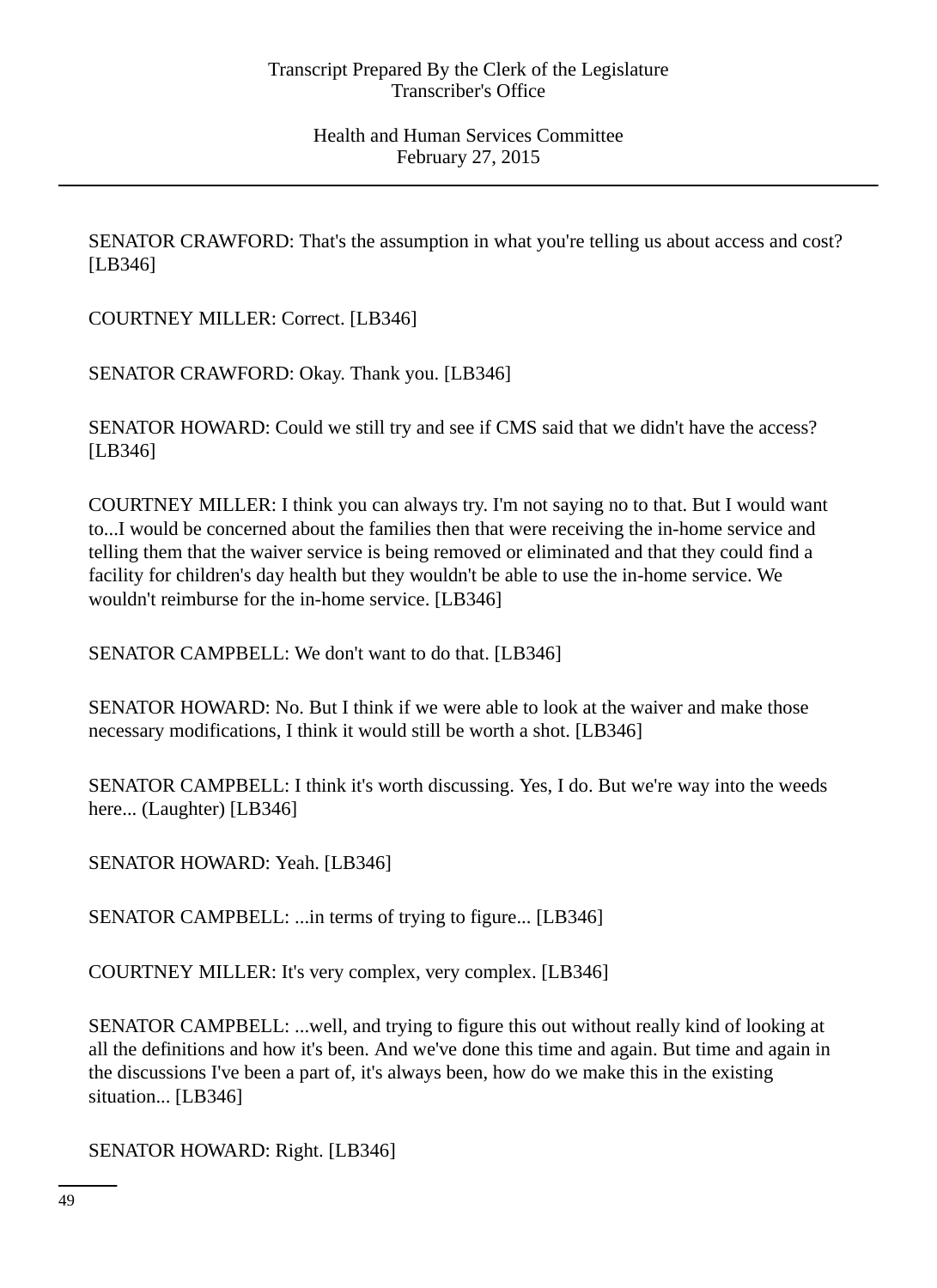SENATOR CAMPBELL: ...not how could we look at this differently if we applied to CMS for a different waiver? [LB346]

SENATOR CRAWFORD: Yes, yes. [LB346]

SENATOR HOWARD: Right. [LB346]

SENATOR CAMPBELL: And really, Ms. Miller, that's all that I'm saying. And maybe we need to sit down and think creatively here, because part of the thing that you do not want to do is you do not want a deal for the 200 kids outside of the metro area. None of us would want to do that. You just can't do that to them and their families. All right. Any follow-up questions for Ms. Miller? And I appreciate your patience on...while we spent time in the weeds. (Laughter) Anything else you want to add, Ms. Miller? [LB346]

COURTNEY MILLER: No. [LB346]

SENATOR CAMPBELL: Senator Kolterman. [LB346]

SENATOR KOLTERMAN: I would just like to thank you for the institutional lesson (laughter), because you're way over my head. [LB346]

SENATOR CAMPBELL: The experts are not...we're just trying to figure out. The experts are probably out there and certainly Senator Howard. Thank you, Ms. Miller, and we will be back in touch with you. Let's put it that way. [LB346]

COURTNEY MILLER: Thank you. [LB346]

SENATOR CAMPBELL: Anyone else in the hearing room to testify in opposition? Anyone in a neutral position? Senator Krist. [LB346]

SENATOR KRIST: First of all, I want to thank you for your patience. Second, I've been at this for a little over five years. And I want to thank Courtney Miller for actually thinking about thinking outside the box, really, because we were all here--at least you and I were--when Vivianne Chaumont sat right here and said, absolutely not, there is no way to do anything. And I appreciate now Courtney's attitude towards if, then, what if, going forward. Here's the problem...and one other comment on a personal note: I know a family that drives 300 miles in to use the facilities here because they have no other alternative, so access is definitely a question,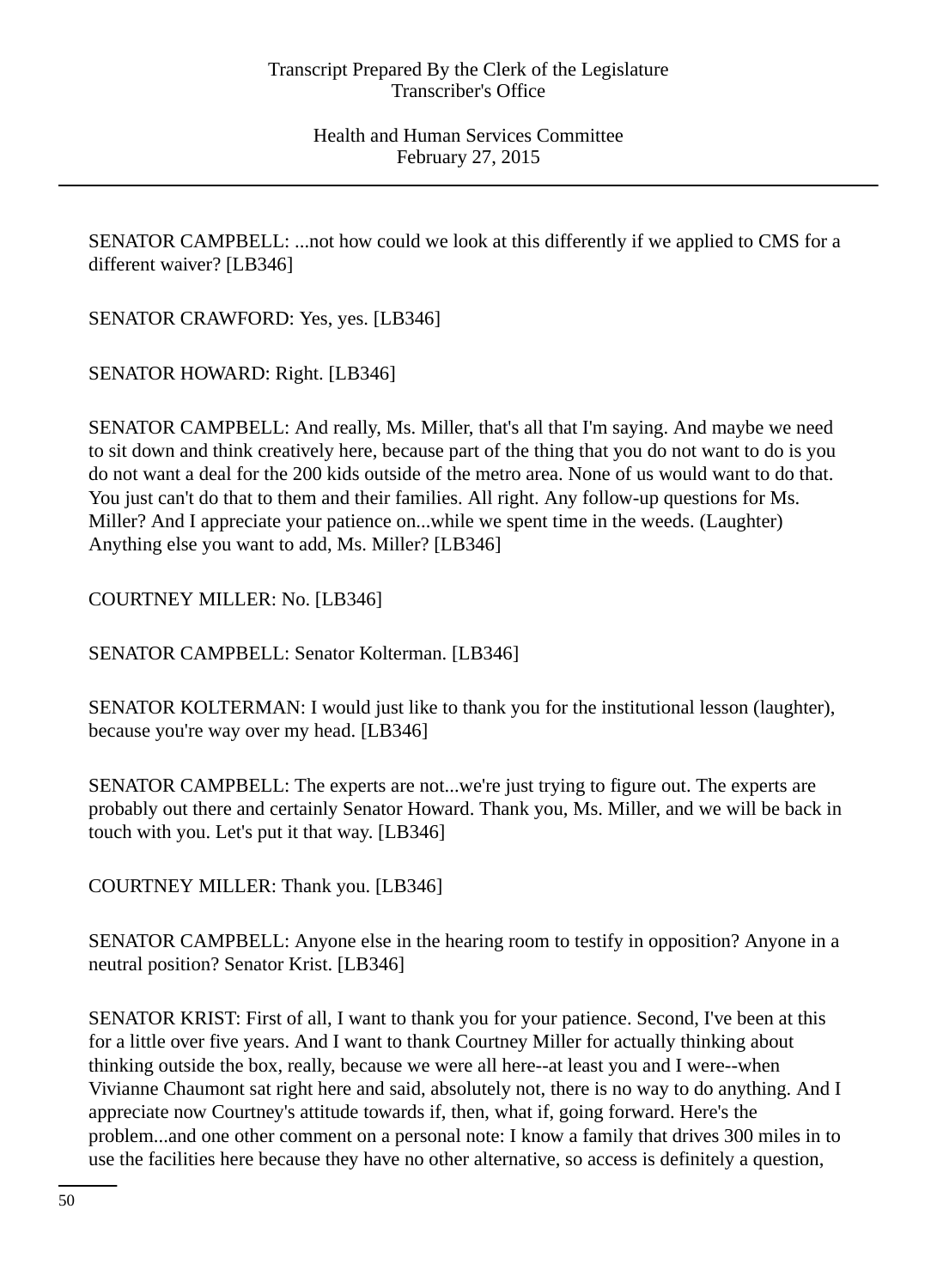Health and Human Services Committee February 27, 2015

Senator Crawford, that needs to be asked and answered. We obviously have a point in time here where it's...we've tried to ask the question many different ways. We can't afford to put these 180, 200, 300 kids that are in the metropolitan area in any other kind of service. This is a savings for the state, number one. And then overall, I would say there are many people in this...in the Unicameral, in the Legislature, that don't want to use the word Medicaid expansion. I have not heard Governor Ricketts say there isn't a good reason to spend Medicaid money as opposed to General Funds. I've not heard him say that. I've heard him say, Medicaid expansion in the verbiage that we tried several years ago--which I supported and then I didn't support--is not the way the state needs to go. But I have not heard this Governor say, we need to take...we don't need to take care of kids or families the way we need to. So that argument, for me, in terms of Medicaid expansion...I wish those two words were never attached to each other, but they are. So I'm very adamant about looking at case-by-case basis in terms of where we used to spend money through Medicaid funds and where those have been eliminated now in the future. But once again, Courtney needs to be lauded for her efforts to try to get us there, because she has made a lot of efforts that have made the CRCC situation much better. It's not there yet, though. We can't afford to lose those programs. And I thank you for your time. [LB346]

SENATOR HOWARD: Thank you, Senator Krist. Senator Kolterman. [LB346]

SENATOR KOLTERMAN: Yeah, I just want to make a comment, Senator Krist. I appreciate that. I don't have the institutional knowledge because, I mean, three of us are new to this. And when you start talking about waivers versus programs and...well, you're way above our heads. But I, too, want to take care of the kids. And I'm hoping--and I know this is not going to happen instantly--but I'm hoping our new director of Health and Human Services might have some insight into issues like this where we can take advantage of the Medicaid dollars that can come from the federal government and at the same time look at ways to create the efficiencies that we need to free up dollars to help in programs like this. And so I appreciate what you're saying. I just...as we've looked at bills over the last 30 days, I'm looking...you know, we're looking at Aid to Dependent Children, we're looking at this, we're looking at the Medicaid reinvention (sic), whatever that was yesterday. [LB346]

# SENATOR HOWARD: Redesign. [LB346]

SENATOR KOLTERMAN: Yeah. And, I mean, we're talking millions and millions of dollars. And we all know that we're stretched for the budget anyway if we're going to try and do any kind of potential tax reform and at the same time continue to provide services. So I'm hoping...it's unfortunate that she isn't going to be here until April 1st. But at the same time, I'm hoping there are some opportunities to talk about some of this, because we've...I know we're going to have to wrestle with some of these issues in the next couple of weeks about, do we bring it to the floor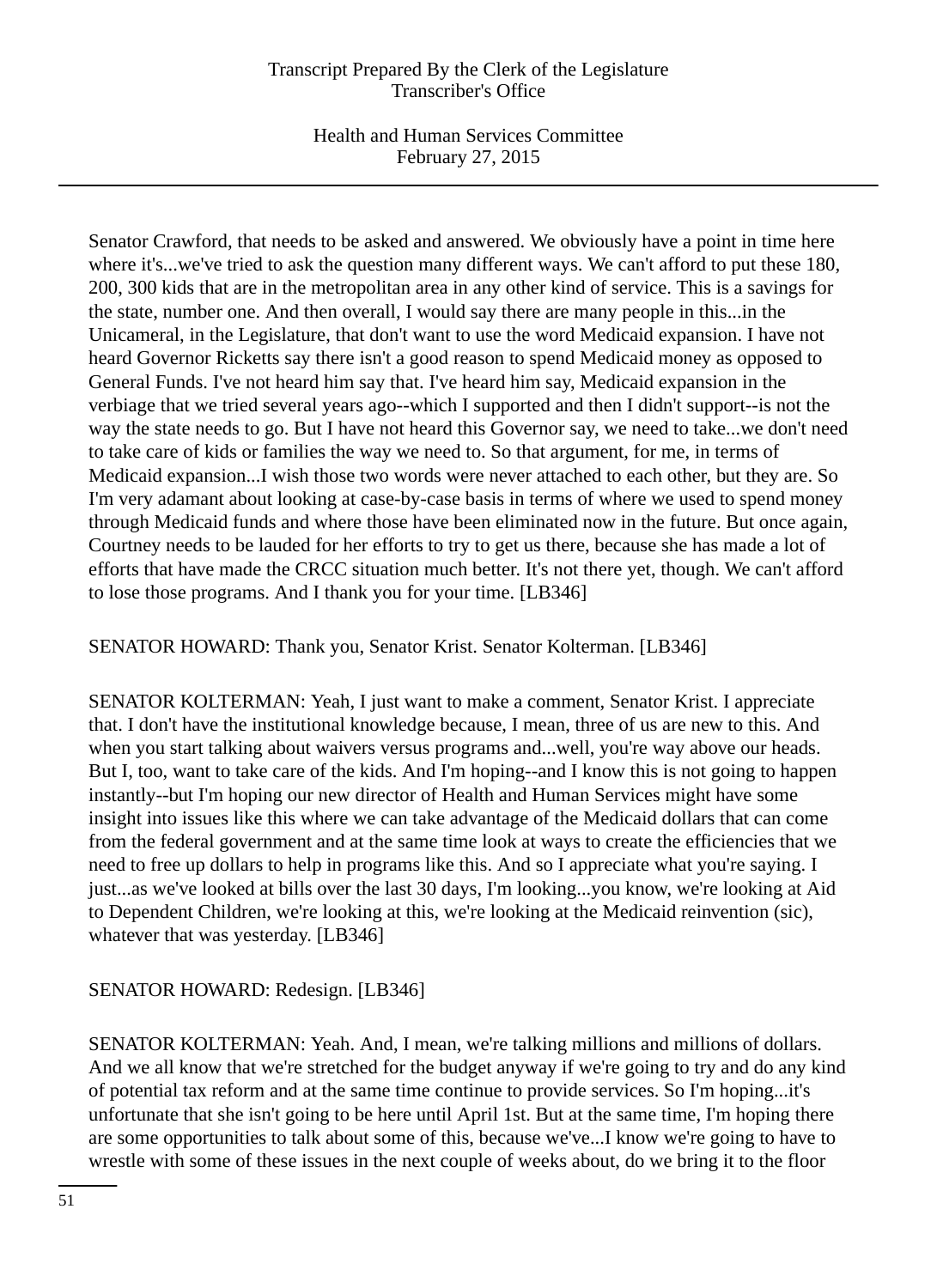and then talk about the dollars that aren't there or we...you know what I'm saying. So I appreciate that. And... [LB346]

SENATOR KRIST: Sure. Can I comment? [LB346]

SENATOR KOLTERMAN: Yes, absolutely. That's a...it's the form of a question, (laughter) because you've got the institutional knowledge. [LB346]

SENATOR KRIST: Here's what I would say from a personal perspective: Those two people that are coming to us that were a part of nationwide searches, the--both Courtney Phillips and our new Medicaid director--they both have experience in a state that is--compared to Nebraska--is destitute. Their base of services deal with people that don't have the kind of cash flow, their unemployment rates, look at all that perspective. And they've been successful at balancing general funds and Medicaid dollars and Medicare and service providing, providing services, medical services for a much different population, much more challenging population. I have no doubt in my mind they'll come with out-of-the-box ideas and some issues and some changes. It's going to take some time. So I have faith in that. Second thing: I don't think we need to solve the problems for the executive branch. We've been doing that too long. My corporate experience tells me that we need to have good people in place. We need to get out of their way. We need to enable them, legislate, appropriate, and apply some oversight. So I give them...I'll give them all the leeway I can. My third thing, and my last thing, and I'll get out of your hair, is we've gone from an attitude where there was a sign on the wall in the Medicaid department in the state of Nebraska that says, find a way to cut Medicaid. True...an attitude of, try to find a way to cut Medicaid dollars any way you can, to now a more realistic approach to, how do we balance those dollars? So I hope and pray that they'll be able to do that. And I think they will. Thank you. [LB346]

SENATOR HOWARD: Any other questions for Senator Krist? Seeing none, with that we will close the hearing on LB346 and open the hearing for LB557, Senator Kolowski's bill to redefine a term under the Nebraska Clean Indoor Air Act. And before we get started, Brennen, are there items for the record? [LB346]

BRENNEN MILLER: (Exhibit 17) A support letter from the Nebraska Medical Association. That's all. [LB557]

SENATOR HOWARD: Great. Thank you. Senator Kolowski, whenever you're ready. [LB557]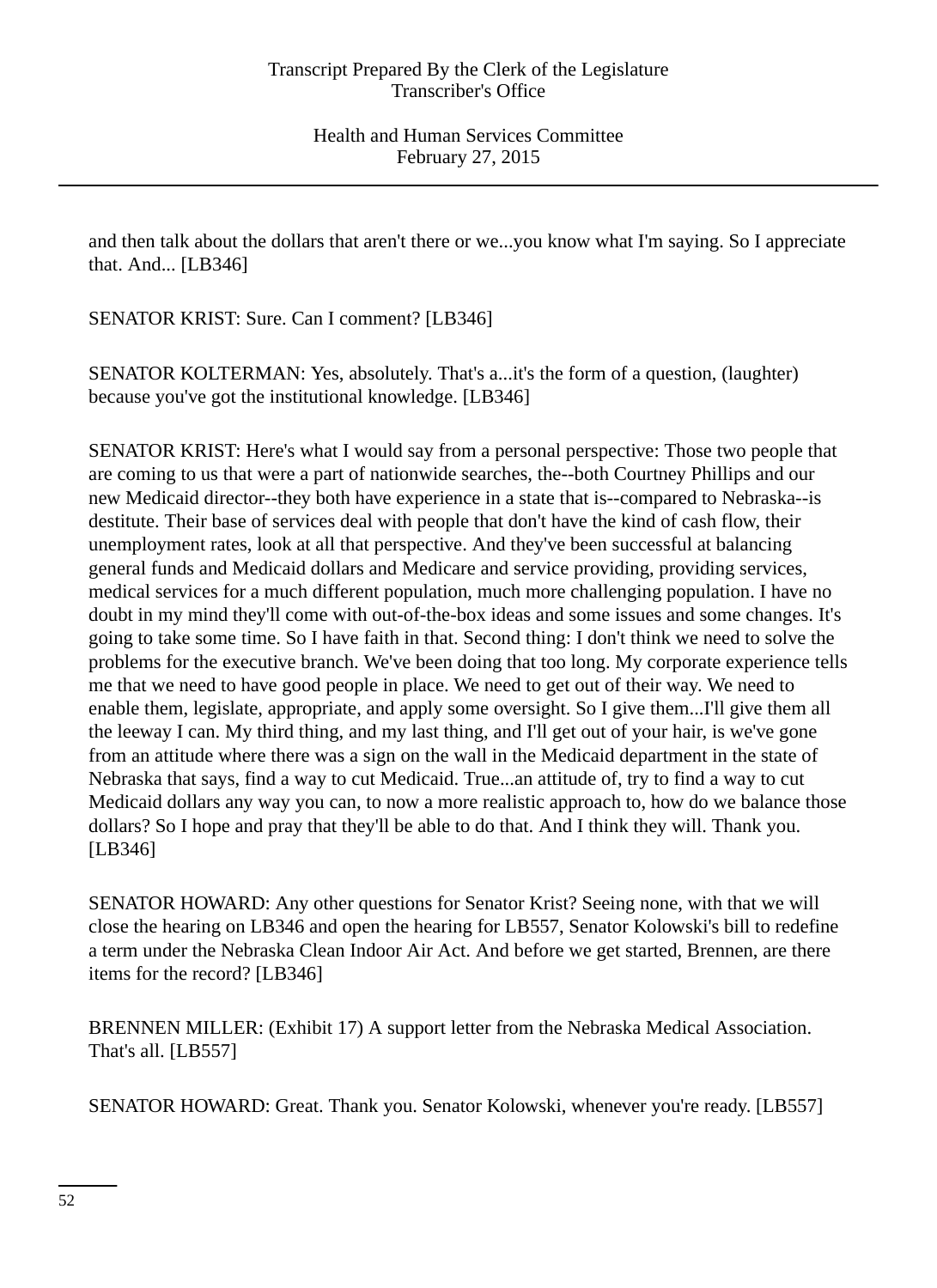Health and Human Services Committee February 27, 2015

SENATOR KOLOWSKI: Thank you. Good afternoon, Chairwoman Howard--thank you very much--and members of the Health and Human Services Committee. My name is Senator Rick Kolowski, R-i-c-k K-o-l-o-w-s-k-i, and I represent Legislative District 31 in southwest Omaha. We just ran across the hall from another presentation, so I'm very happy to be here also. Thank you. LB557 requires home day cares and their vehicles to be smoke free during and after hours of business in accordance with the standards for commercial day care centers. Currently, the Nebraska Clean Indoor Air Act protects employees and the general public from secondhand and thirdhand smoke in the workplace and public places, but the act has a loophole for in-home day cares. Even though in-home day cares are defined in this act as businesses and public places, people are still allowed to smoke anywhere in them until the first day-care child enters the home and after the last day-care child exits. Before and after work we can't smoke in our offices, but people can smoke in home day cares. So for adults we have clearly defined protections from secondhand and thirdhand smoke but not for our most vulnerable citizens, our children. Most of you are familiar with the term "secondhand smoke," which occurs when people come in contact with the smoke and other airborne products that come from being close to burning tobacco products such as cigarettes. In an average home, it takes four hours for the fresh tobacco smoke to be exhausted from the home. In a newer or more airtight home, it takes 15 to 30 hours to clear the smoke from these homes. Thirdhand smoke is the residual nicotine and other chemicals left on a variety of indoor surfaces by tobacco smoke. Thirdhand smoke residue builds up on surfaces over time and resists normal cleaning. It cannot be eliminated by airing out rooms, opening windows, using fans or air conditioners, or confining smoke to only certain areas of the home. Secondhand and thirdhand smoke causes increased incidence of ear infections, colds, asthma, and potentially cancer. Children are more vulnerable to these harmful effects because their bodies are growing and they breathe faster than we do as adults. The most fragile children in day cares are infants, and they usually spend their whole day inside. Some studies have shown that up to half of all SIDS deaths are caused by breathing secondhand smoke. The only way to protect nonsmokers from secondhand and thirdhand smoke is to create a smoke-free environment. Children don't have a voice or a choice in this matter, and it is my goal to be their voice today and I urge you to give them the same protections that adults have when it comes to secondhand and thirdhand smoke. So what do parents want? Ninety-eight percent of the nonsmokers and an astounding 76 percent of smokers do not allow anyone to smoke in their home at any time. This figure is from the 2010-2011 Nebraska Adult Tobacco Survey from DHHS. This survey drives home that most parents, even ones that smoke, do not want their children exposed to secondhand or thirdhand tobacco smoke. A sidebar comment: I have talked with many, many people about this bill and they were astonished to learn that there isn't regulations protecting day cares around this whole state. They were shocked that it wasn't in place. Nebraska has approximately 88 percent of all parents in the work force, and we consistently rank among the top five states with the highest number of mothers in the work force who have children less than five years of age. This means the majority of our children under age six are in someone else's care during the day. With over 60 percent of day cares in the state being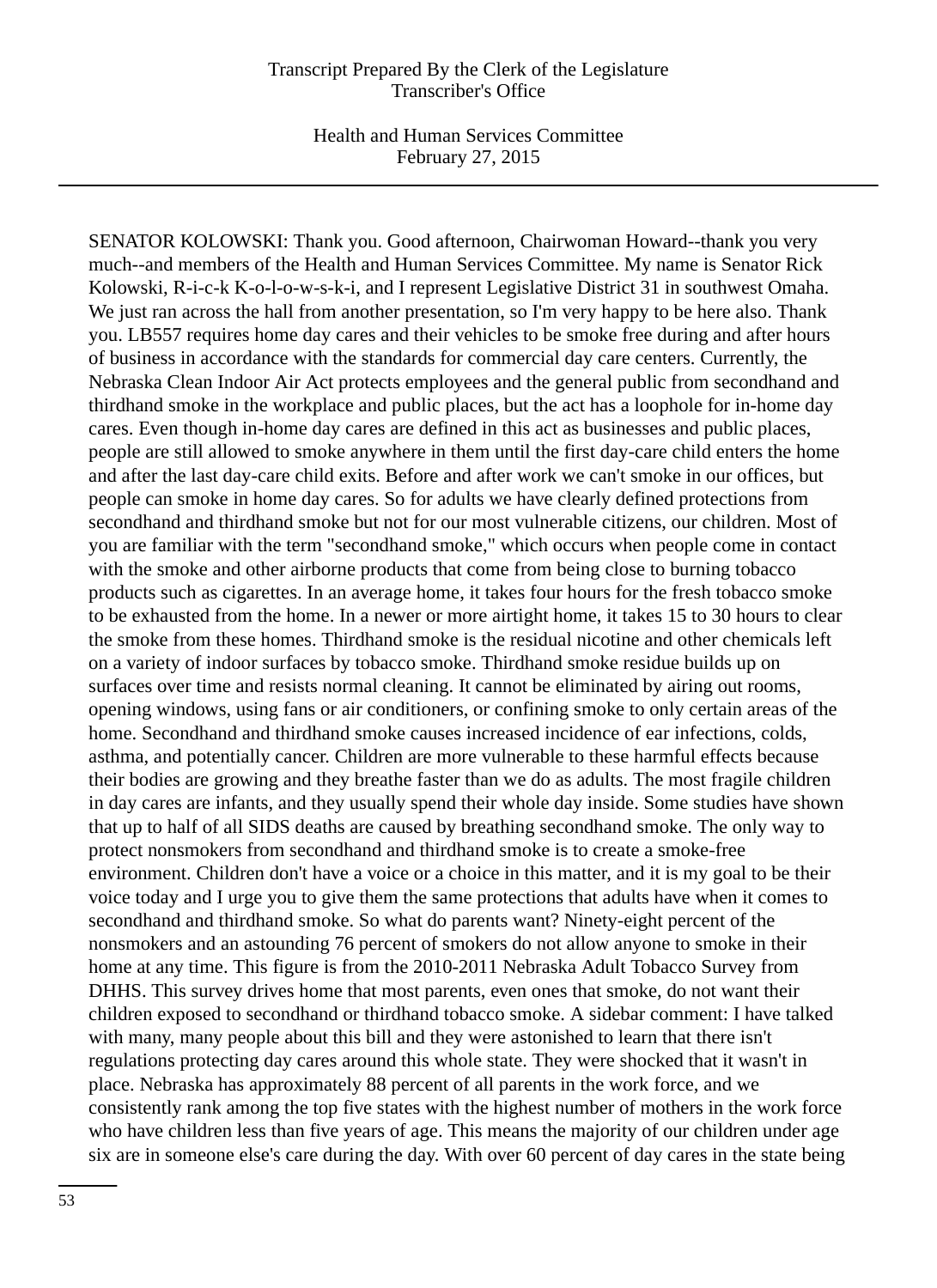Health and Human Services Committee February 27, 2015

in-home day cares, many of these children will spend their days in the care of these facilities. This bill advocates for those working parents and their children to have a safe place for their kids to learn and grow. This is a public health issue because these children are the future of our state and we want them to grow up with sound health so that they can be happy, productive citizens. To be honest, I'm a little shocked that DHHS has not already changed these regulations to reflect the language of this bill. Currently their inspectors have to go into a home and determine whether a person has been smoking during day care hours which is not easy to do when smoke lingers in a room for hours after a cigarette, pipe, cigar, or any other tobacco has been lit. By changing their regulations to disallow smoking in home day cares at all times of the day, we make this portion of the inspection much more straightforward. I thank the committee for their time and consideration and would be more than happy to answer any questions. Keep in mind we have several experts testifying after me that can talk in depth about specifics of secondhand and thirdhand smoking. Thank you very much for your...the opportunity to be here and for your patience today. [LB557]

SENATOR HOWARD: Thank you, Senator Kolterman. Are there questions? Senator Kolowski. I've got Kolterman on the brain. (Laughter) [LB557]

SENATOR KOLTERMAN: I'm on down...I'm down here. [LB557]

SENATOR HOWARD: Are there questions for Senator Kolowski? Senator Crawford. [LB557]

SENATOR CRAWFORD: Thank you, Senator Howard. So you had mentioned the regulations on day care. And I seem to recall that was one of our discussions we had last time... [LB557]

SENATOR KOLOWSKI: Yes. [LB557]

SENATOR CRAWFORD: ...we talked about this was whether to put it in the Indoor Air Act or whether to try to put it someplace to require a change in the day care regulations so that when they inspect it would be a matter of not just...was it...during those hours. Did you have...I'll just let you comment whether or not you have...you had discussions and decided to keep it in this act because of some of those discussions you had or if you have a rationale you want to tell us about why it's important to put it in this part of statute. [LB557]

SENATOR KOLOWSKI: We're keeping it...we didn't have in-depth discussions after that presentation last year because we were trying to get other bills done then the session ends and all the rest. We had talks in the...in our off season as we had opportunities to work on bills and put things together in this particular way. We are open for discussions on this. Any way we might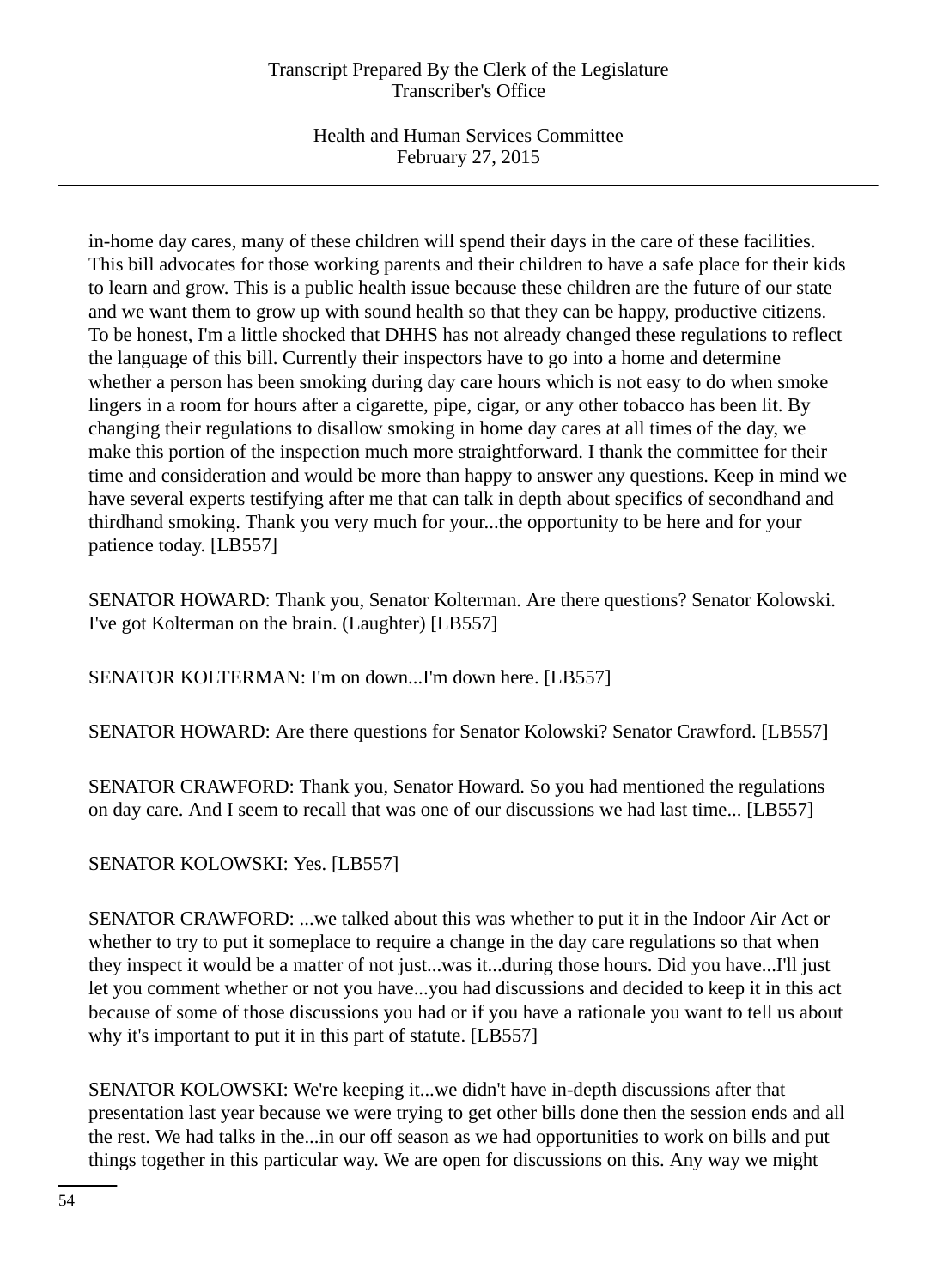Health and Human Services Committee February 27, 2015

want to go including phase-in...we know there are different parts of the state that maybe it will need a year or two phase-in. But the desired goal is to get to that point where no child is in a home day care facility that would connect with tobacco smoke or residue in any way, shape, or form. So we're not closing the door on any possibility. We want to...we understand there are complications in some towns. Some towns only have one day care. We've done some research on that and found out how many day cares were in different homes around the state and we can share that as we work on refining this bill. But the important thing is, we have put children in some unhealthy situations. And if you have the same amazement in your life as I do in mine that we've lived to this point of being where we are with antismoking laws, it's an entire different world than I grew up in and you grew up in. And it's a better world because of that and because of what we do. Now, we just have to be careful not to link cigar places with day cares and we'll be in good shape, so. (Laughter) [LB557]

SENATOR CRAWFORD: I appreciate your flexibility on that. And I would just suggest also, perhaps, following up with Senator Campbell in terms of this. I have no idea how this links, maybe, with the Step Up to Quality program that we just were...have just passed recently in terms of if it's a possibility that in the phase-in, maybe, the day care centers that are certified smoke free or something have some special stand... [LB557]

SENATOR KOLOWSKI: Sure. [LB557]

SENATOR CRAWFORD: ...or some special star or something; so, just a suggestion. [LB557]

SENATOR KOLOWSKI: The biggest thing that I come back to time and time again was the amazement on the part of parents that this was not already a statute. They were flabbergasted. And I would many times ask, do you know where your child is, is that smoke free? And I think it got some parents making sure... [LB557]

# SENATOR CRAWFORD: Right. [LB557]

SENATOR KOLOWSKI: ...that there wasn't someone upstairs that would be smoking while their kids are in the lower level of a home with a walkout basement and all those kinds of things like many of them are. And I...my grandkids have been to those kind of facilities. And they've been smoke free at this point in time and I hope it continues as they continue to grow and have opportunities before they go full time into school. [LB557]

SENATOR HOWARD: Senator Baker. [LB557]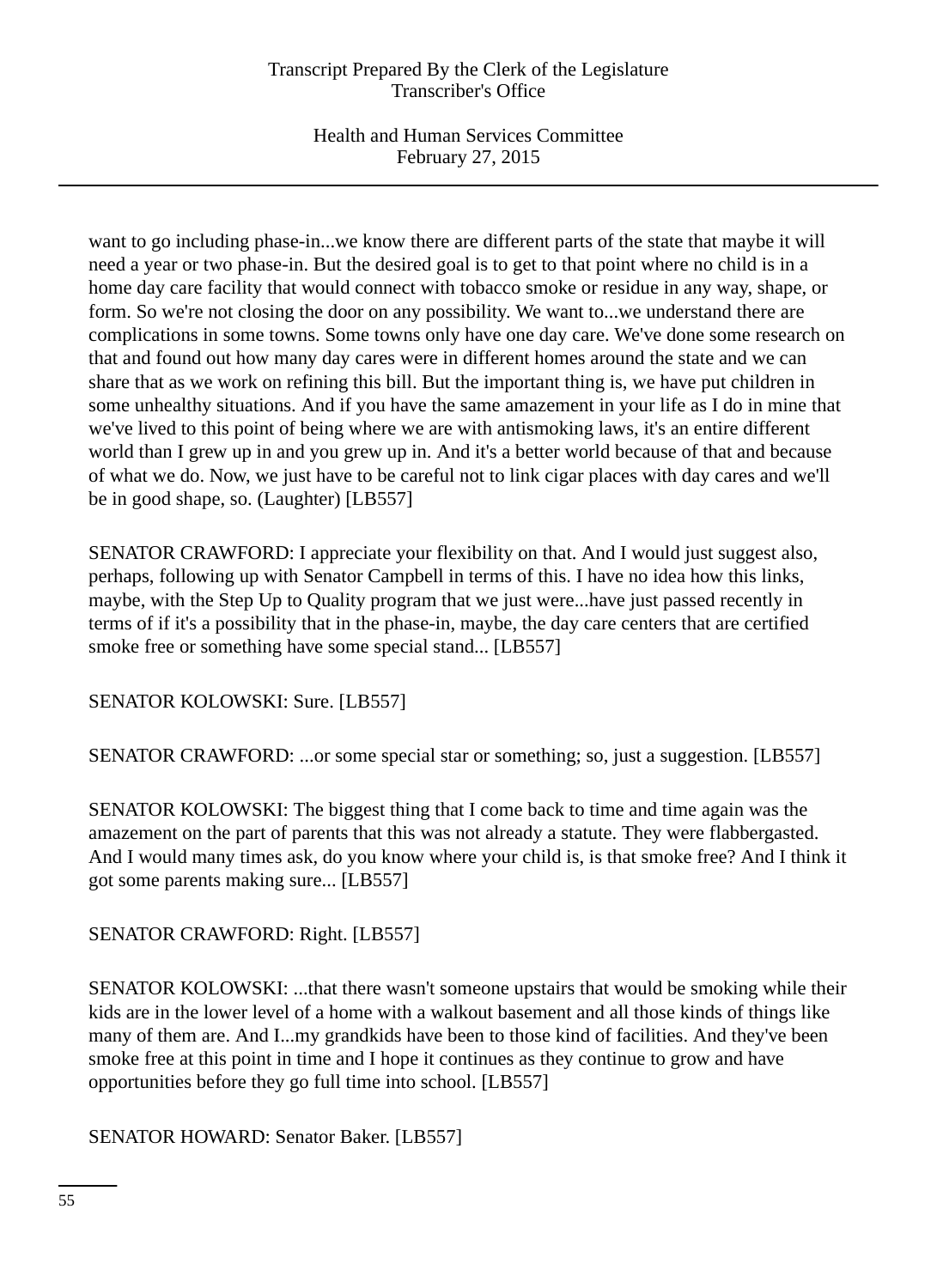# SENATOR BAKER: Well done, Senator. [LB557]

SENATOR KOLOWSKI: Thank you, sir. [LB557]

SENATOR BAKER: Wouldn't it be incumbent on anybody who is operating a licensed day care and those who regulate those day care centers to comply with the law no matter where it was lodged in the law book? [LB557]

SENATOR KOLOWSKI: Yes, sir. [LB557]

SENATOR BAKER: Okay. [LB557]

SENATOR KOLOWSKI: It would be and...but I...we are very cognizant, though, that we have situations as we talked about in large cities and then we talked about middle-size towns and then we talked about small environments, small-town environments. We're trying to recognize that we are in a very diverse state and one size doesn't fit all. So whatever we can do to phase it in if we need to do that over time, we're trying to be as flexible as possible to give people time to either quit smoking, clean up their house, and then run a day care...we're not saying you can't run a day care. We're saying, we don't want kids around the residue of what that is. And we're not trying to regulate their behavior... [LB557]

SENATOR BAKER: Exactly. [LB557]

SENATOR KOLOWSKI: ...their habits, or anything else. But we're saying, do what you need to do, but you can't have a licensed day care here. I think we have to stand by something any more than...and you and I, Senator Baker, were in schools when people smoked in schools. And we know what that smelled like and how that stunk up hallways when you had a teacher's lounge that was next to where kids were going to be walking by and... [LB557]

SENATOR BAKER: Board meetings. [LB557]

SENATOR KOLOWSKI: Absolutely. All those things were a part of our past. That's why I say, it's amazing to live in a world where none of that is even permitted and you've got to walk 50 feet away from a doorway even... [LB557]

SENATOR BAKER: Yes. [LB557]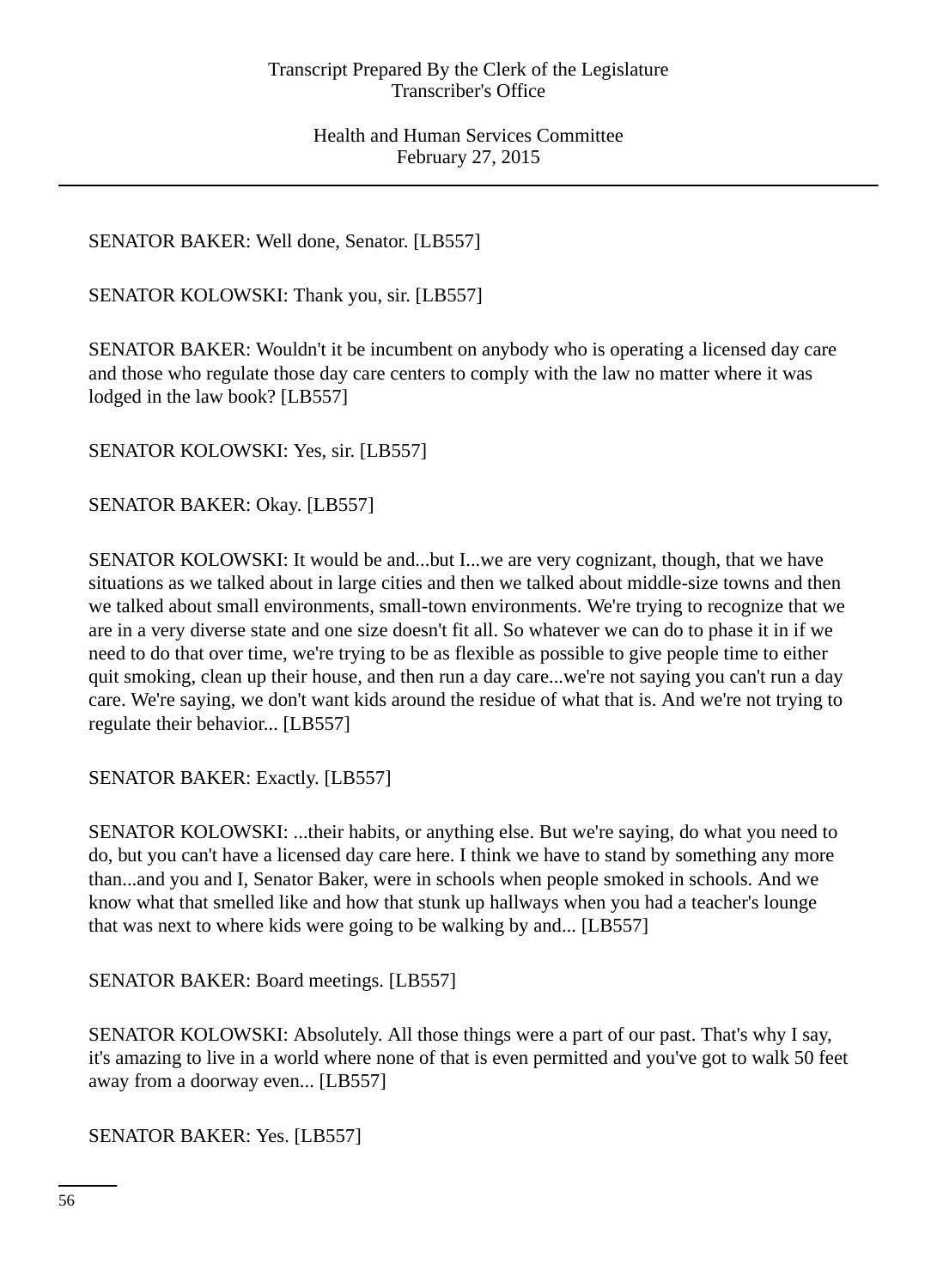SENATOR KOLOWSKI: ...to not have back blast of smoke into a public building or a private building anymore. It's a change that had to happen. And it has happened and we have a vulnerable set of individuals in our society called little kids that it is very dangerous to. [LB557]

SENATOR BAKER: I remember back in the late '80s when we took a deep breath--no pun intended--and made the announcement at our outdoor football stadium there would no longer be any smoking in the stadium. And we thought that we'd get run out of the announcer's booth but a huge cheer went up, so. [LB557]

SENATOR KOLOWSKI: I was in charge of a district health committee in the middle '80s, when I--and you know this individual, Dr. Ron Witt--when I went to him as an assistant superintendent and I said, part of what we're doing in this whole health bill or rules that we're putting into the place in our district, we can be ahead of the game and Lincoln just went to that at the stadium, UNL. And I said, Dr. Witt, it would be really important that we make a statement. He almost bit his pipe in half as I was sitting in his office. (Laughter) But he knew that was the correct thing to do. And I stuck my foot out and said, this is the right thing. Now, do we have the courage to do this? And he said...he got back to me later and he said, you're right, we've got to do it and we're going to do it this year, we're going to get it done. And that took us on a path. But nothing was worse than sitting downwind from somebody smoking a stogie in an outdoor stadium like that. That was repulsive to everyone around them. And you know that made a difference and I know what a difference that made as well, so we're very, very happy with where we are, but we're not done. [LB557]

SENATOR HOWARD: Senator Riepe. [LB557]

SENATOR RIEPE: Senator, we know we can always count on the Marines to get it done. [LB557]

SENATOR KOLOWSKI: Semper Fi, sir. [LB557]

SENATOR RIEPE: Yes, sir. My question is this: Would this apply only to the licensed- emphasizing licensed--home day cares? [LB557]

SENATOR KOLOWSKI: Excellent question and a good point. Most day cares would need to be or have to be licensed if they're an official...under the auspices of the state of Nebraska. You and I know there's Aunt Lily's three-kid day care center in the basement of some home someplace that she's paid and that's a way of life for some people. But it's probably not advertised as such. It's just kind of a neighborhood thing where she's got grandkids and neighbor kids that might be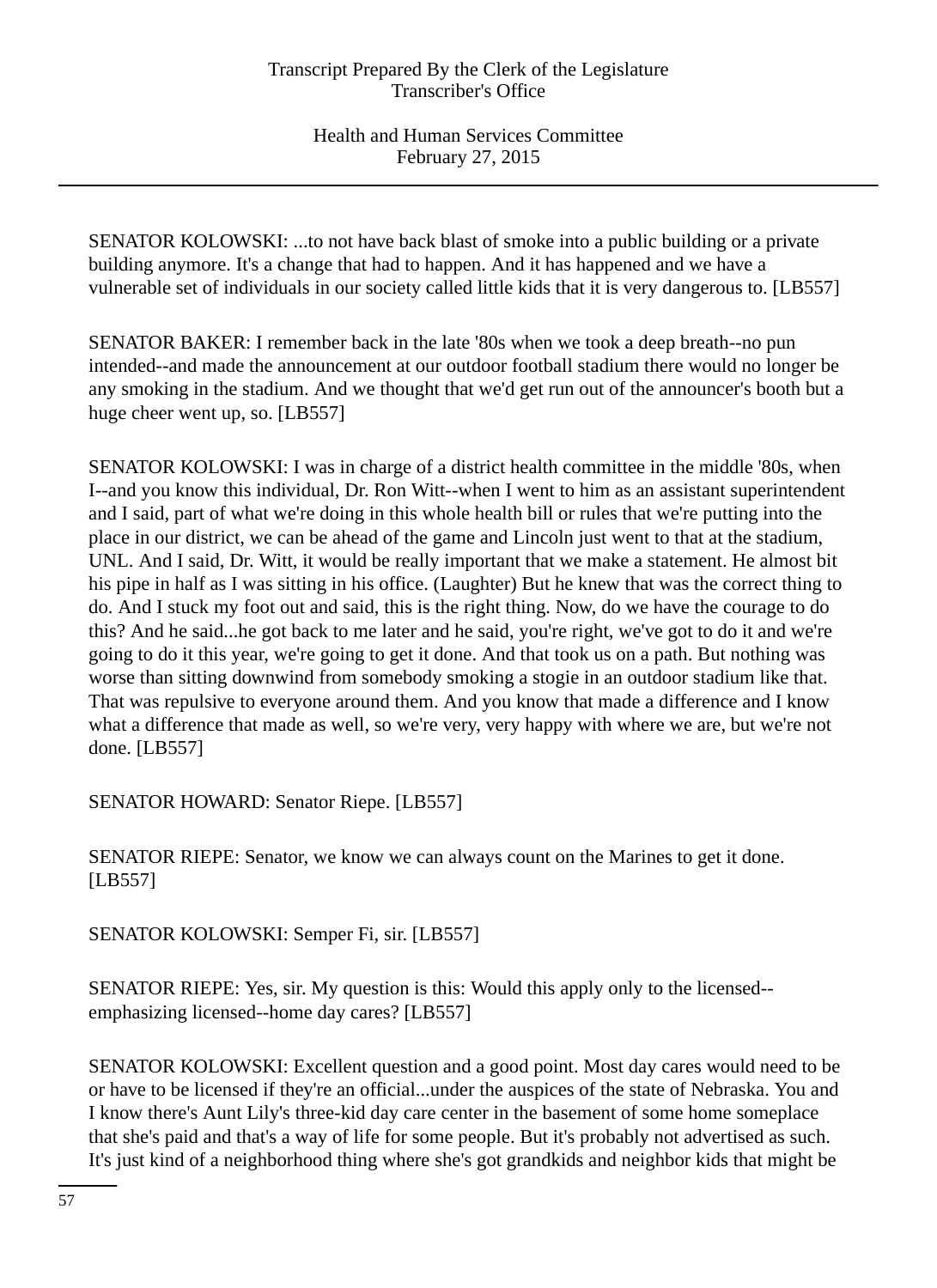there. That exists. I know that exists. Part of the education with this whole direction would be to make sure we get enough publicity and asking parents to ask the questions that they need to ask because we, as a governmental agency with certain people that go out and look at these environments don't have enough people to check everything under the sun. And it's just a reality. [LB557]

SENATOR RIEPE: Given that, is the law necessary for the licensing agency? That seems to me, like, to be the enforcing organization, that you make it part of the license. You don't get the license if you violate these principles. [LB557]

SENATOR KOLOWSKI: Absolutely, or you'd lose your license. Yes, sir. Absolutely. [LB557]

SENATOR RIEPE: And on the balance of it, it becomes...if they're not licensed then it's really not an enforceable piece. You'd just have to work at it from public awareness. Is that your thought? [LB557]

SENATOR KOLOWSKI: Yes. And again, it has...part of this has to come back on the shoulders of the parents. [LB557]

SENATOR RIEPE: Absolutely, it's their responsibility. [LB557]

SENATOR KOLOWSKI: As I said, so many parents could not believe this didn't exist and they would never put their own children in those homes or they don't smoke around their own kids also in their...anywhere in their homes. I know many families that you go out on the porch. You smoke out there. I don't want that in here. The husband says it, the wife says it, or both. And they don't allow smoking in their homes. My wife and I made the decision...we're not smokers but we had some family members that smoked. When our first son in 1975, we told our entire family, no one smokes in our home anymore. And we were almost like outcasts in 1975. Now, that was a long time ago but we were way ahead of the curve and it made a great difference because of the health of our kids. And we thought that was paramount that we made that decision. And look where the world is now. [LB557]

SENATOR RIEPE: I think most of these are...nothing is perfect. It's always incremental and I think this is a very good step in moving towards that. [LB557]

SENATOR KOLOWSKI: Thank you, sir, appreciate that. [LB557]

SENATOR RIEPE: Thank you. [LB557]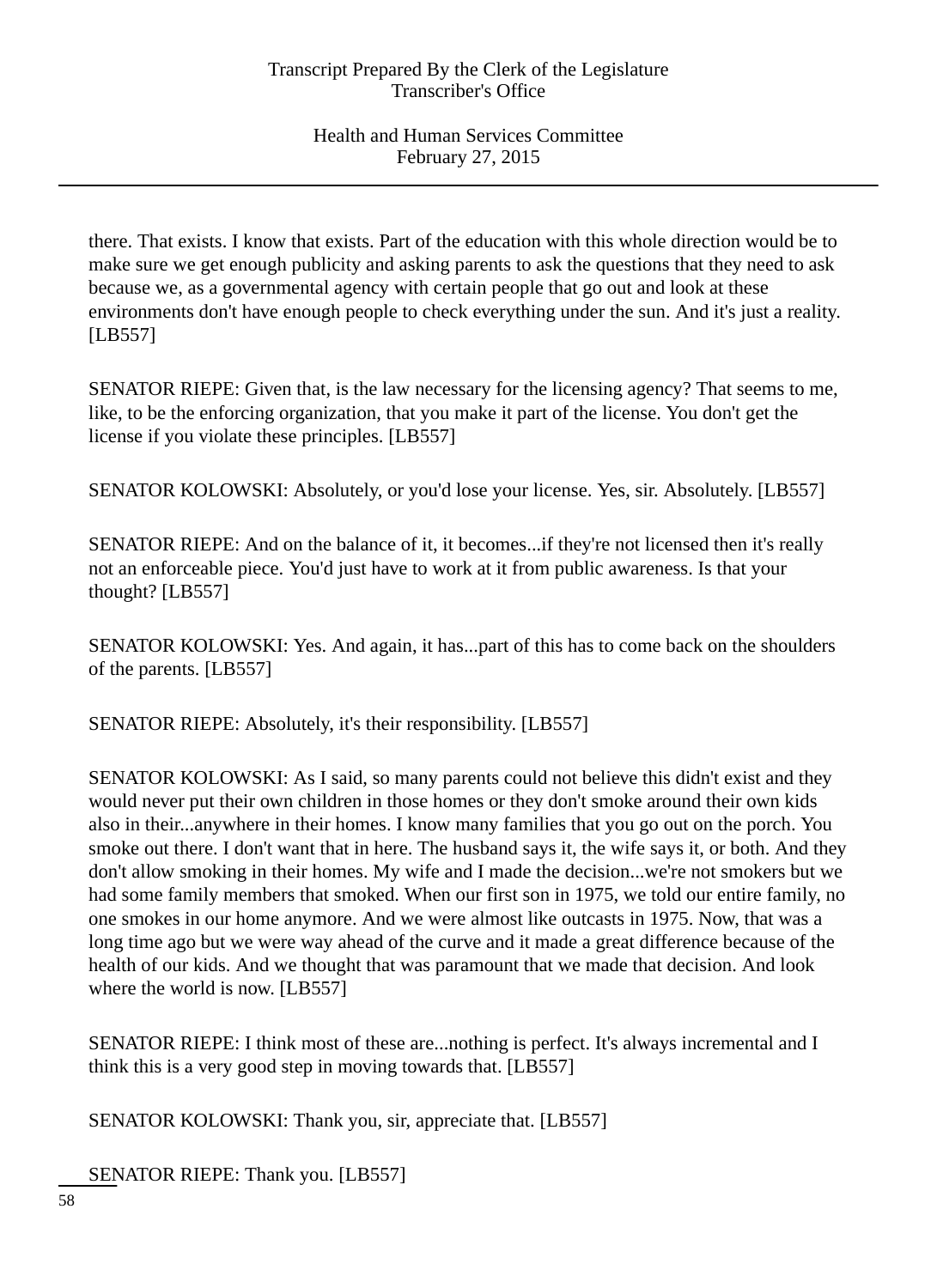SENATOR HOWARD: Any other questions for Senator Kolowski? Seeing none... [LB557]

SENATOR KOLOWSKI: Thank you, very much, ma'am. [LB557]

SENATOR HOWARD: ...we'll take our first proponent. Good afternoon. [LB557]

MARK WELSCH: Hello. Madam Chair and committee members, my name is Mark Welsch, Ma-r-k W-e-l-s-c-h, and I'm the president of GASP of Nebraska. It's the Group to Alleviate Smoking Pollution. We've been working on smoke-free air issues for three decades now. This is very important for the children of our state. I personally have gone into a day care in Omaha with a friend of mine. He was doing some drywall work. He needed some help. I went along. Before we got inside, he said, you're not going to believe what you see and you can't say anything because this person is paying me to do this work and you're just here to help me on this. (Laughter) So you can't say...he knew I would say something if he didn't tell me not to. So I didn't say anything but, you know, he opened up the door, the smoke hit me in the face. It was a day care. I walk in and there had to be ten kids running around upstairs, downstairs, you know, they were just running all over the place. I don't know how many people that woman had working for her if any. I didn't get into that. I was there to do the job and smell the smoke. Downstairs where we were working, she had a bedroom where we...when we were done doing the work, we went in there to talk with her and she was smoking in the building while the kids were in that day care. I talked with, you know...but I couldn't say anything. And when an inspector goes in, that person is not going to smoke while they go up to the door to answer it. They're going to leave the cigarette downstairs maybe smoldering in the ashtray. And the person has...that's doing the inspections won't go down to do that, to check, because, well, there's no reason for them to. If they see a bunch of ashtrays with cigarette butts in them, right now that's legal. But if this law gets changed then if they see ashtrays with butts in them indoors, they'll know that an infraction has happened and they can write them up and educate them and say, hey, you got to stop this. Like Senator Kolowski, every person I talk to about this is shocked that the only places you can smoke in a business are cigar bars and in-home day cares. It just doesn't make any sense to anybody. I hope it doesn't make any sense to you. As a woman on a previous bill mentioned--she stole my line--an ounce of prevention is worth a pound of cure. Children are being made sick and we just need to have it stop. Senator Kolowski mentioned and I just reiterate that all other businesses in Nebraska, when the people go home, you still can't smoke there. The owner can't sit in his office when nobody else is there and smoke because the secondhand smoke is going to harm his employees and his customers when they come back. And that's just not right. So, you know, and I'd like you to think about the differences between the cigar bar customers and the day care customers. The cigar bar customers choose to go into those cigar bars. The day care customers, the children--who are really the customers even though they're not paying for it, they're using the service--the children have no choice. They go where their parents take them. And sometimes they can't even talk yet so they can't tell their parents, I'm being made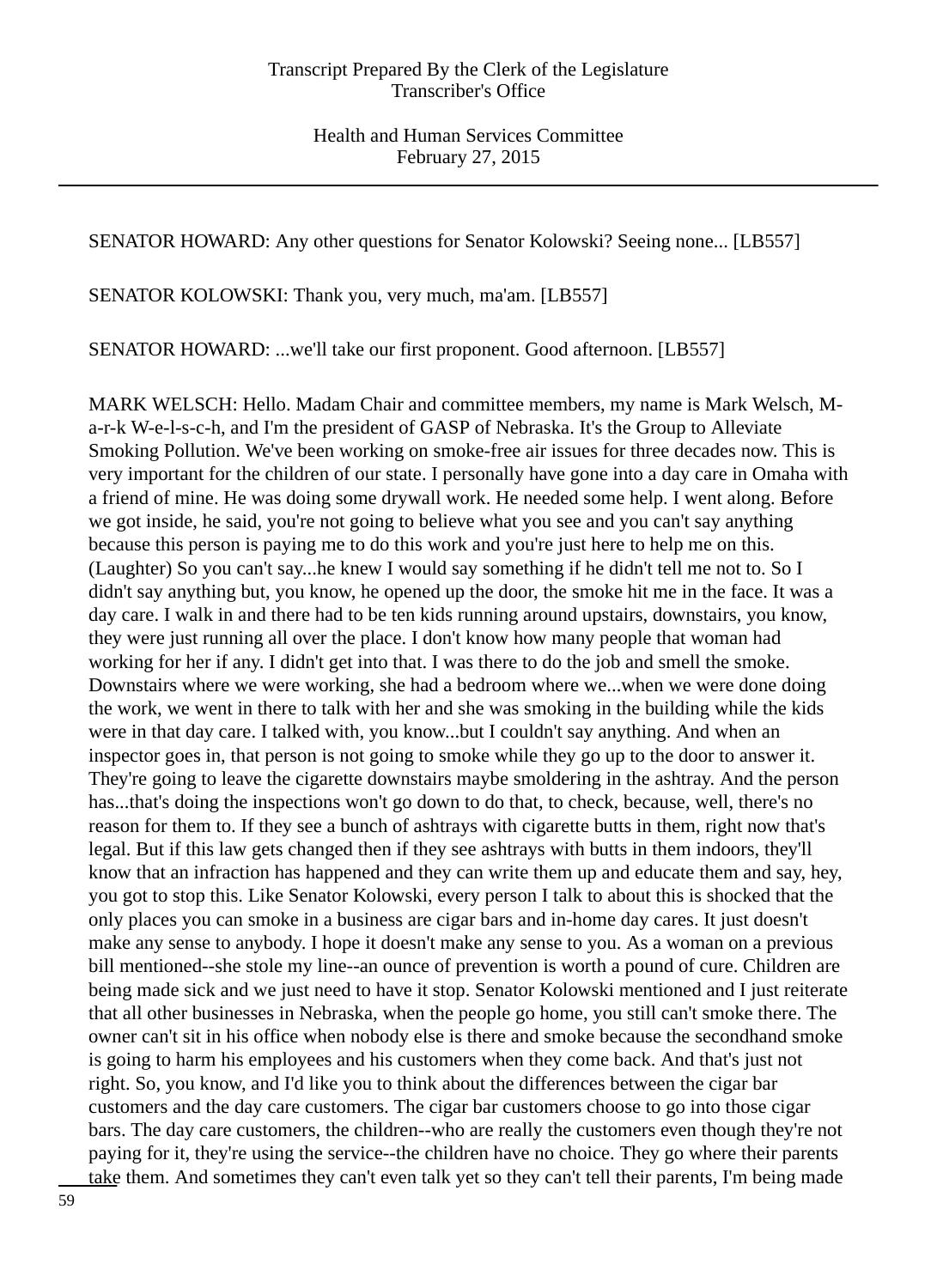sick every time I go into this place. You know, the damage being done to these children will last them their lifetime, possibly their shortened lifetime. So I hope you will consider passing this. I'm sure you all know the United States Surgeon General has said there is no safe level of secondhand smoke exposure. Even outdoors, you can't catch a whiff of smoke outdoors, according to the Surgeon General, without it harming your health. So if we want to have healthier children, you know, less cancer, less asthma, less chronic ear infections, upper and lower respiratory infections, and fewer SIDS deaths, you will advance this unanimously to the Unicameral so they can take quick action on it. And I thank you very much for your time and interest in this very important issue. [LB557]

SENATOR HOWARD: Thank you, Mr. Welsch. Are there questions? Seeing none, you must have done a really good job. [LB557]

MARK WELSCH: Thank you. [LB557]

SENATOR HOWARD: Our next proponent? [LB557]

DAVID HOLMQUIST: You'd think I'd never done this before for a second. (Laughter) Hello again. Once again, my name is David Holmquist, D-a-v-i-d H-o-l-m-q-u-i-s-t. I am a registered lobbyist. I represent the American Cancer Society Cancer Action Network and I'm here today to testify in support of LB557. Appreciate Senator Kolowski introducing this legislation. He introduced it a couple of years ago and that time, it wasn't that I opposed the legislation but I had great concerns about the possibility of opening up the Nebraska Clean Indoor Air Act to possible nefarious actions on the part of some other people. But as you know, in the last month, we've had the Nebraska Clean Indoor Air Act opened up and it seems now that this is a very viable time to take action on this issue of smoking in day cares. I find it unconscionable that day care providers are continuing to smoke during the times when children aren't there because I...we've probably all passed somebody in the grocery store or in an airport or walking down the street who carries with him or her an incredibly acrid odor that is caused by cigarette smoking. And, you know, I've had times when I'm almost blown over by it. And I hate to admit that I probably smelled like that 25 years ago before I quit smoking. I smoked for 25 years. And I...even when I quit, I probably wasn't one of those people who was, you know, oh, get rid of those smokers. And I'm still not a person who wants to get rid of smokers. (Laughter) But I've taken a little bit of heat over the cigar...the outcome of the cigar bar bill. But my concern with that bill primarily was the language that talked about public accommodation because public accommodation in this state has statutory language that includes, interestingly, everything but bars. (Laugh) Restaurants, bowling alleys, you name it, it's a public accommodation. And we were able to get that out. And I knew that the will of the Legislature was that we should go back to the status quo as it appeared six months ago. And I'm a pragmatist and a practical person and I agree...and I understood that. So I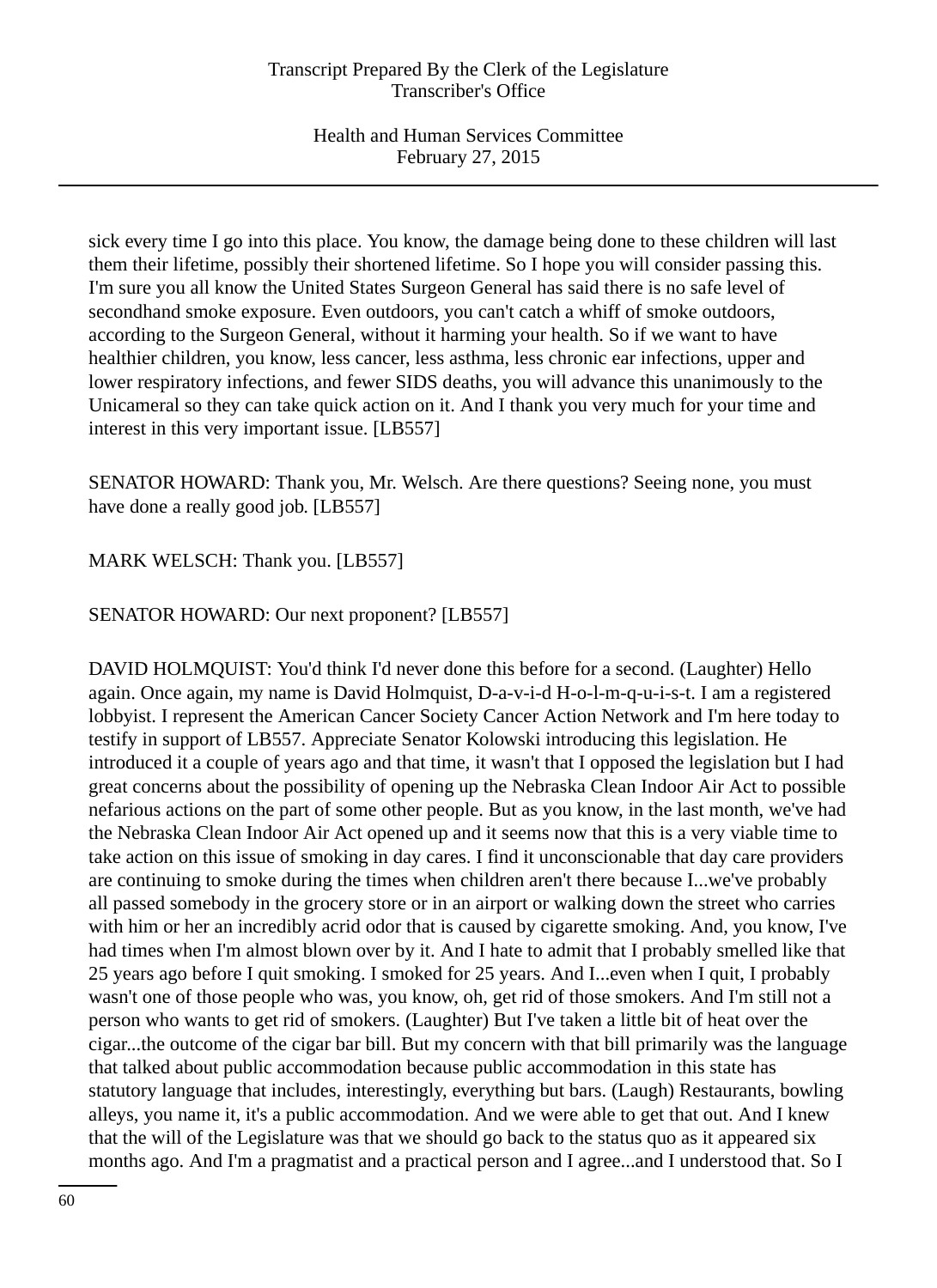kind of had to bite the bullet on that one and back away once we got the language changed from public accommodation. On this issue, I think that we need not bite a bullet. We need to do the right thing. And we need to make sure that our children and grandchildren are being cared for properly and that people who run a day care understand that if they have the privilege of running a day care and being paid for that service and are licensed by the state of Nebraska that no smoking of any kind should be allowed within the premises or in any of the vehicles that are used by that day care facility at any time of day or night. My next-door neighbors all smoke. They smoke outside. You know, I get the pleasure of the wafting of smoke occasionally. But even though they all smoke, they all smoke outside so that they're not damaging the home. I don't know if it's about damaging their health or not but they're...but I think they don't provide childcare. So that is their privilege. People who provide childcare need to make sure that they are smoking outside as well. And now I'm rambling so I'll finish. [LB557]

SENATOR HOWARD: Are there any questions for Mr. Holmquist? Seeing none, thank you for your testimony today. [LB557]

DAVID HOLMQUIST: Thank you, Senator. [LB557]

SENATOR HOWARD: Is there anyone else wishing to testify as a proponent for LB557? Seeing none, anyone wishing to testify in opposition? Seeing none, anyone wishing to testify in a neutral capacity? Seeing none, Senator Kolowski, you are welcome to close. [LB557]

SENATOR BAKER: It looked like you were going to waive that, it seemed, for a minute there. [LB557]

SENATOR HOWARD: Yeah, it felt very "waivey." (Laugh) [LB557]

SENATOR KOLOWSKI: I gave it a second. Thank you, Madam Chair. And thank you to the committee for your time and energy in listening this afternoon. It's been a long week for all of us and it's been a good week in many, many ways. And I just had a run of three bills this afternoon (laughter) so this back and forth with...and trying to make this all work. And we had excellent, excellent people testifying including a large group of students next door for early registration for voting. And they blew away the committee next door with freshmen, sophomores, and juniors in high school and how well they presented themselves and we're very proud of that. This issue is extremely important to me. I've been...I've never touched tobacco in my life. I've hated it. I have to admit that and I'll say it out front. I'm bothered by the smell and so I can only look back to my youth. We had a father who did smoke and didn't like that at all and most of my family did. But it's not something I've ever done, touched, or want to be a part of. So I have that personal bias but I also recognize people's rights and all the rest. And within that whole framework of what we